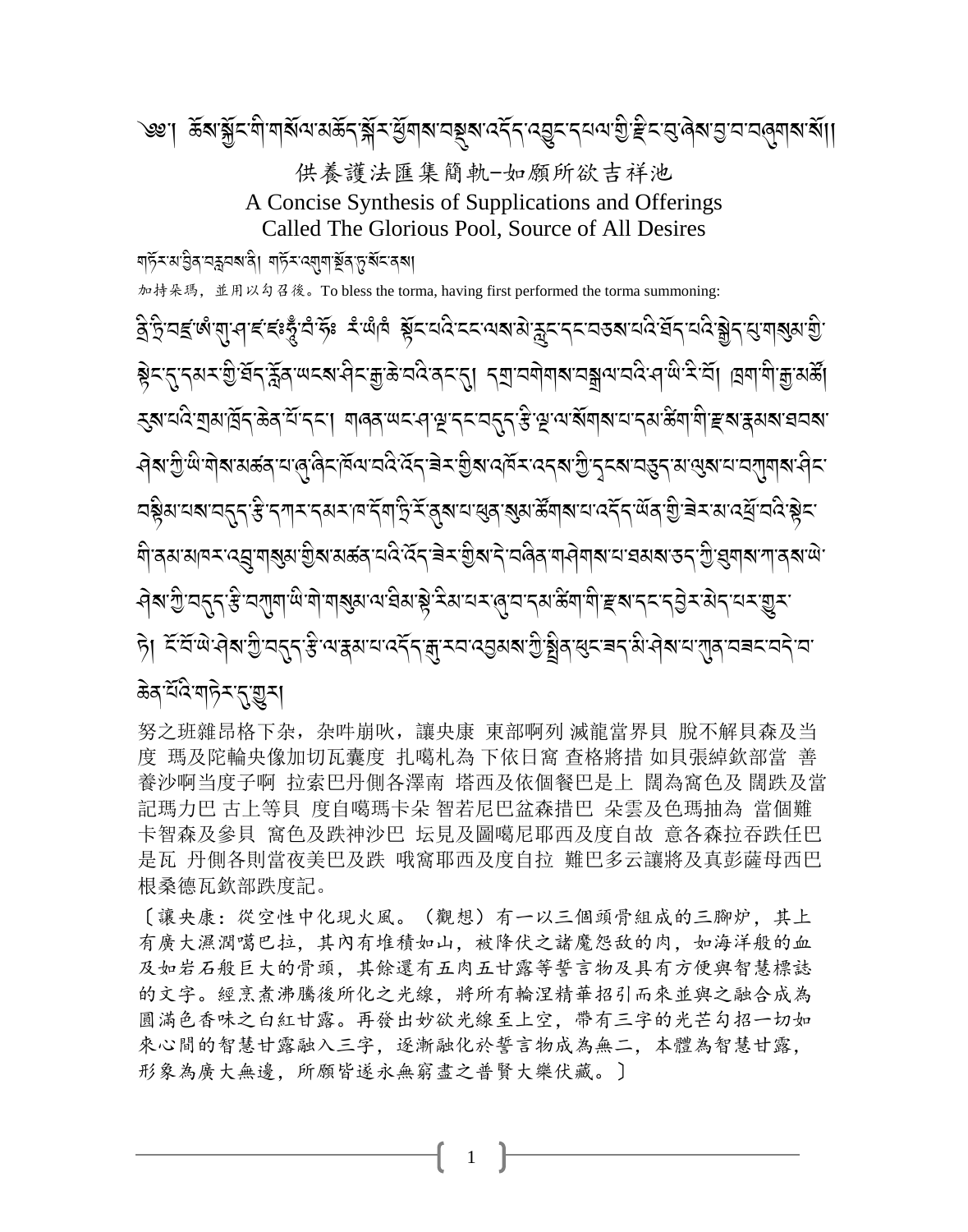NRI TRI BENZAR ANG GU SHA DZA DZA HUNG BAM HO RAM YANG KHANG TONG PAI NGANG LEI ME LUNG DANG CHEI PA'I TOD PA'I GYED PU SUM GYI TENG DU MAR GYI TOD LON YANG SHING GYA CHE WA'I NANG DU DRA GEK DRAL WAI SHA YI RI WO TRAG GI GYA TSO RU PA'I DRAM TROD CHEN PO DANG ZHEN YANG SHA NGA DANG DUD TSI NGA LA SOK PA DAM TSIG GI DZE NAM TAP SHE KYI YI GEI TSEN PA ZHU ZHING KHOL WA'I OD ZER GYI KHOR DEI KYI DANG CHUD MA LU PA KUK SHING TIM PEI DUD TSI KAR MAR KHA DOK TRI RO NU PA PUN SUM TSOK PA DOD YON GYI ZER MA TRO WA'I TENG GI NAM KHAR DRU SUM GYI TSEN PAI OD ZER GYI DE ZHIN SHEK PA TAM CHED KYI TUK KA NEI YESHE KYI DUD TSI KUG YI GE SUM LA TIM TE RIM PAR ZHU WA DAM TSIG GI DZE DANG YER MED PAR GYUR TE NGO WO YESHE KYI DUD TSI LA NAM PA DOD GU RAB JAM KYI TRIN PUNG ZED MI SHE PA KUN ZANG DE WA CHEN PO'I TER DU GYUR

From the state of emptiness, with fire and wind, upon a tripod hearth of skulls is a fresh skull, wide and vast. Within it are mountains of the flesh of liberated enemies and obstructors, oceans of their blood, shores made of their bones, and the five meats and nectars and so on. These samaya substances are marked with the syllables of method and wisdom. As they melt and boil, rays of light summon all the quintessence of samsara and nirvana. Dissolving, red and white nectar utterly perfect in color, flavor, and potency radiates as rays of desirable objects. In the space above, light rays marked with the three syllables invoke wisdom nectar from the hearts of all the Tatagatas, which dissolves into the three syllables. They progressively melt and become inseparable from the samaya substances. These become the nature of wisdom nectar in the form of infinite massing clouds of all that is desired, the inexhaustible great bliss treasure of Kuntuzangpo.

# ে ক্ৰিন্দ্ৰীয়ে স্কুল্ল কৰি পৰি বিশ্ববিদ্যালয়ৰ বিশিষ্ট প্ৰয়াৰ পৰি বিশিষ্ট পৰি প্ৰয়োগ কৰি কৰি বিশ্ববিদ্যালয়<br>জ্যাতি প্ৰায় কৰি বিশিষ্ট পৰি বিশ্ববিদ্যালয়ৰ বিশিষ্ট পৰি বিশিষ্ট পৰি বিশিষ্ট পৰি বিশ্ববিদ্যালয়ৰ পৰি বিশ্ববি

嗡啊吽吙 嗡瑪哈吧鈴達 跌作吧鈴達 吧拉吧跌 格嘿薩瑪亞啊吽〔用此咒做加持〕 OM AH HUNG HO (AND:) OM MAHA BALINGTA TEDZO BALINGTA BHALA BA TE GUHYA SAMAYA AH HUNG With these, bless.

<u>≍दशिञ्च</u>लबालदिखिदाचेदाशुबाहणबुबाद्याउवाबुदायदेऊॅलबायखुबायऊदञ्चेवणदिवबायञ्चर A A

#### গ্নপ্ৰস্থাই সমূহি

讓個圖給窩色吉 雜僧但見中密措 瑪力巴 恰真德巴達 見張班雜薩瑪亞咋 〔從由自己心間發光迎請三根本及護法 他/她們隨即像降雨般地來臨 見張班雜薩瑪亞咋〕

RANG GI TUK KA'I OD ZER GYI TSA SUM DAM CHEN SUNG MAI TSOK MA LU PA CHAR TRIN TIB PA TAR CHEN DRANG BENZAR SAMADZA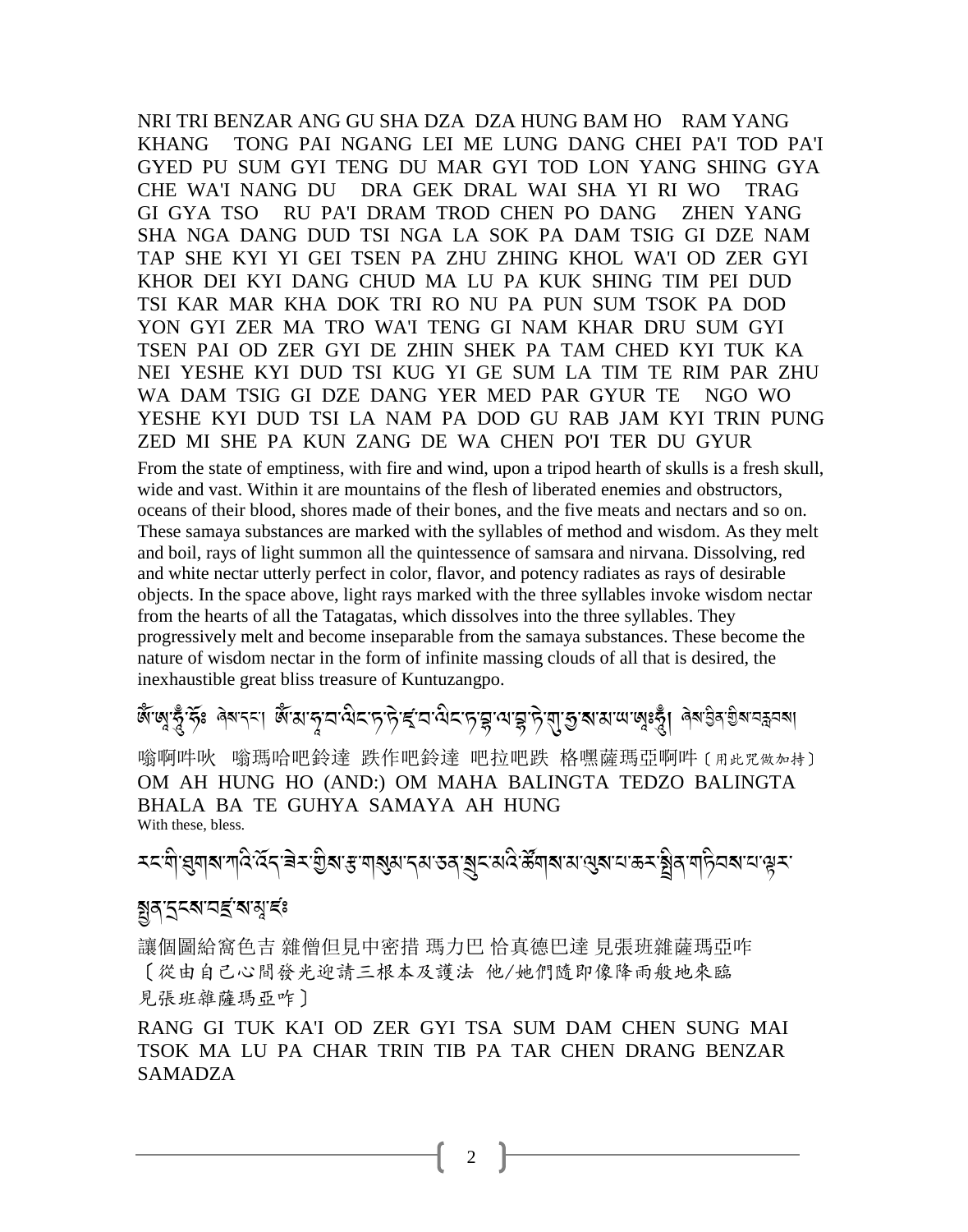Light rays from one's heart invite all the hosts of three roots deities and oath-bound protectors without exception, massing like rainclouds. Benzar samadza

# <u>၎</u>ិสมสาขิชุมสานักจะ อิษัตร์ มีสาม และ มีสามารถ เปลี่ยน มีสามารถ เปลี่ยน

跌難記 加窩色及無格 朵米當及 障瓦尼巴基

[他/她們以舌間發出的光管吸飲食子精華而心生喜悅]

DE NAM KYI JAK OD ZER GYI BU GU TOR MA'I DANG CHUD DRANG WA NYE PAR GYUR

They all draw up the torma's essence with their tubelike tongues of light and are delighted.

।पुर्दे,पुर्दुश्केः लेषाञ्जूषावबागञ्जूषावदेयालुमानुषुबाक्षमाञ्जनमा अङ्गया।

嗡啊吽 班雜故日 得瓦扎個呢 是日達瑪 巴拉哇思得瓦 努得巴得 布木巴得 薩巴 日瓦熱 額當巴楞達 卡卡卡合卡合 〔如實供養之後按照一般的護法儀軌實修。〕

#### OM AH HUNG BENZAR GURU DEWA DRAKINI SHRI DHARMAPALA BASU DEWA NIDHI PATI BHUMI PATI SAPARIWARA EDAM BALINGTA KHA KHA KHAHI KHAHI

Reciting this, offer it in the usual manner of a protector text. Mangalam!

৩খ। *হ* অৰাৰ্যম হীৰাধ্যমন্ত্ৰীৰ বিধান পৰি প্ৰীপন্থা

三根本供養儀軌一切事業所願皆遂

A Supplication and Offering to the Three Roots Called Accomplishing All Enlightened Activity

## জিজ্বত্ত্বা বাৰাগুনউৰাত্ৰীবৰ্ত্ত্বাৰ্ত্ত্বাৰাজ্য

嗡啊吽 根恰丘及央當年巴意〔嗡啊吽 遍满如同法界虚空藏〕 OM AH HUNG KUN KHYAB CHO KYI YING DANG NYAM PA YI OM AH HUNG Equal to the all-pervasive dharmadhatu (space of phenomena),

## ब्रूट्बेन्'बग'सेन्'यतुन्'ईर (ब्'वदे'वहुन्।

囊思薩米度字日為及〔無漏萬物甘露之精華〕 NANG SID ZAG MED DUD TSIR ZHU WAI CHUD phenomenal existence melts into inexhaustible nectar.

### *෬*౾౸ౕ౾౽ৼৄয়৾৶ড়ঀৼৢৼ৻ড়ৼড়ৼঢ়ৼঢ়ড়

甲色圖烈卻貝真彭抽〔光線明點放射供養雲〕 JA ZER TIG LE CHOD PA'I TRIN PUNG TRO This quintessence emanates as massing clouds of offerings: rainbows, light rays, and bindus.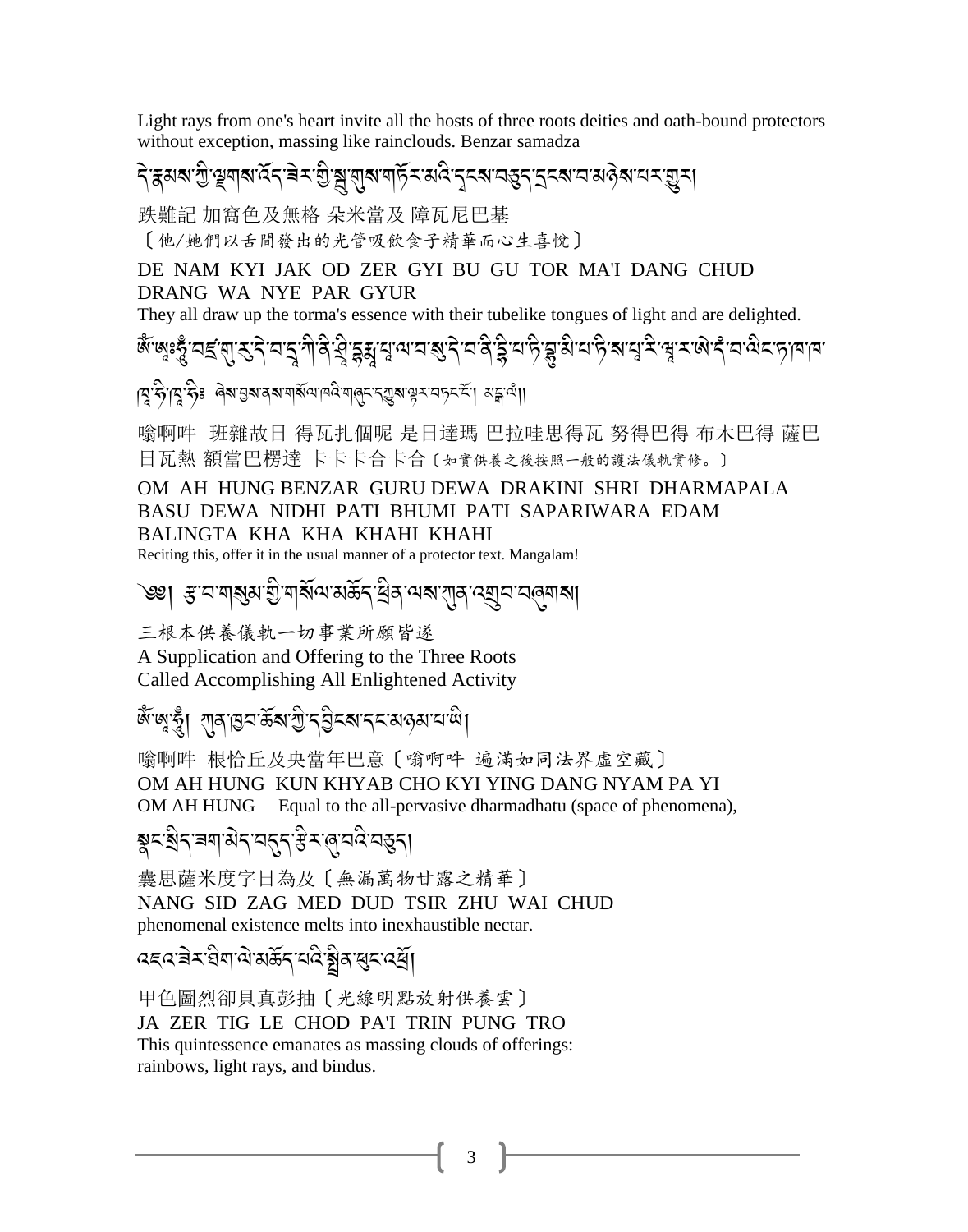### য়ড়য়<sup>৻</sup>ড়ৼৼঢ়ৼড়ৠৼয়ৼঢ়ৼড়ড়৸ড়ৼয়৻ড়৻

年尼德清度字朵瑪的〔平等大樂甘露此食子〕 NYAM NYID DE CHEN DUD TSI'I TORMA DI This torma of the great bliss nectar of evenness

### *ক্ক*ন'মৰ্থম' <sup>ই</sup>মা'ৰ্যইৰ'ব্ল'মৰ্থ উন্নাৰ ক্লিমৰ বিদ্যা

基僧如怎拉米措南當〔三續持明上師諸聖眾〕 GYUD SUM RIG DZIN LA MA'I TSOK NAM DANG is offered to the hosts of vidyadhara gurus of the three lineages,

#### *धे* 'दुस'ले'प्रॅ 'यादब'याबुस'सावद द्युदि र्हेयाबा

意當是抽涅森堪卓措〔寂忿本尊三地空行眾〕 YIDAM ZHI TRO NEI SUM KHANDRO'I TSOK the hosts of peaceful and wrathful yidam deities and dakinis of the three sacred places,

## ॾॕॺॱॿॢॕॸॱदॅॸॱय़ॢॱॺऻॸॆॖॸॱॸॸॱॺऻॺऀॱ<sup>ऴ</sup>ॱॺॸॺ

丘炯諾娜德當事宜達〔護法財神護主地方神〕 CHO KYONG NOR LHA TER DANG ZHI YI DAG and the dharma protectors, wealth deities, and local spirits

#### য়<sup>৻</sup>ঀয়ৼ৻ঀ৾য়ৼৼৼৼৼঽয়৻৸য়ড়ৄৼ৻ৼ৸ৼ৻ৼঀ৻৸

瑪力闊當界拉卻巴部〔供養所有一切諸眷屬〕 MA LU KHOR DANG CHE LA CHOD PAR BUL without exception, together with their retinues.

#### हिन्दान्द्रस्य न्यत्याबविद् इत्यङ्गन्तन्त

恰巴將吧神及貝瑪旺〔為首文殊閻羅自在蓮〕 KHYED PAR JAM PAL SHIN JE PEMA WANG Particularly, to Jampal Shinje (Manjushri Yamantaka), Pema Wang (Powerful Lotus, Hayagriva),

### য়য়ৼৼয়ৼয়ড়ৼড়ড়ড়৸

桑達多吉陳列普比拉〔密主金剛事業普巴尊〕 SANG DAG DORJE TRIN LE PUR PAI LHA Sang Dag Dorje (Vajra Lord of Secrets, Vajrapani) and the enlightened activity Kilaya deities,

#### ৰুণমাজহাৰীৰ <u>প্ৰত্যা</u>ত্ত্বীৰ প্ৰত্যা

諸巴央諸闊當噶年界〔化身幻化眷屬及僕侍〕 TRUL PA YANG TRUL KHOR DANG KA NYEN CHE along with their emanations, secondary emanations, retinues and servants,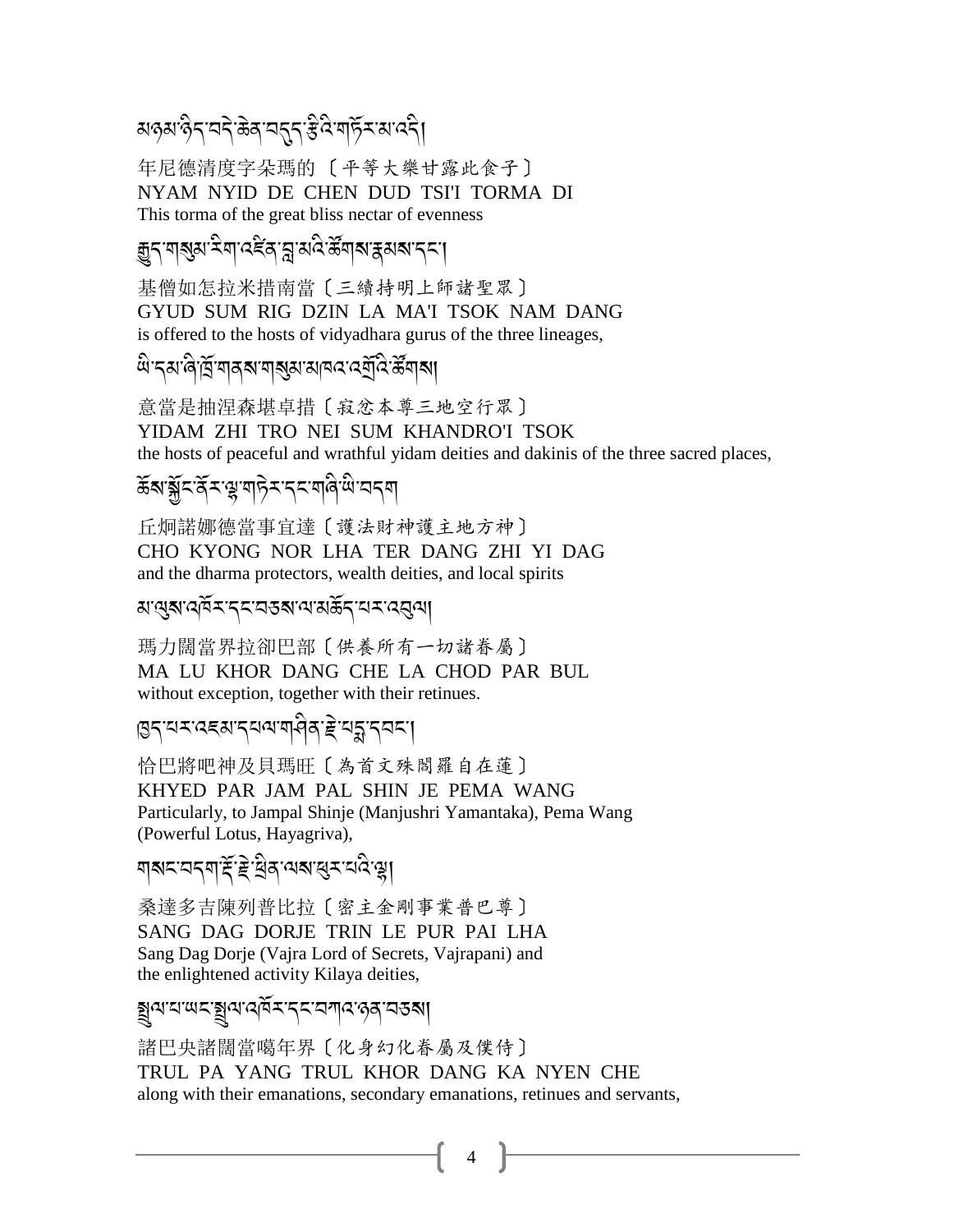য়ড়৴৻ঽৼয়৾য়ৼ৻ৼ৻ৼ৻ৼ৻য়৻৻ৼ৻ৼৢৼ৻য়৾য়৸৻ঽ৻৸

卻將朵多墮各悟諸作〔供贊請賜所欲諸成就〕 CHOD CHING TOD DO DOD GU NGO DRUB TSOL offerings and praises are made. Grant all the siddhis we desire!

#### *ম*য়ুৰ্'ৰ্মুমন্ত্ৰীয় বিত্ৰব্বি বিশিষ্ট বিদ্ৰা

但眾加措德文拉丹拿〔如海護法首領拉登納〕 TEN SUNG GYA TSO DE PON LEK DEN NAG To the leader of the oceanic classes of dharma protectors, black Legden;

#### ৠৢ<sup>৻</sup>ঌঽ<sup>৻</sup>৲য়য়ড়য়য়য়৸য়৸য়৸ঢ়ঢ়ঢ়

拉清巴八瑪能棍布當〔大自在天燦爛瑪囊衮〕 LHA CHEN PAL BAR MA NING GON PO DANG the great god, glorious blazing Maning Gonpo;

#### *৲*নন্দখৰ মান্সুশু নাৰীৰ স্মৃতী বৰ্ম

巴但瑪哈噶拉措及達〔具德瑪哈噶拉象鼻天〕 PAL DEN MAHAKALA TSOK KYI DAG glorious Mahakala, Lord of Ganachakra;

### ষ্টুশৰাত্মীৰ বিদ্ৰালয় কৰা বিদ্যালয়।

啊及中瑪多吉日記瑪〔密咒護法金剛一髻母〕 NGAK KYI SUNG MA DORJE RAL CHIG MA protectress of mantra, Dorje Ralchigma;

### য়ৼৢ৶৸ৼঀৼ৻ড়ঀ৻ৼ৻ৼ৻৸৻৸

瑪及巴但拉母熱瑪德〔瑪記吉祥天母熱瑪度〕 MA CHIG PALDEN LHAMO RE MA TE sole mother, glorious Remati;

### <sub>'</sub>ৰিনয়ুঁনয়ুৰ নৰ্ত্তুৰ ক্ৰুণখনি অক্টন'মূদন।

上炯悶增加母切啊當〔刹土神及藥王五姐妹〕 ZHING KYONG MEN TSUN GYAL MO CHED NGA DANG the five *zhingkyong* Queen of Medicine sisters;

### ঀয়ৼয়ৣ৾ঀৢৼৼ৻৸ৼ৻৸

但見解為班雜薩度杂〔丹堅護法班雜薩得扎〕 DAM CHEN KYE BU BENZAR SARDU TSAL the great oath-bound Benzar Sardu Tsal;

5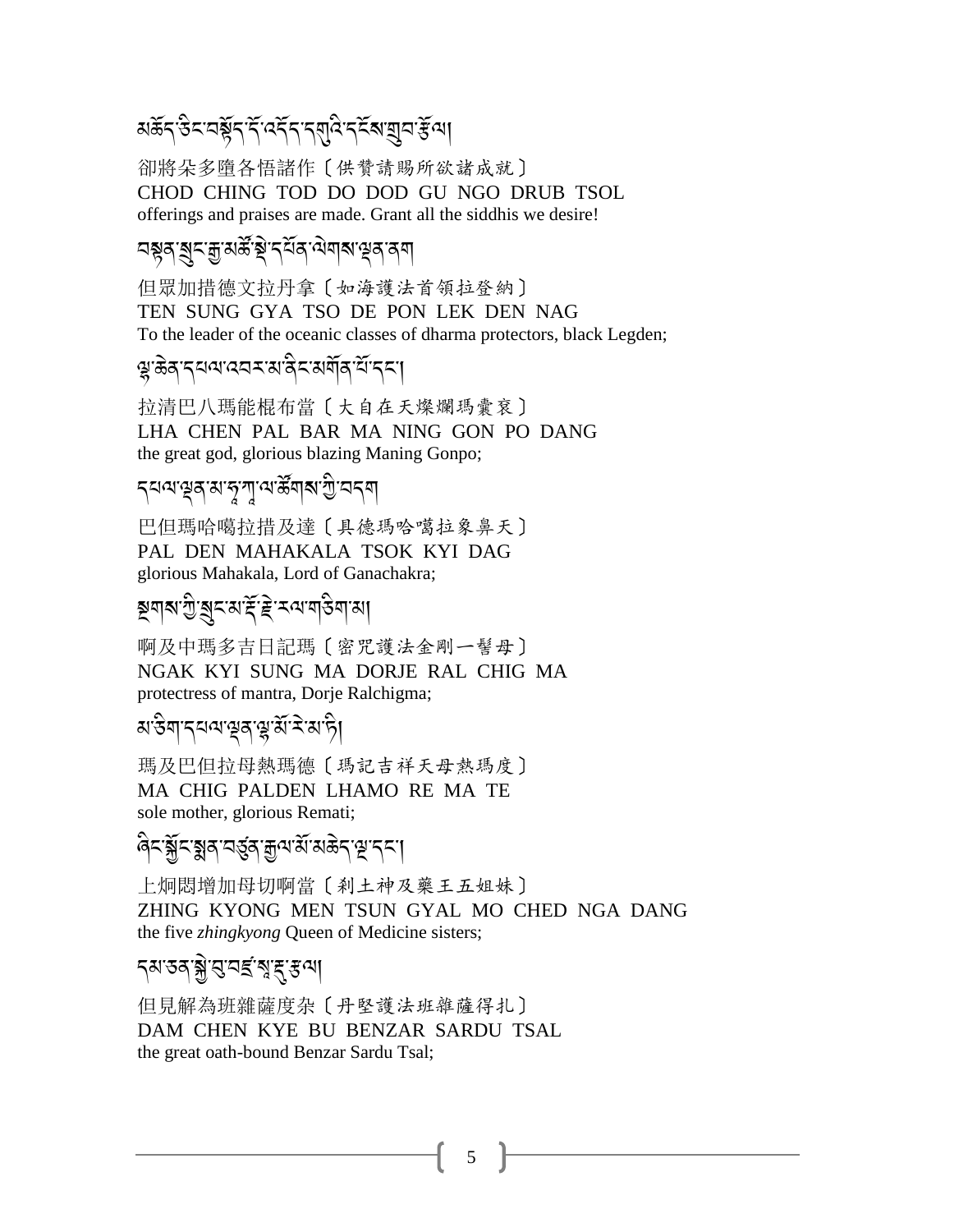### *ॸॖॸ*ॱॺॖॕॸॱॺऻॾय़ॎॶख़ॖॴॷॷॱॷॱॷॱॴ

障重薩卻清布熱湖拉〔神仙聖曜護法熱乎拉〕 DRANG SONG ZA CHOG CHEN PO RAHULA the sage, supreme Za, great Rahula;

### *द*ङे घदवा यहा गुपा विव हे दे कुय ये दया

祈達列及神記加波當〔死主以及業力閻羅王〕 CHI DAG LEI KYI SHIN JEI GYAL PO DANG the lord of death, King Lekyi Shinje;

#### 

噶度年清多吉巴瓦雜〔大治降魔金剛巴瓦雜〕 GEK DUL NYEN CHEN DORJE BAR WA TSAL tamer of obstacles, great nyen, Dorje Barwa Tsal;

### ঀয়ৣৼয়ৢ৻ৼ৻ৼ৻ৼৣৼ৻ৼ৻ৼ৻৸ৼ৻ৼ৻৸ৼ৻৸ৼ৻৸

扎拉加波及却意深諾〔扎拉之王聖生如意寶〕 DRA LA'I GYAL PO KYE CHOG YID ZHIN NOR king of *dralas*, great being Yidzhin Nor;

#### য়য়ড়য়ড়ৼড়ৼ৻৸ৼ৸ৼ৸ৼ৸ৼ৸ৼ

圖但切贊若巴甲敦當〔具力威嚴惹巴嘉頓及〕 TU DEN CHE TSEN ROL PA KYA DUN DANG powerful, august Rolpa Kyabdun;

#### हराञ्चबाद्याञ्चलिनञ्जनस्य विज्ञन्ति।

南這藏拉尚炯桑格洞〔多聞財神獅面剎圖神〕 NAM SE DZAM LHA ZHING KYONG SENG GE'I DONG Namse (Vaishravana), Dzambala, the *zhingkyong* Senge Dong,

### **त्-खिन्'ञ्ज़'र्से'-वव्र'-पत्रम्'वया'न्**न्'।

得抽拉母現把瑪納當〔尸陀林母紅面獄主尊〕 DUR TROD LHA MO SHEN PA MAR NAG DANG the goddess of charnel grounds, and red-black Shenpa;

# ষ্ণবাৰা শ্ৰীৰোন্য বাৰা মাজ্য জ্ঞানৰ বিৰোধ কৰি বিৰোধ

啊及眾瑪下薩卡莫切〔密咒護母食肉卡莫切〕 NGAK KYI SUNG MA SHA ZA KHA MO CHE protectress of mantra, flesh-eating Khamo Che;

等可加其他所需 insert whatever else is needed here....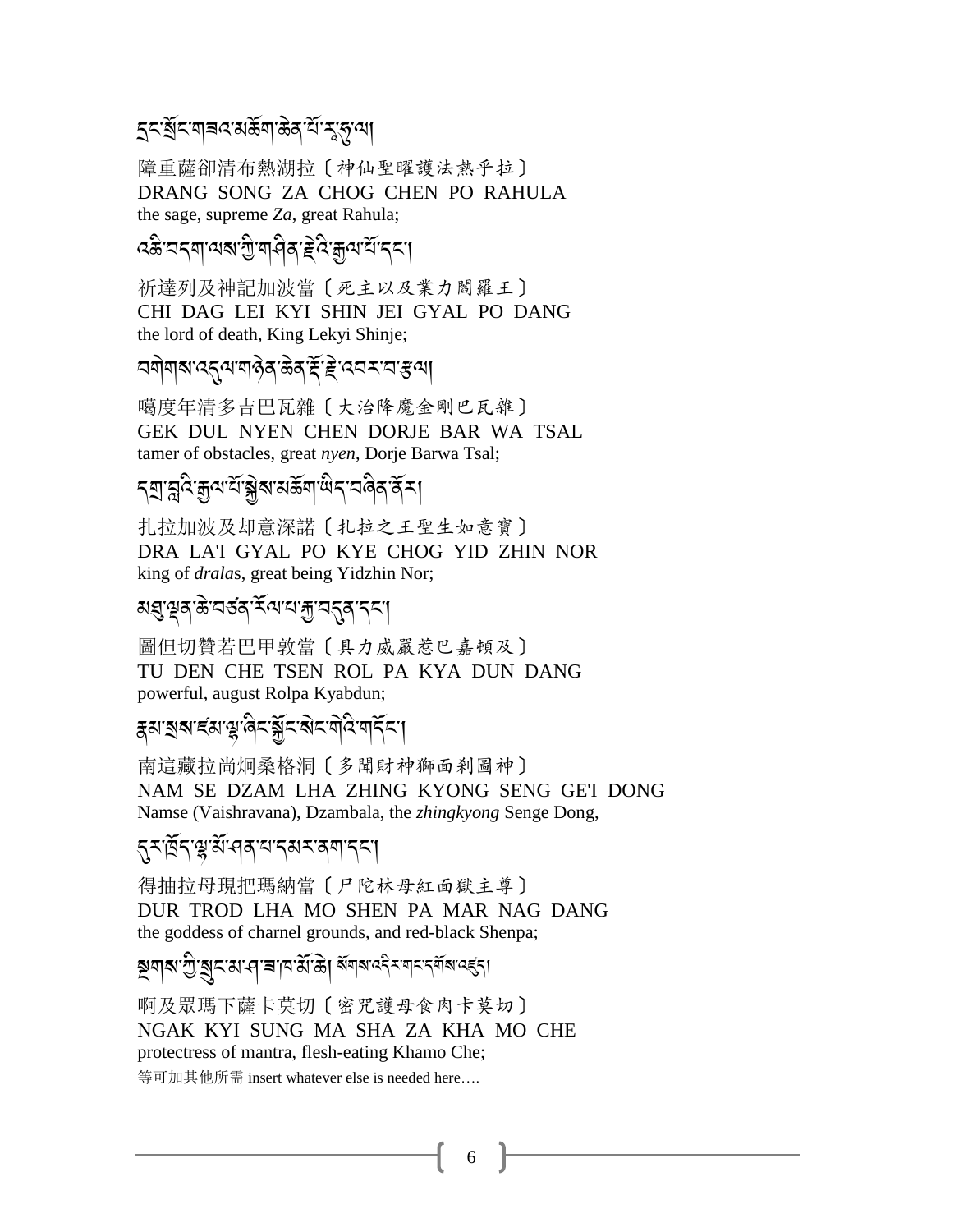### য়**ॱয়ৼ**ॱয়ৢ৾ॱয়৾৾<del>ঽ</del>য়৾ৗঽয়৾ৼড়য়ৼয়৸ড়য়

瑪桑界記瓦則將中你〔瑪桑獨生瓦則二姐妹〕 MA SANG KYE CHIG BEK TSE CHAM SING NYI Masang Kyechig, Bektse, the two sisters;

### <u>ॸड़</u>ड़ॱॸॐॷग़ॴख़ॶॷॷॷॱॷॷड़ड़

度怎路僧圖清德是當〔魔妖龍及大力四部神〕 DUD TSEN LU SUM TU CHEN DE ZHI DANG the *dud*, *tsen*, and nagas, and the four classes of mighty ones;

### য়৾ঢ়ড়ৢঀ৾ৼড়ড়ৗড়৻ড়ৢৼ৻ড়৻ড়৻

剛清德啊加清古啊當〔五部鬼卒五身大天王〕 GING CHEN DE NGA GYAL CHEN KU NGA DANG the five classes of great *ging*, the five great kings;

## <u>ৰ্ম্মনবিস্</u>পুস্থই ইন্মন্থ প্ৰৱেশ বৰ্ষ।

過為拉啊德住忠瑪當〔五守舍神六部護法母〕 GO WA'I LHA NGA DE DRUK SUNG MA DANG the five personal protectors and the six classes of protectresses;

### ෬෬ඁৼ෨ඁ෯෯෪෮෫෮෫෮෫෮෫෮෫෦෮෪෪෫෦෬෪෪෫෦෫෬෦

把為奔頓扎巴得加當〔具燃七兄八部驕慢神〕 BAR WA PUN DUN DREK PA DE GYED DANG the seven *barwa* brothers and the eight classes of haughty ones;

### ৰিনপ্লিৰ শ্ল'ব্য়াশৰৰ নত্ত্ব ৰূন মাননা

计輪德格涅吉忠瑪當〔九部剎臣十處護法神〕 ZHING LON DE GU NEI CHU'I SUNG MA DANG the nine classes of local ministers and the protectresses of the ten sacred places;

## <u> বহুত্রাইনারিনার্থই বিশিষ্ট্রবিদ্রাইন বিশেষ করা</u>

吉記塔貝噶炯闊當界〔十一乘之護法諸眷屬〕 CHU CHIG TEG PA'I KA KYONG KHOR DANG CHEI the protectors of the teachings of the eleven vehicles, together with their retinues;

## ୡଽ୕ୣୣଽଽ୴ୡ୴ଡ଼ଵଽ୲ଽୡ୰୴ୡ୴ଢ଼ଌ୲୳ଽୄ

普忠及尼但瑪及尼當〔普巴護法地母十二尊〕 PUR SUNG CHU NYI TEN MA CHU NYI DANG the twelve Kilaya protectors and the twelve tenma;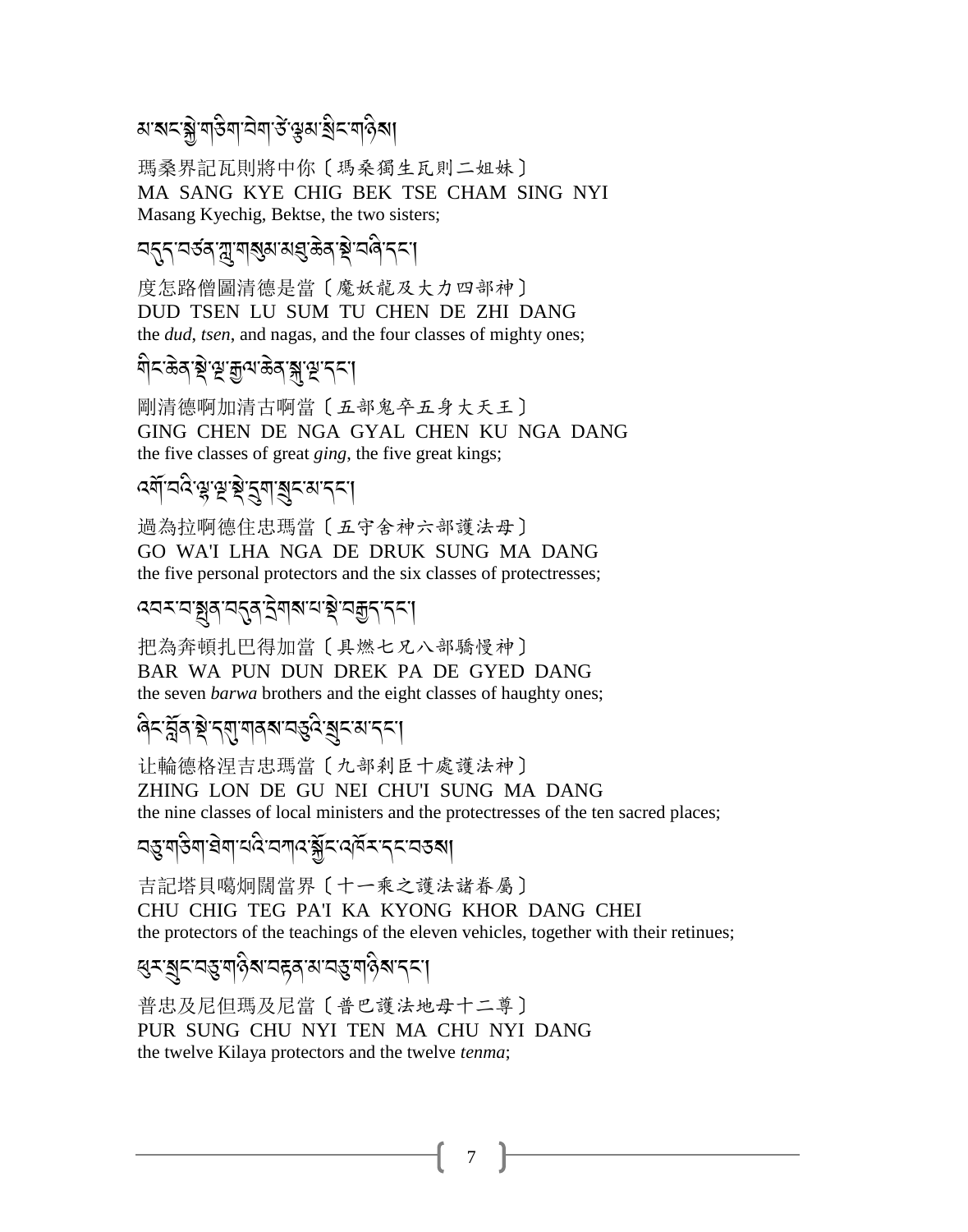#### য়য়ঢ়৸ড়ৢ৾ৼঽড়ৢৼয়ৠয়ৼৼয়৻ড়য়ৼঀৼঢ়৸

古拉及桑扎拉及桑當〔十三頸尊扎拉十三尊〕 GUL LHA CHU SUM DRA LA CHU SUM DANG the thirteen *gul lha* and the thirteen *drala*;

## द्रेगबायायङॅ यक्करादयो यञ्जेव लेनायडिया दन्।

扎巴甲界格念尼記當 〔十八傲神二十一居士〕 DREK PA CHOB GYED GE NYEN NYER CHIG DANG the eighteen haughty ones and the twenty-one genyen;

#### য়ৢ৾ৼঀয়য়ৼয়৻য়ৼঀৢৼঀ৸৻৸য়য়ঀ৻ৼ৻ড়৻য়য়৻

跌混森及巴棍頓啊索〔三十首領七十五聖主〕 DE PON SUM CHU PAL GON DON NGA SOK the thirty chiefs (*depon*) and the seventy-five *palgon* and so on:

#### <u>ଘ୍ଟୁମ୍ୟାଷ୍ଠ</u>୍ୟାଂଖ୍ୟାନ୍ତ୍ୟାଙ୍କିସାଂସ୍ଥାବି । ଏହା

基森喇米但此拉涅貝〔守護三續上師誓言者〕 GYUD SUM LA MA'I DAM TSIK LA NE PA'I to those who abide by the samaya of the lamas of the three lineages,

## য়ৢ৾৽ঀয়ৣয়ৼৢৼৼ৻য়৸ৼঀৢৼঀড়৻৸ড়ৼৗৢৼ৻৸

跌森囊之扎 巴瑪力拉〔三部護神及世間鬼神〕 DE SUM NANG SID DREK PA MA LU PA the haughty ones of the three classes of existence without exception,

#### धुः दयाराययः अर्केदः यामयाद्युस**रा** द्वया

西囊桑為卻巴繞降布〔施以廣大內外密供養〕 CHI NANG SANG WA'I CHOD PA RAB JAM BUL the infinite expanse of outer, inner, and secret offerings are made.

## <del>ॕ</del>ॱॺढ़ॺॱड़ॕॱॾॆ<sup>ৡ</sup>ॸड़ऀड़ॺॱॺॖॱॸॺॱॺॕॖॱॺऻ

若年多吉央思檔卓娜 [平等金剛界中令喜悅] RO NYAM DORJE'I YING SU DAM SO NA If it please you samaya holders in the vajradhatu, the equal taste,

### 

想求瓦度忠叫米耶娃〔乃至菩提常駐請護持〕 JANG CHUB BAR DU SUNG KYOB MI YEL WAR until enlightenment do not disregard but protect and guard us!

8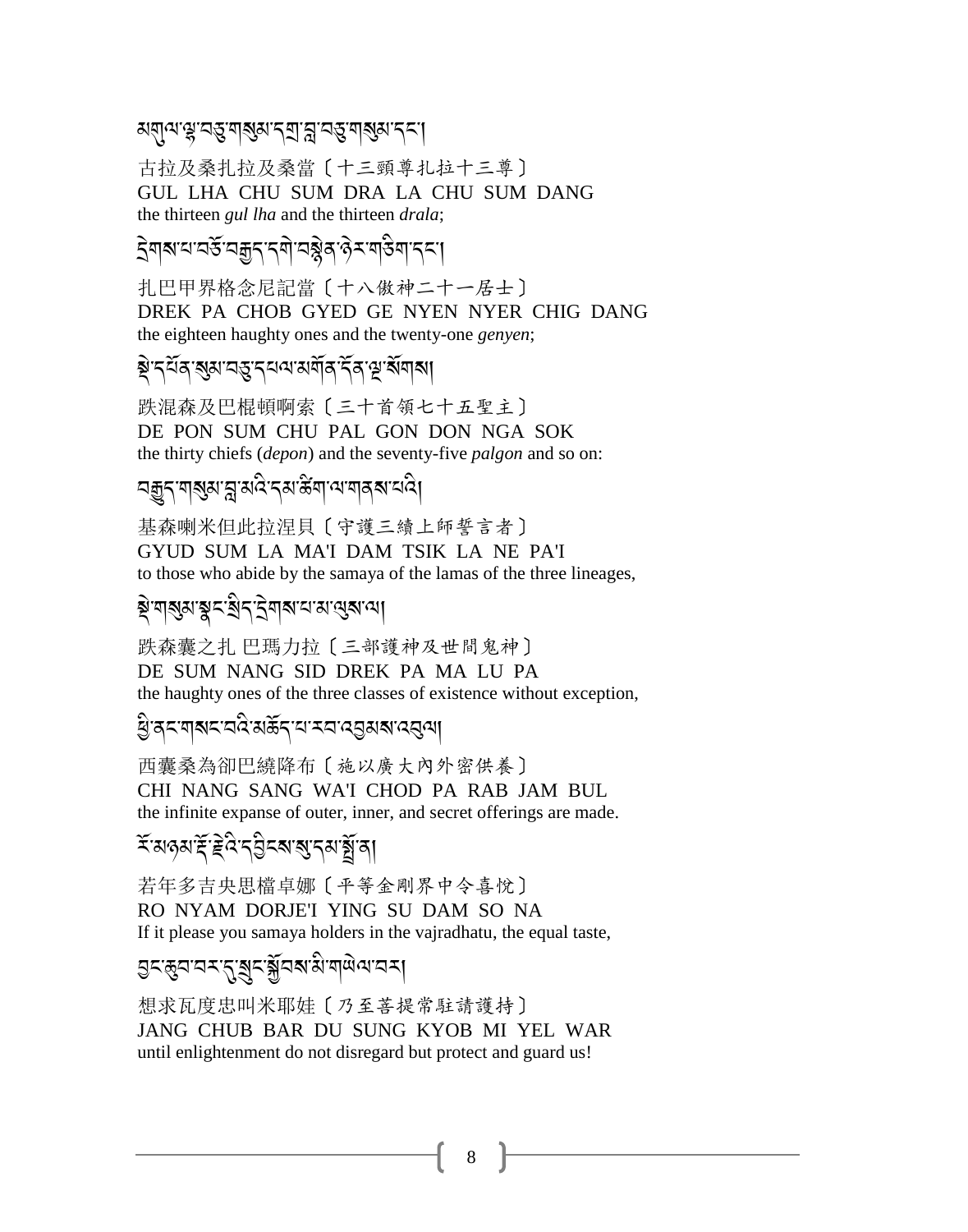### ঌ৾ॱয়য়ৢঽ৾ড়ৢয়৶ড়ড়ৣৼৣৼ৻ড়৻ড়৻ড়৻ড়৻ড়৻ড়

目吞秀是側巴龍覺吉〔增壽滿願平息諸違逆〕 MI TUN CHOK ZHI TSE PAL LONG CHOD GYE Pacify all that is disharmonious; increase longevity, glory, and pleasures;

## ऻॎॶॴॴॾऀॴॳॎऻॾॾॾऻॾऻॾऻॳॳॳॳॳॳॳॳॳ

康森旺度扎噶擦覺將〔懷柔三界降伏諸敵魔〕 KHAM SUM WANG DU DRA GEK TSAR CHOD CHING master the three realms; annihilate enemies and obstructors;

#### *অমন্*যান্ত্ৰীয়মক্ৰন্ত্ৰৰ অৱ্যা

央達藍及瓦恰薩尼思〔遣除清淨道中諸障礙〕 YANG DAG LAM GYI BAR CHED SEL NE SU and, clearing all obstacles from the correct path,

## য়ড়৸য়ঀৼৼৼৼ৸য়৸ৼ৽ৼ৻ড়ঀ৸ড়৸ৼ৸ৼ

卻當悟諸恰神貝巴當〔共與不共成就如雨降〕 CHOG TUN NGO DRUB CHAR ZHIN BEB PA DANG let supreme and common siddhis fall like rain!

#### ইঞ্চবর্তুঅঅবক্ট্রব্র অব্যান্ত্রেরা

及達覺為陳列瑪利巴〔如實托付一切諸事業〕 JI TAR CHOL WA'I TRIN LE MA LU PA Perform without exception all enlightened activities you have been charged with,

### ऀ॔য়য়য়৾*ঽৼড়ৼৼড়ড়ৼড়ড়ড়ড়ড়ড়ড়ড়ড়ড়ড়ড়ড়ড়ড়ড়ড়ড়ড়ড়ড়ড়ড়ড়ড়ড়ড়*

陀米意聖主巴雜度索〔無礙實現所願我祈禱〕 TOG MED YID ZHIN DRUB PAR DZED DU SOL unobstructedly fulfilling every wish, I pray!

៲ สิส ผสร รม สัส มิชิ สุ ผมส์ ผลัง สัส ผลัง สุ ผมสรม รุม พรราช สุ สุ ผมสร

此文以火鼠年四月十五由將把吉貝寫著,蒙噶浪。

In the Fire Mouse Year, on the fifteenth day of the fourth month, this was written

by Jampal Gyepa. Mangalam!

### ट्वेः ७: दर्वेदबायबालेयामदान्यवैः

阿 樣類耶西讓夏為〔阿 法界智慧自現之〕 YING LEI YESHE RANG SHAR WAI **DHI**  $AH$ **DHI** AH Wisdom self-arising from space,

9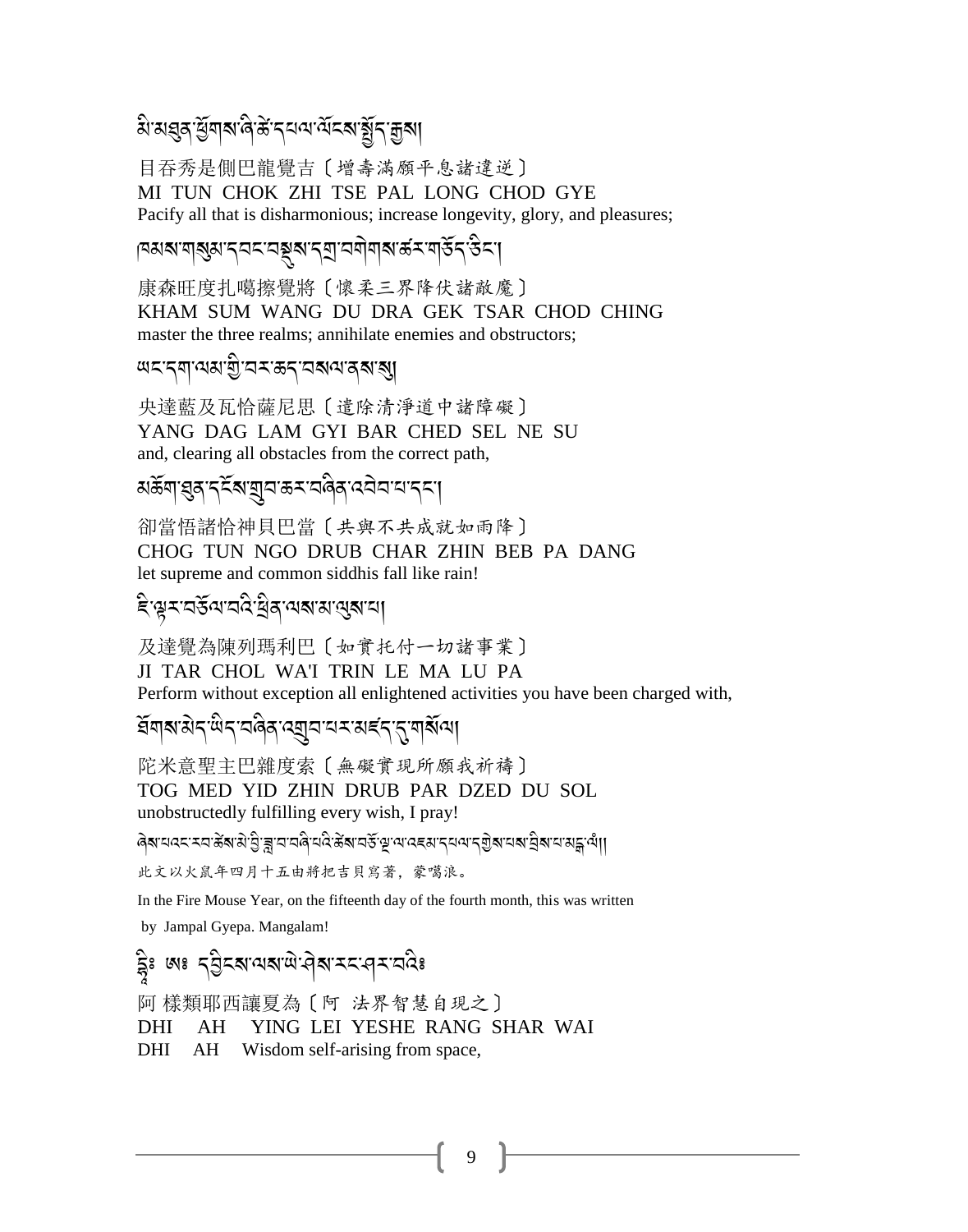*জ*পাৰ্হু'ল মন্মৰাইনামঃ

額噶杂支繞久瑪〔唉嘎匝哲一髻母〕 EKADZATI RAL CHIG MA Ekadzati Ralchigma (She of the Single Lock),

#### হিন'নাৰাম'মিন'ম'ৰম'ৰম'ৰ

窩薩如巴桑他古〔光明覺性通徹身〕 OD SEL RIG PA ZANG TAL KU clear light awareness, the unobstructed enlightened body,

#### 

恰久欽部扎見怎〔大遍入及羅睺羅〕 KHYAB JUK CHEN PO DRA CHEN DZIN great all-pervasive lord, holding Drachen,

### 

松久當密圖列怎〔双運精華明點持〕 ZUNG JUK DANG MA'I TIG LE DZIN holding the bindu of the quintessence of union,

#### ट्टिन् वादनुवाले वारा सुवा

多界扎度拉巴杂〔金剛降敵善巨力〕 DORJE DRANDUL LEK PA TSAL Dorje Drandul Lekpa Tsal,

#### 

圖解丘處桑耶巴〔大悲幻化不可思〕 TUK JE'I CHO TRUL SAM YE PA of unimaginable compassionate magic:

## *෬*ड़ॺॱख़ॺॱड़ॆॺऻ**ॺॱ**¤ঽऀॱऄॖॱढ़ऀ॔ॺऻ**ॺ**ॱग़ऻॖढ़<mark>ॱ</mark>

奔查札貝得措棍〔十万威猛諸部眾〕 BUM TRAG TREK PA'I DE TSOK KUN all you hosts of hundreds of thousands of classes of haughty ones!

### *ॸॣ*ॺॕऻ॒ॸ**ॴ**ॼॾ॔ॳॾख़ख़ख़ख़ख़ख़ख़

供達年尼及巴依〔密意表示及耳傳〕 GONG DA NYEN NEI GYUD PA YI The powerful victorious ones, vidyadharas, and yogis of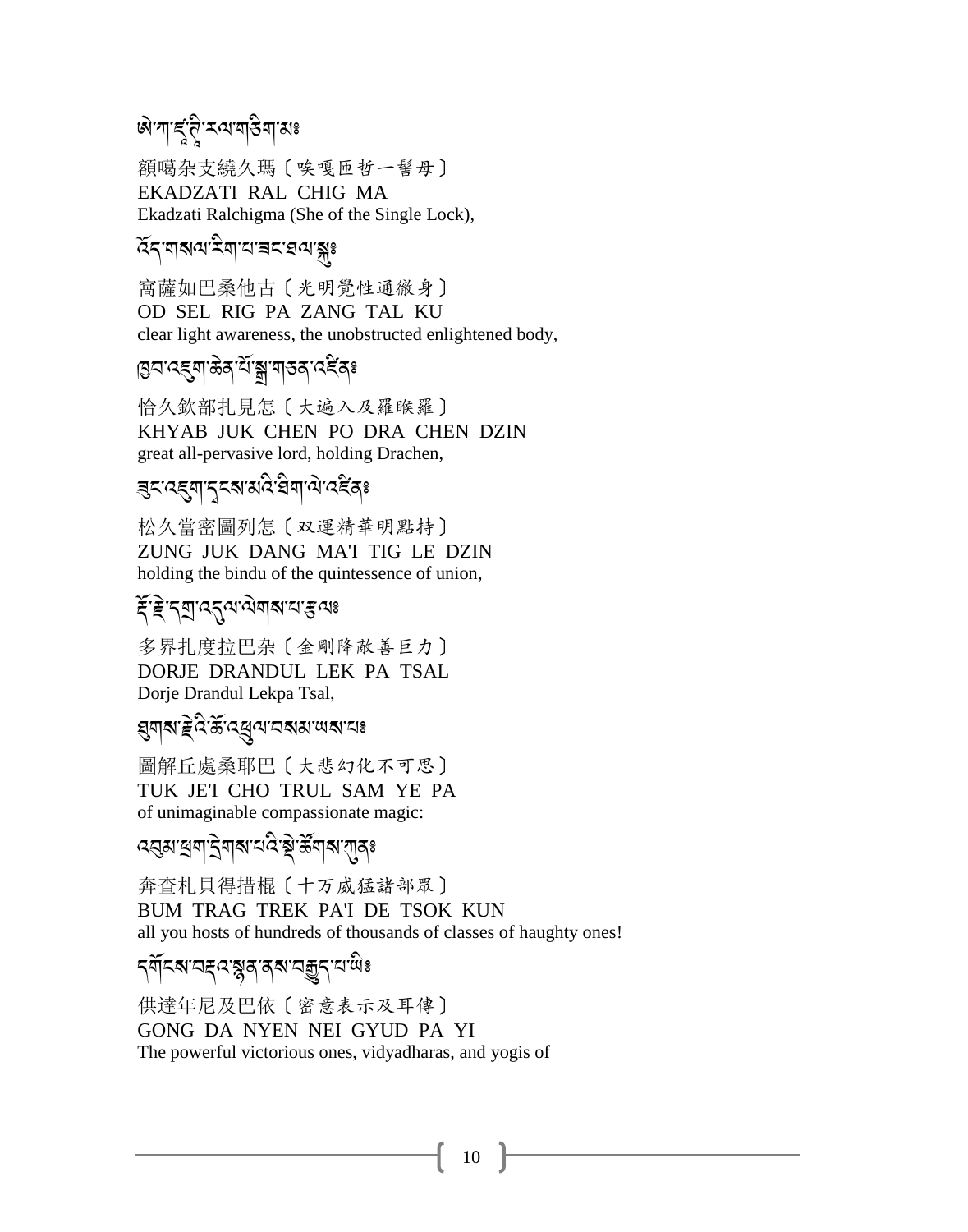## য়৸য়ৼৢয়৾৸ৼৼৄঀৼ৸৻ৼঀ৻ৼ৻ৼ৻ৼ

加瓦任怎難覺旺〔佛陀持明瑜伽王〕 GYAL WA RIG DZIN NAL JOR WANG the Wisdom, Symbol, and Aural lineages,

### *दि*श्लेन दत्**य** पदि क्षेत्र केव न्य

及涅地貝措欽當〔盡其所有大匯集〕 JI NYED DU PA'I TSOK CHEN DANG as vast a host as can be gathered, and

#### ঀঀয়ৼ৻৻ঽৼ৻য়ৢ৻৸৻৸৻৸৻৸৻৸৻৸৻৸৻

擴地思摩嘿如噶〔駕御輪涅嘿日嘎〕 KHOR DE ZIL NON HERUKA the heruka who suppresses samsara and nirvana with splendor,

*ॸ*य़ॺॱक़ॆॺॱॺऀॱॸऀॱঀৢॱॸॱ<sup>ऴ</sup>ॺঃ

巴欽桑哈吠日依〔大德桑黑修日尊〕 PAL CHEN SENG HE SHO RA YI great, glorious Sengha Shora:

### ଽୄ୕ୣଌଽଽସ୩ୡଽୠୢୢୢୖ୕ୄଵଽଽ୳ଽ୲ଽ୲୳୳ୡୠଽ

及達噶古當沙神〔如其發令守誓言〕 JI TAR KA GO DAM ZHAG ZHIN just as they commanded and placed you under oath,

#### <u>য়য়ড়৻ৼৄ</u>৻ৼ৻৸ৼ৻ড়৻৸ড়৸৻৻ৼ৻য়৸

度抽若為涅度訊〔臨此尸林遊舞處〕 DUR TROD ROL PA'I NEI DIR JON come to this place, the charnel ground of Rolpai Ne.

## नियबान्नु दया चर्दे ब्ला सुदाददा

康啊達貝滿普當 [五界清淨之藥供] KHAM NGA DAG PA'I MEN PUT DANG This offering of the medicine of the pure five refined elements,

$$
\mathcal{R}_{\text{G}} = \mathcal{R}_{\text{G}} = \mathcal{R}_{\text{G}} = \mathcal{R}_{\text{G}} = \mathcal{R}_{\text{G}}
$$

炯啊當瑪巴鈴達〔五大精華巴朗達〕 JUNG NGA'I DANG MA BALINGTA the torma of the quintessence of the five elements,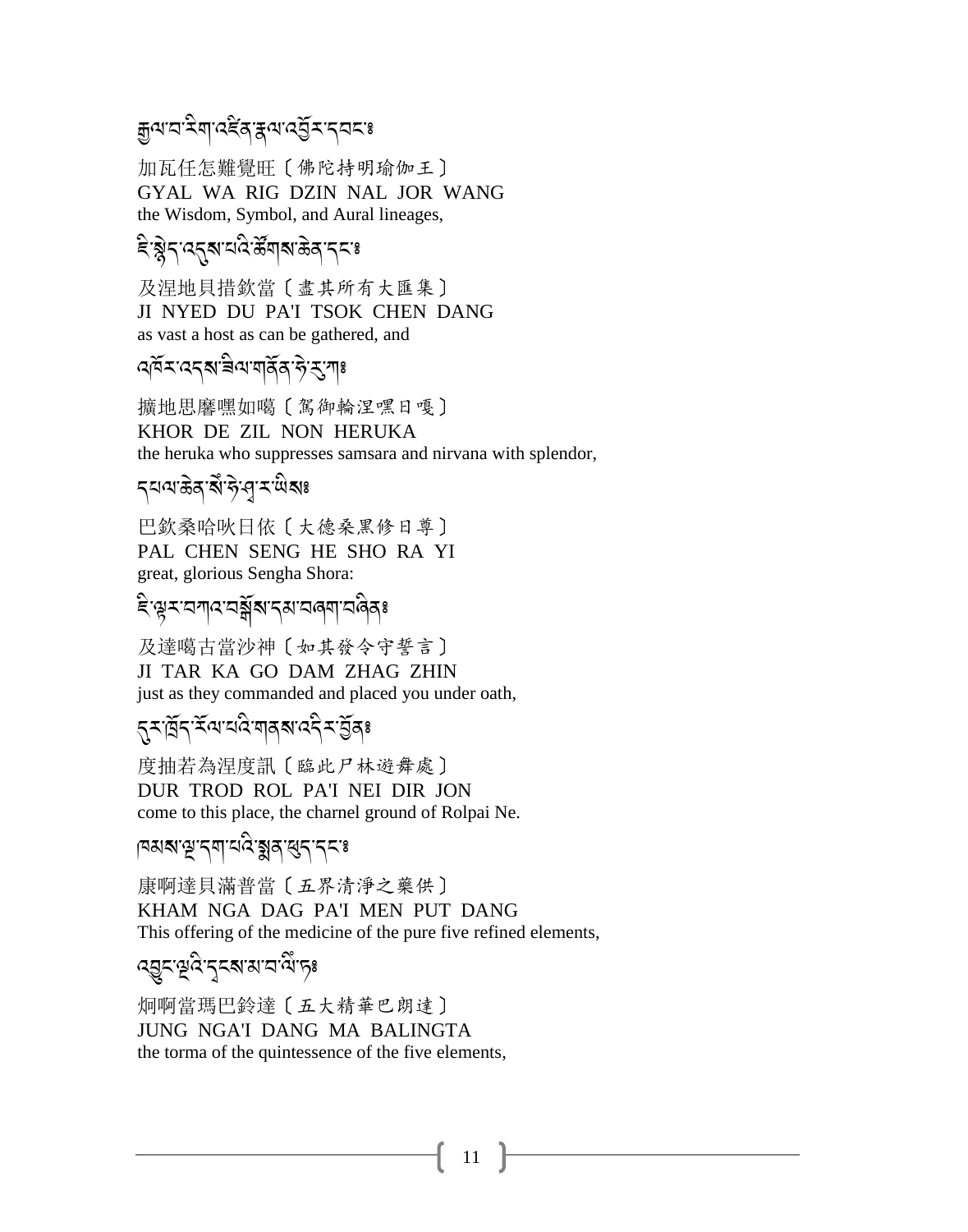## <sub>ঌ</sub>য়ৼৄয়য়৸ৼঢ়ড়ৼড়ড়ৼড়৻

度啊扎為瑪欽波〔解脫五毒之大紅〕 DUK NGA DRAL WA'I MAR CHEN PO and the "great red" of the liberated five poisons--

#### *ร*ุผม ติ ผม ผลสง สิ้น สาราสิ

巴及盤盼欽波喜〔吉祥殘供祈受用〕 PAL GYI PAM PAB CHEN POR ZHE partake of them as the great, glorious leavings.

#### <u>ସି</u>ଘ୍ୟା ଅକ୍ଷିମ୍ୟା ସଂସ୍କୃଷ୍ଟ । ଏକ

塔卻藍度書巴拉〔安住殊勝大乘道〕 TEG CHOG LAM DU ZHUK PA LA For those who have entered the path of the supreme vehicle,

## য়ৣ৾৾ॱয়ৼয়ঀঀৼয়ড়৻ৼৗৢৼড়ৼ৻ৼয়৻

羅烏度是巴恰朵〔遣降暫時四魔障〕 LO BUR DUD ZHI'I BAR CHED DOK avert sudden obstacles from the four demons.

### ෬ॺॕॸॱढ़ॸॺॱड़ॱॶॺॱॸऄॗॱय़ढ़ऀॱॾऀਃ

擴跌如漢也為冊〔区分輪涅有寂時〕 KHOR DE RU SHEN YE WA'I TSE At the time of discerning the boundary of samsara and nirvana,

#### য়**৾**য়ৼ৻ৼৼৄৼ৸ড়ৗ৻৸৻৸৻৸৻৸ৼ৸ৼ৸

松怎持貝薩文卓〔解脫二取迷亂種〕 ZUNG DZIN TRUL PA'I SA WON DROL liberate dualism, the seed of confusion.

#### ঽয়ৼৼয়ৼঀ

如巴噶達打瓦拉〔覺性本淨之見中〕 RIG PA KA DAG TA WA LA At the time of viewing rigpa, original purity,

### *ড়ঽ*ॱऄॖ॒৴য়ড়৶ৼঀড়৻ড়৻ড়৻ড়৻ড়য়ৼঢ়ঢ়ঢ়ঢ়ঢ়ঢ়ঢ়ঢ়ড়ড়৻ড়

依邪餐米朵巴崩〔捨棄作意相分別〕 YID JED TSEN MA'I TOG PA PONG eliminate the mentally created, the concepts of characteristics.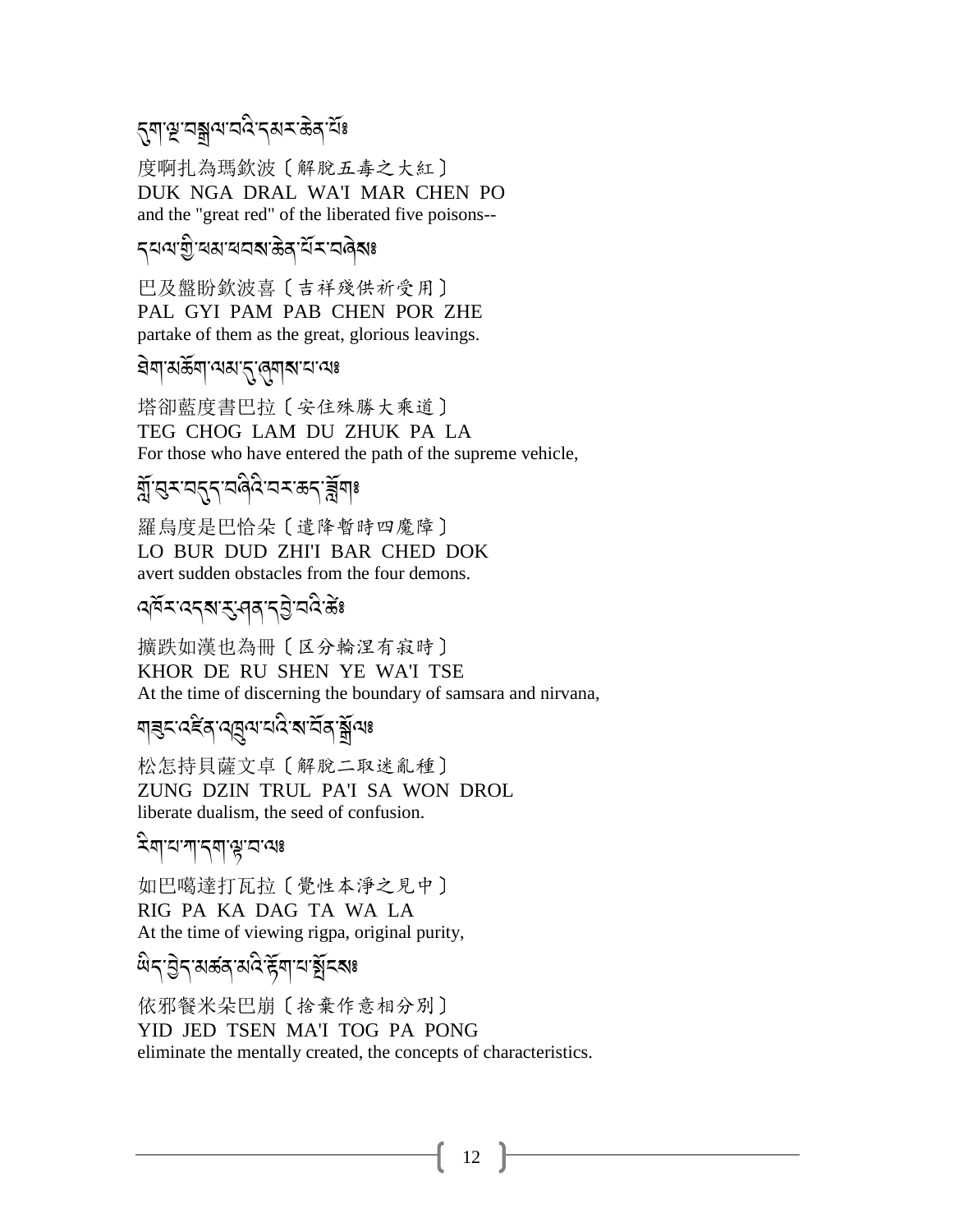### ঽয়ড়৻য়য়ৼড়য়য়৸ৼঢ়ড়ৼ

如雜聞森囊為側〔覺性之力顯現時〕 RIG TSAL NGON SUM NANG WA'I TSE When the display of rigpa appears directly,

### ক্লবর্মমান্মূত্র বুটব্রা বুর্ন্ত বিঃ

龍森及瓦揚思努〔風心幻化入法界〕 LUNG SEM GYU WA YING SU NON suppress the movements of wind-mind in space.

### য়য়ৼয়য়৸ড়৻ৼঢ়ড়ৼয়৻ড়য়ঢ়৸ড়ড়ড়ৼ

塔圖是央紐米龍〔究竟本來基界中〕 TAR TUK ZHI YING NYUK MA'I LONG Ultimately, in the space of the ground, the innate expanse,

### 

是囊日貝陳列諸 薩瑪亞吙〔基現覺性事業成〕 ZHI NANG RIG PA'I TRIN LEI DRUB SAMAYA HO accomplish the enlightened activity of rigpa, the appearances of the ground. SAMAYA HO

### স্কৃঃ বাৰাসমৰ মন্ত্ৰিয়াৰ পৰি প্ৰয়ো

吽 根得桑波耶西出貝雜〔普賢佛母智慧忿怒力〕 KUN TU ZANG MO YESHE TRO PA'I TSAL **HUNG** Wrathful wisdom emanation of Kuntuzangmo, **HUNG** 

#### ঀৣঽৼৼয়ৗৣয়ৣড়ৼঀৗৢৼ৻ড়ৢৼ৻ড়৻

央及加母額噶雜智瑪〔唉嘎匝哲法界之佛母〕 YING KYI GYAL MO EKADZATI MA queen of space, Ekadzatima,

### *¤* विद्यालबाद्ददवी हेवाओं वैदि के बाब

耶西列當旧燈瑪母措〔智慧業力世間天女眾〕 YESHE LEI DANG JIG TEN MA MO'I TSOK and the hosts of wisdom, activity, and worldly mamos--

## যাৰ্থ্যব্যপ্ৰসূৰ্ত্ত প্ৰসূত্ৰ প্ৰয়োগ আৰু বিষ্ণা আৰু বিষ্ণা কৰি

索羅雀朵覺為陳列作(三遍或更多)〔祈禱供養所托事業成〕\*彭著 SOL LO CHOD DO CHOL WA'I TRIN LE DZOD (REPEAT THREE TIMES OR MORE) I make offerings to you! Perform your entrusted enlightened activity! (By Mipham)

13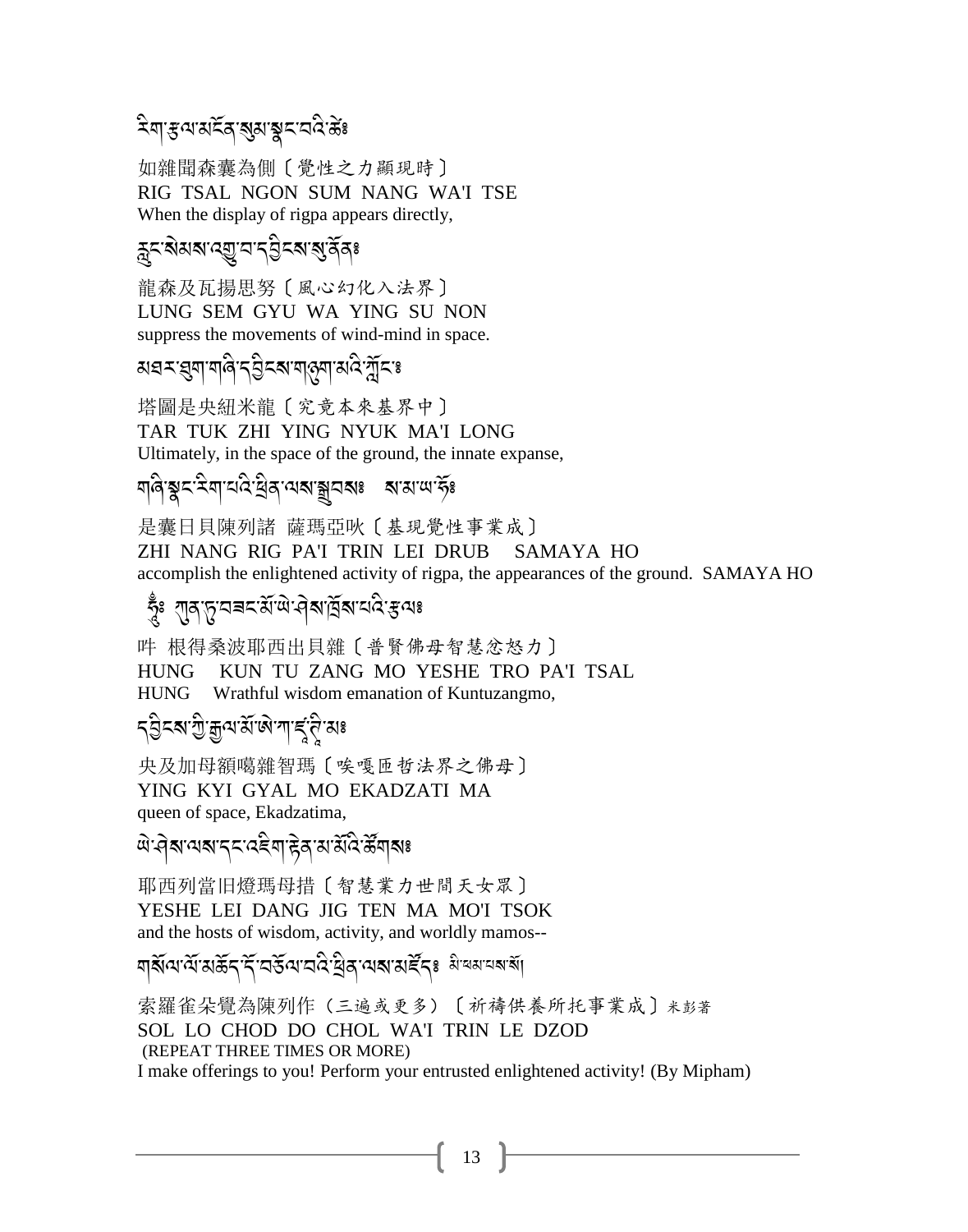## <sup>৩৩</sup>। পর্যনাথয়ুঁ<জপ্পুঁমৰামণ্*ই*ৰ্ণমণ্ৰা

平息紛爭調和安樂儀軌

Practice to Mend Disturbances Called Bringing Balance and Joy

মুঁনইস্বর্থিয়াট্রিউনএ হাইনটাইস্মান্ত্র্যুগ্রন্থ

聚集供品做加持, 敲鼓妙音喚瑪母 Gather and bless the substances of reparation. Beat the drum and melodiously call the mamos.

### হ্রুঃ প্রুবক্কুদ্নমাত্রীপ্রস্নাম্য

角 啊嘉地及塔瑪啦〔魔法五百年之尾〕 NGA GYA DU KYI TA MA LA **IHYO** JHYO In the final five hundred years of degeneration,

## য়৸ৼঢ়ড়ৠয়ড়য়ড়৻৸

思貝德度瑪母謝〔瑪母造作世樂苦〕 SID PA'I DE DUK MA MO JED the mamos--who bring either happiness or suffering to the world--

### য়ৢ৾<sup>৽</sup>য়য়য়ড়য়য়ড়ড়য়৸

拿措龍覺拉登尼〔因為種種諸違行〕 NA TSOK LOG CHOD LA TEN NE through diverse aberrant behaviors,

#### ম'র্ম'মানব'বর্মী'বন্নুনাৰা'ন'নাৰা।

瑪母堪卓處巴列〔瑪母空行生紛爭〕 MA MO KHANDRO TRUK PA LEI are disturbed. The mamos' and dakinis'

### ।শক্কুক্ম'ক্সু'ৰ্স্কঁশৰু ষ্ট্ৰীৰ'ন্<sup>কে</sup>শৰ্মা

卡龍那措真的恰〔氣息形成烏雲層〕 KHA LANG NA TSOK TRIN DU CHAG many breaths become like clouds,

### য়ঀৼয়৾ঀৼৢৼ৾য়য়ড়ড়য়ৼঢ়ড়ড়য়ড়ঢ়য়

部滅拿措東康剛〔形色女性遍千界〕 BU MED NA TSOK TONG KHAM GANG legion of women fill the thousand worlds,

### ৰ্দাদমখাননীক্ষাঞ্চাৰেনীয় বিদ্যা

那當目跌恰達別〔病痛愁苦如雨降〕 NED DANG MI DE CHAR TAR BEB and sickness and unhappiness fall like rain.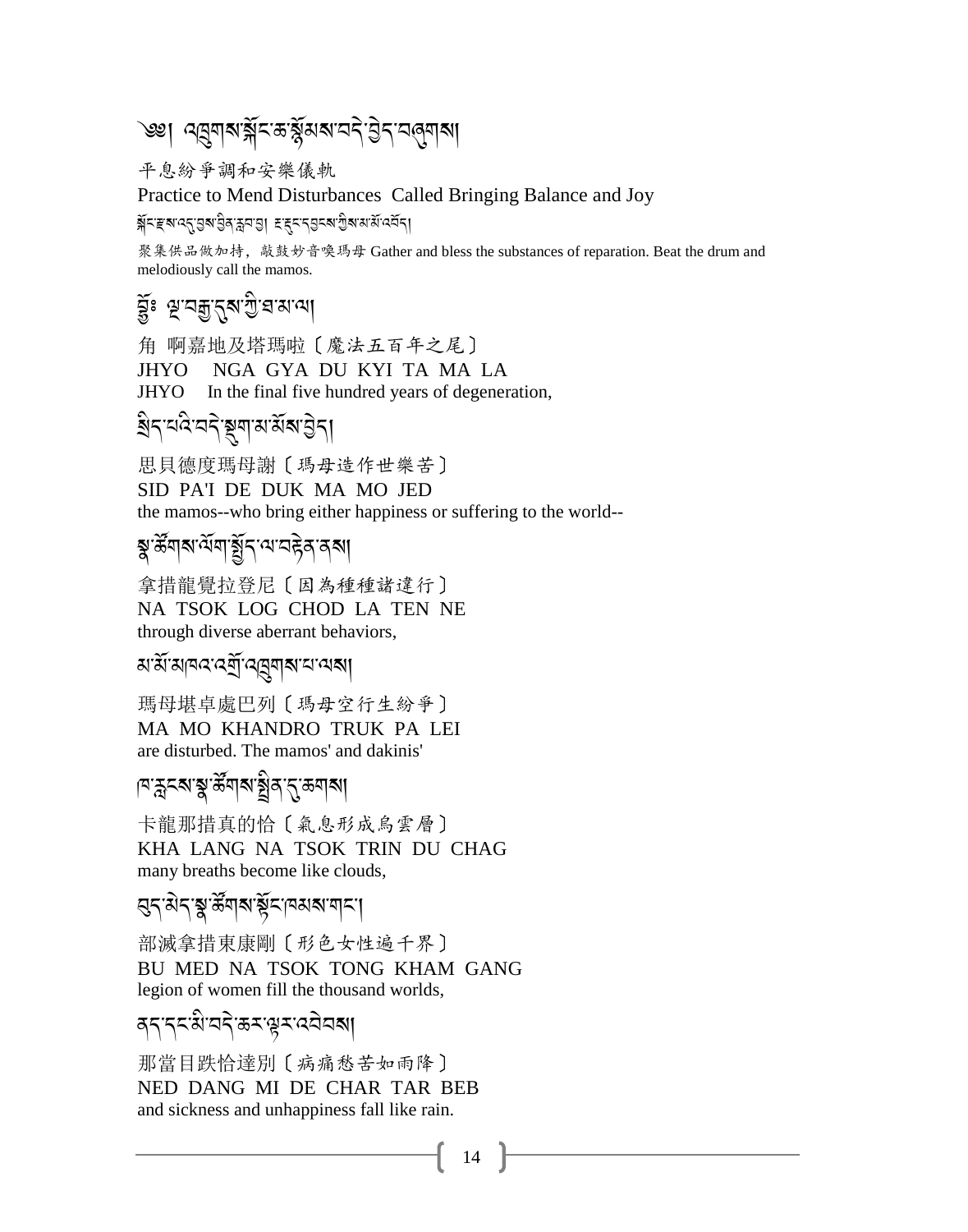## ৪২.বৰ-পূত্ৰ সম্পৰ্কী সম্পৰ্কী

恰巴瑪母措雄位〔尤其紅母眾聚集〕 KHYED PAR MAR MO'I TSOK JUNG WEI Particularly, by the hosts of Red Women arising,

## ক<br>মিদ্কুমৰা বৰ্ণনাক্ষাৰাঞ্জাৰ বেনা

密納多恰滅達巴〔人類貪欲如烈火〕 MI NAM DOD CHAK ME TAR BAR all men's desire blazes like fire,

## ह्याफ़्'सुद्गअेदाबेखबाडेुदाउैदा।

達度部滅森邪降〔恆常欲念諸女性〕 TAK TU BU MED SEM JED CHING always thinking of women and

## รรรุสรามิรามา สำราช สุ

讓旺滅巴母王卓〔不自主而隨女性〕 RANG WANG MED PAR MO WANG DRO helplessly falling under their power,

## ू<br>क्रेंबायाबेदायमादम्य बालुमा

寸巴滅巴多貝動〔永不知足圖貪欲〕 TSIM PA MED PAR DOD PEI DUNG never satisfied, tortured by desire.

#### ચ|વ્વવ્ય|વ્રુવ|ચે,હૂર,ਭૂ*-*...<br>পা J

卡拉查格窩色巴〔空中遍燃血之光〕 KHA LA TRAG GI OD ZER BAR Rays of blood light blaze in the sky,

### ৰ'ম্ম'নু'ৰ্ব্মুম্বৰ্ব্মৰ'|

薩拉秀度其諾芒〔洪水災難覆大地〕 SA LA SHO DU CHU NOD MANG and many harmful floods cover the earth.

# ্লব <u>অৰ্ক্ষই ব্ৰ</u>ন্ম দী

根將瑪母邱處跌〔一切瑪母所幻化〕 KUN KYANG MAMO'I CHO TRUL TE All are the magic of the mamos.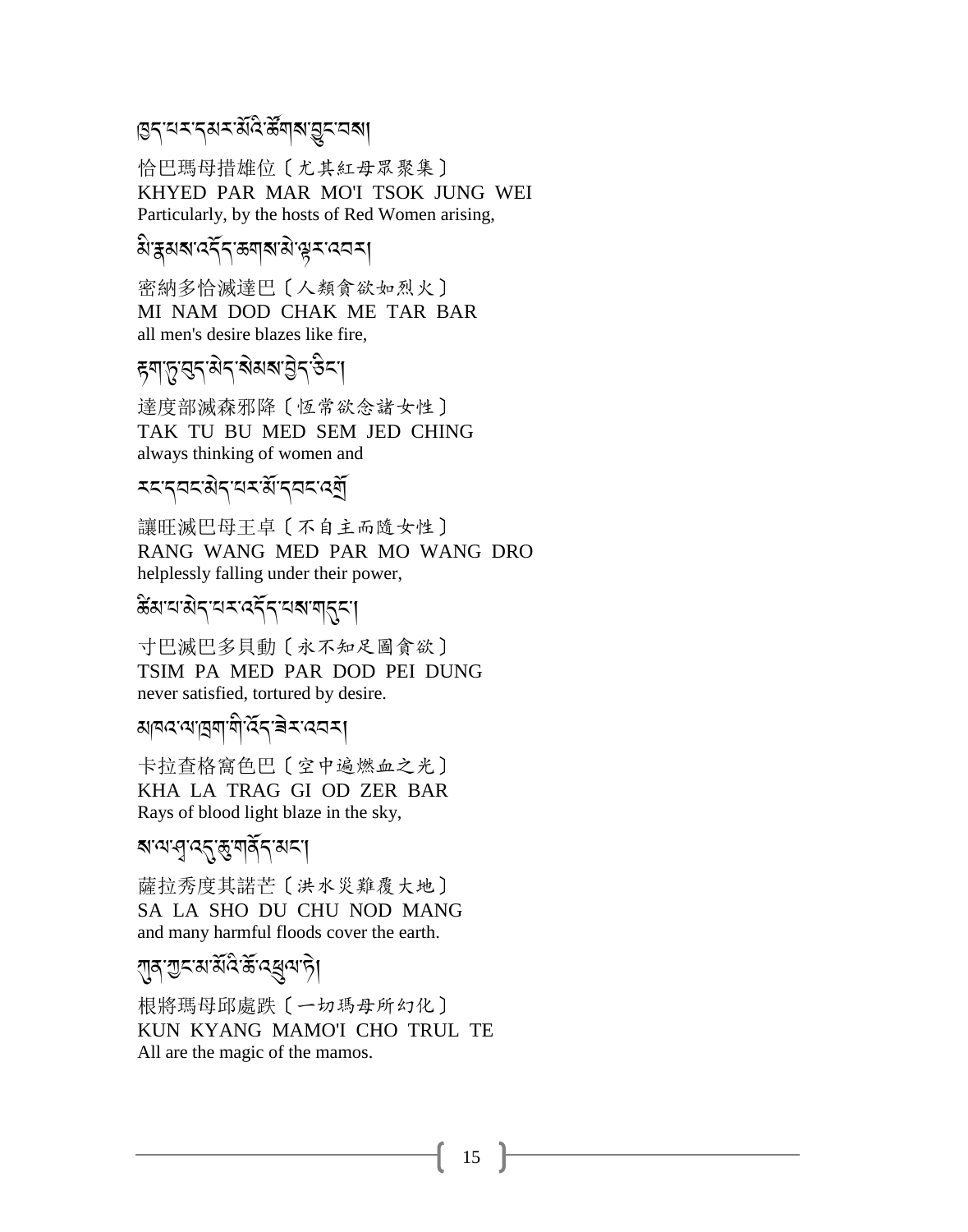#### ৰন'<u>শ</u>ুন'ম'ৰ্মাট্টন'শ্ৰী'ৰন। J

納將瑪母切及納〔病菌也因瑪母致〕 NED KYANG MAMO KHYED KYI NED Sickness, too: mamos, it is your sickness.

#### $\mathbb B$ না এীসেপ্তে প্রাপ্ত প্রিয়ন J

查將瑪母切及查〔血液也是瑪母血〕 TRAG KYANG MAMO KHYED KYI TRAG Blood, too: mamos, it is your blood.

#### ়<br>মন্ত্ৰাৰাজ্যৰ কৰি বিদ্যালয় কৰি বিদ্যালয়।<br>মন্ত্ৰাজ্যৰ কৰি বিদ্যালয় কৰি বিদ্যালয় কৰি বিদ্যালয় কৰি বিদ্যালয় কৰি A

任將瑪母切及任〔傳染病亦瑪母致〕 RIM KYANG MAMO KHYED KYI RIM Plague, too: mamos, it is your plague.

# ়<br>নুৰু গ্ৰুপৰুষ বাৰ্ষু নাৰী বিশিষ্টি

地及處巴龍謝瑪〔時間錯亂緣由母〕 DU KYI TRUK PA LONG JED MA All the disturbances of our time: you are She Who Foments them.

## মৰ্স্কু<br>মৰ্ক্টৰ'ম্ৰীয়েস্কুলমে বেইমাৰ ট্ৰিৰ'মা

寸及噶貝久謝瑪〔毀滅兵劫之主母〕 TSON GYI KAL PA JIG JED MA In the age of weapons, you are She Who Terrifies.

## <u> বক্স</u>ন্মর্বর্তমেন কর্মাণ্ডন।

噶巴地思達母切〔尾劫時代之主母〕 KAL WA'I DU SID DAG MO KHYED You, mistresses of the duration of this eon,

# ক<br>বিভিন্ন প্ৰযোগ কৰা হৈছে।<br>প্ৰযোগ কৰা হৈছে বিভিন্ন প্ৰযোগ কৰা হৈছে সময়ত বিভিন্ন কৰা হৈছে সময়ত বিভিন্ন প্ৰযোগ কৰ

極度拿及卡羅記〔主掌一切致病魔〕 CHI DUD NED KYI KHA LO GYUR captains of all demons and illness in general--

$$
\mathbb{E}[\mathbb{E}[\mathbb{E}[\mathbb{E}[\mathbb{E}[\mathbb{E}[\mathbb{E}[\mathbb{E}[\mathbb{E}[\mathbb{E}[\mathbb{E}[\mathbb{E}[\mathbb{E}[\mathbb{E}[\mathbb{E}[\mathbb{E}[\mathbb{E}[\mathbb{E}[\mathbb{E}[\mathbb{E}[\mathbb{E}[\mathbb{E}[\mathbb{E}[\mathbb{E}[\mathbb{E}[\mathbb{E}[\mathbb{E}[\mathbb{E}[\mathbb{E}[\mathbb{E}[\mathbb{E}[\mathbb{E}[\mathbb{E}[\mathbb{E}[\mathbb{E}[\mathbb{E}[\mathbb{E}[\mathbb{E}[\mathbb{E}[\mathbb{E}[\mathbb{E}[\mathbb{E}[\mathbb{E}[\mathbb{E}[\mathbb{E}[\mathbb{E}[\mathbb{E}[\mathbb{E}[\mathbb{E}[\mathbb{E}[\mathbb{E}[\mathbb{E}[\mathbb{E}[\mathbb{E}[\mathbb{E}[\mathbb{E}[\mathbb{E}[\mathbb{E}[\mathbb{E}[\mathbb{E}[\mathbb{E}[\mathbb{E}[\mathbb{E}[\mathbb{E}[\mathbb{E}[\mathbb{E}[\mathbb{E}[\mathbb{E}[\mathbb{E}[\mathbb{E}[\mathbb{E}[\mathbb{E}[\mathbb{E}[\mathbb{E}[\mathbb{E}[\mathbb{E}[\mathbb{E}[\mathbb{E}[\mathbb{E}[\mathbb{E}[\mathbb{E}[\mathbb{E}[\mathbb{E}[\mathbb{E}[\mathbb{E}[\mathbb{E}[\mathbb{E}[\mathbb{E}[\mathbb{E}[\mathbb{E}[\mathbb{E}[\mathbb{E}[\mathbb{E}[\mathbb{E}[\mathbb{E}[\mathbb{E}[\mathbb{E}[\mathbb{E}[\mathbb{E}[\mathbb{E}[\mathbb{E}[\mathbb{E}[\mathbb{E}[\mathbb{E}[\mathbb{E}[\mathbb{E}[\mathbb{E}[\mathbb{E}[\mathbb{E}[\mathbb{E}[\mathbb{E}[\mathbb{E}[\mathbb{E}[\mathbb{E}[\mathbb{E}[\mathbb{E}[\mathbb{E}[\mathbb{E}[\mathbb{E}[\mathbb{E}[\mathbb{E}[\mathbb{E}[\mathbb{E}[\mathbb{E}[\mathbb{E}[\mathbb{E}[\mathbb{
$$

剛窩切及圖丹宮〔所願若滿應承許〕 KANG NGO KHYED KYI TUK DAM KANG be fulfilled! Be fulfilled through your sacred heart bond!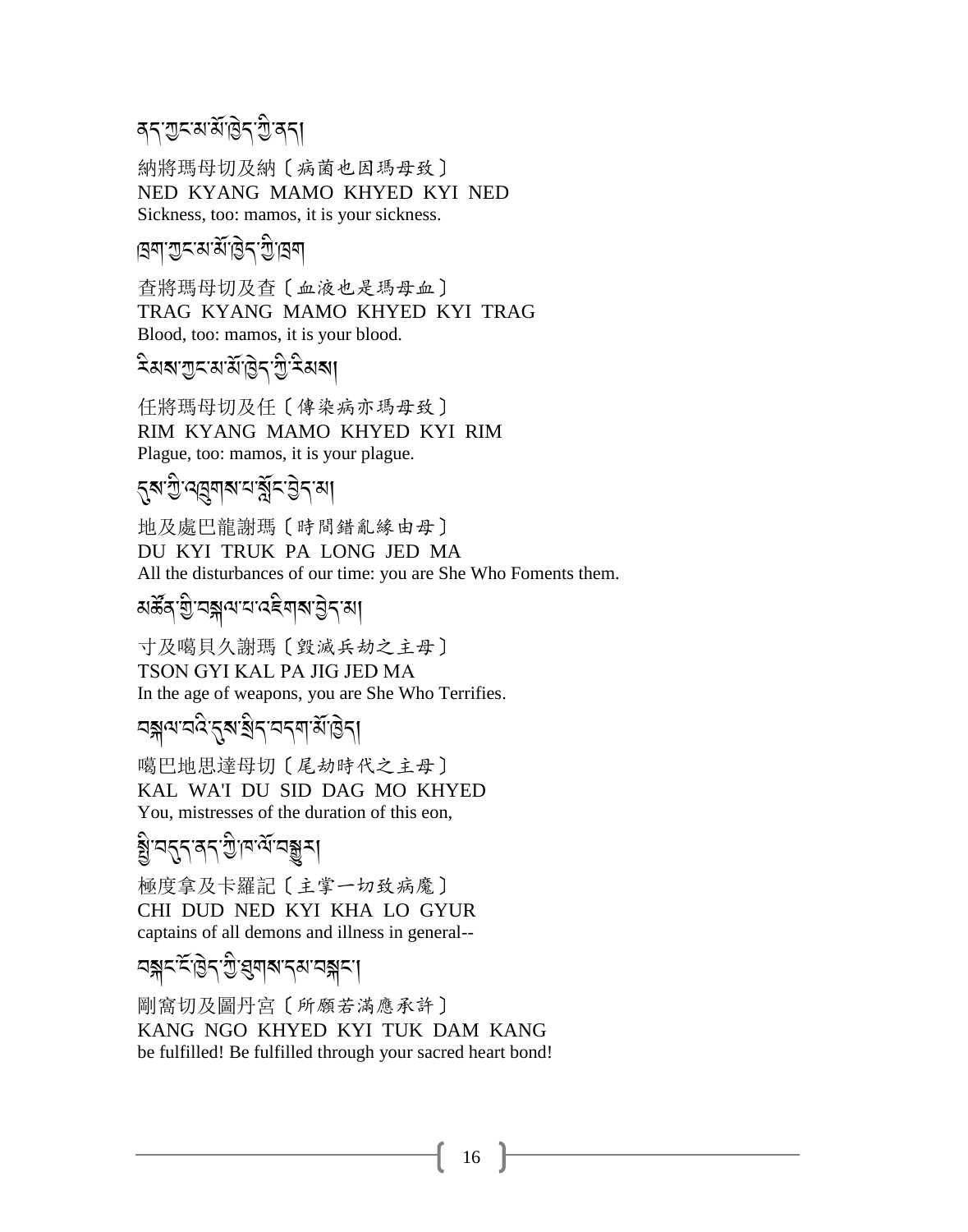## *ॸॺॱॾ*ॺॱॺॸॣॸॱॾऀॱॺऻॸॕॖॸॱॺॱॸॸॱ

丹則度自朵瑪當 [ 誓言甘露及食子] DAM DZE DUD TSI TORMA DANG By the samaya substances of nectar, torma,

## বেশ<sup>-</sup>কশৰ্মান্ত বনাৰ্শ্লি<sup>ন্দৰ্</sup>মৰা

査恰夏娜果啊索〔含生以及黑鸟蛋〕 TRAG CHAK JA NAG GO NGA SOK living beings, the eggs of the black bird and so on,

#### *हे*व हञ ञ्जन हञानञ्जन हञानुवा

等則主則供則及〔依物修物滿願物〕 TEN DZE DRUB DZE KANG DZE KYI and by the support substances, accomplishment substances, and fulfillment substances.

### ঀয়য়য়ৼঢ়৻ৼ৸ৼঀ৻ৼ৻৸৸ৼ৻৸ৼ৸ৼ৸ৼ

處貝瑪母圖當宮〔滿願應許瑪母尊〕 TRUK PA'I MAMO'I TUK DAM KANG disturbed mamos, be fulfilled through your sacred heart bond.

#### য়ৢঀয়ৼ৴য়ৼঽৗৼ৻৸৸৻ৼ৻

圖當宮貝信拉及〔圓滿還願加持力〕 TUK DAM KANG PA'I JIN LAB KYI By the blessings of fulfillment through the sacred heart bond,

ह्वपद्धॅरप्वद्याउषादवॅरप्वरुषाशु

納覺達恰擴界及〔我等瑜伽諸眷屬〕 NAL JOR DAG CHAG KHOR CHEI KYI for we practitioners and our retinues,

### বৃদ্যক্তিদ্বাৰ্থ ইমৰাত্ৰাসমূহ।

納卡卻拉仟卡旧〔除病漫延傳染病〕 NED KHA CHOD LA RIM KHA GYUR end sickness, divert the plague,

### ব্ৰমানন্ত্ৰীৰ অত্মইনা

昌卡系拉修跌部〔拭名木牌藏卦盤〕 TRAM KHA CHI LA SHO DEL PO wipe clean our board of doom, hide our dice augury plate,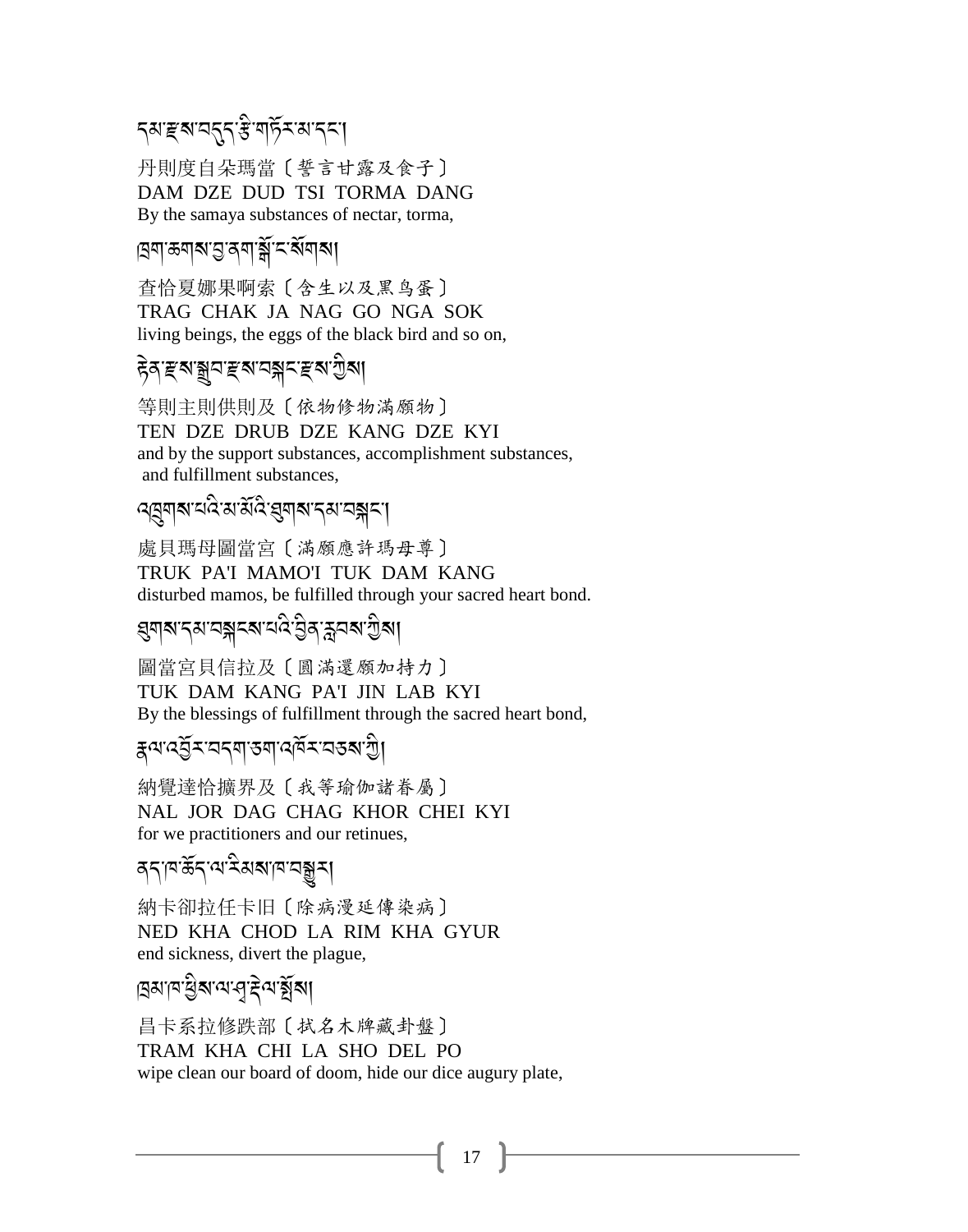### *ଵ*৲ॱঀৗঀয়ৼৼড়ৼৼড়ড়ৼৼ৻ৼঀয়

納頓巴恰記度索〔祈請轉移病魔障〕 NED DON BAR CHED GYUR DU SOL and transform all sickness, negative spirits and obstacles!

### ददावऔदर्ऊवारा हेदाव<mark>ड</mark>़ा

納卡密擦瑪尼喜〔請毋發放病詛咒〕 NED KHA MI TSAL MA NYID ZHE Do not send sickness; mother, consume it yourself.

### **โลงสามา**สิทธิสามา 55 สิง

任卡密擦瑪尼喜 [毋放惡性傳染病] RIM KHA MI TSAL MA NYID ZHE Do not send plague; mother, consume it yourself.

## খ্রী ব্যক্ত ব্যক্ত উন্মান ব্যব্

西日金安納措當〔外緣啟發諸災難〕 CHI RU KYEN NGEN NA TSOK DANG Outerly, myriad evil circumstances

### <u> वन्दुद्गुवाञ्चुद्गुरुविधिक्रमा</u>

囊德度啊南朵頓〔內在五毒尋思魔〕 NANG DU DUK NGA NAM TOG DON and innerly, the negative spirits of the five poisons and concepts--

### ७८८५८ स्थाला बुद्ध व्यव्य वाली

恰巴恰思配瓦依〔由於貪欲增長故〕 KHYED PAR CHAK SED PEL WA YI particularly all flourishing of attachment and craving

# য়ৠ৸য়ৢ৴৴৴য়য়ড়৻ড়ড়৸ড়ড়ৼড়৸

噶思地及措記難〔一切末法混亂相〕 KAL SID DU KYI TSUB GYUR NAM which disturb this eon of existence--

# য়<sub>ঀ</sub>ঽ৵য়৾য়ঀৼৼড়ৼড়৸ৼড়ড়

卡拉真當恰拉神〔如同鳥雲及波浪〕 KHA LA TRIN DANG CHUR LAB ZHIN like clouds in the sky or waves on the ocean,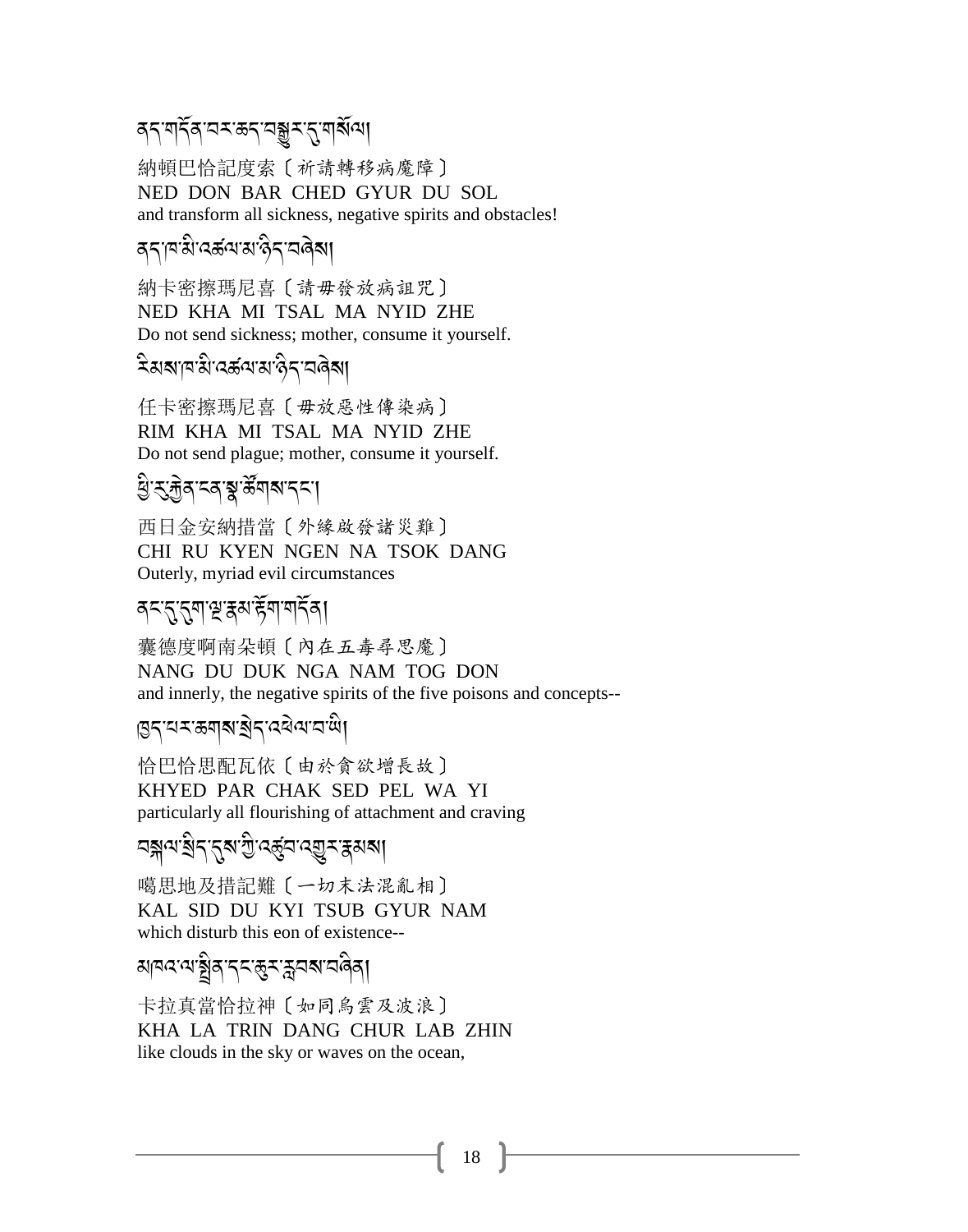#### ara<br>अफ्टित्यालयाची देविदेश अधिको A

瑪尼沙及央司等〔消融佛母口界中〕 MA NYID ZHAL GYI YING SU TIM mother, dissolve them into the space of your mouth.

#### यं वहन नयावयाय राज्ञम

破度大卡耶思記〔男魔災害扭於右〕 PO DUD DAL KHA YE SU GYUR The male demon misfortunes, avert to the right.

#### ऄऀ<sup>ॱ</sup>নব্ন'ব্<sup>যান না</sup>র্অন্'নস্তুম্

墨度大卡雲的記〔女魔災害扭於左〕 MO DUD DAL KHA YON DU GYUR The female demon misfortunes, avert to the left.

# <u>.</u><br>ब्रु.चतुर्,दत्राज्ञायदत्यचङ्गर

祈度大卡卡拉記〔眾魔災害轉於天〕 CHI DUD DAL KHA KHA LA GYUR The general demons of misfortune, avert into space.

# <u>ৰ্</u><br>ব্লুনান্তুমন্তিৰ শবিংনুৰান্মবা

多極欽波地拉哇〔現即回遮逆緣時〕 DOK GYUR CHEN PO'I DU LA BAB The time of great reversing and averting has come!

#### 5ุสาขาวานักสามา

地拉哇波薩瑪亞〔此時此刻薩瑪雅〕 DU LA BAB PO SAMAYA The time has come! SAMAYA

# ়<br>বব্রীব্রা ক্রীপ্রাপ্রাপ্তা ।

央及嘉母目卡列〔法界女王姆卡列〕 YING KYI GYAL MO MU KHA LE Queen of space, Mukha Le,

# ৰ<br>ক'ৰীন'যাৰ'চ্'নৰম'ৰ্ম'<sup>নী</sup>।

囊思棍度桑母儀〔萬物根德桑姆尊〕 NANG SID KUNTUZANGMO YI phenomenal existence, Kuntuzangmo: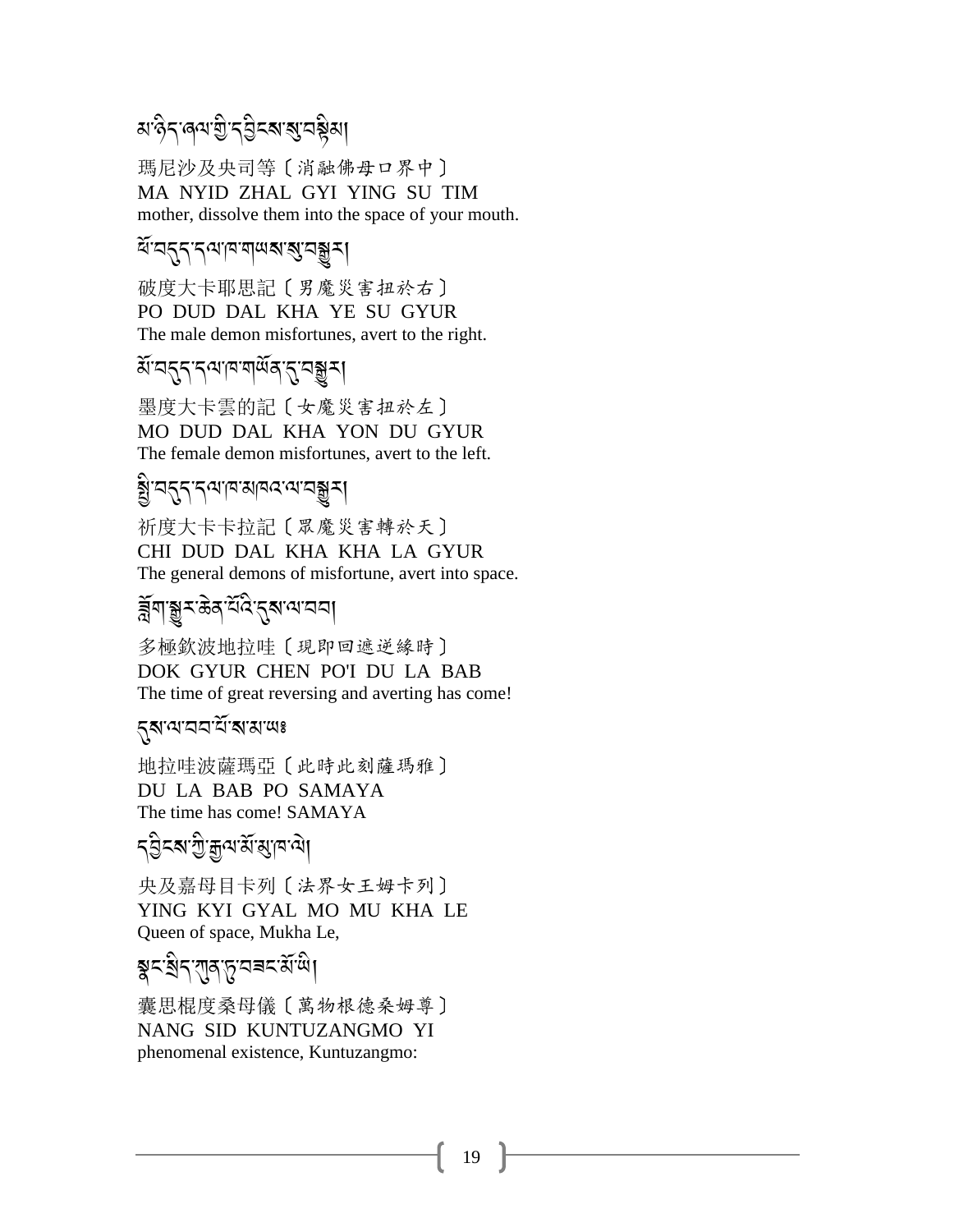## য়ৢয়ঢ়ঽৼয়ৣ৾ৼ৻৸ৼ৸ৼঀ

巴噶德龍央巴日〔班噶大樂广界中〕 BHA GA DE LONG YANG PA RU in the vast blissful expanse of your womb,

## 5 คราย 3 คราย 2

噶思地及庫巴依〔有劫迴轉時期之〕 KAL SID DU KYI KHUG PA YI all negative conditions and conceptualization--

### <u> क्र</u>ेद द्व राव हें या रूद ये विश्ववा

晉安根朵讓卓涅〔逆緣虛妄自然解〕 KYEN NGEN KUN TOG RANG DROL NEI which bring the turning point of this eon of existence-being naturally liberated,

### **ฅลุผสร**ัสสสรสูรสรร

噶瓦恰年炯瓦當〔實現諸劫之平衡〕 KAL WA CHA NYOM JUNG WA DANG balance comes to this eon.

# য়ৢ৾ৼয়ৼঢ়ৼড়ৢ৻ড়ৼ৻ৼ৻ৼ৻

界個德让拉哲先〔有情快樂神魔慈〕 KYE GU DE ZHING LHA DRE JAM beings are happy, gods and demons are loving,

#### <sub>৻</sub>ঀঀ৾৾ৢঢ়ৼ৾য়৽ঢ়৸ড়ৢয়৻৸৻য়৻ড়৻ড়৻

根將塔卻丘拉覺〔眾皆修持最勝法〕 KUN KYANG TEG CHOG CHO LA CHOD and all practice the dharma of the supreme vehicle!

## *ह्*यादेवॅु≍ाञ्चयायादॅाङ्ग्रह्मश्राञ्ची

納覺諸巴波難及〔修持瑜伽諸行者〕 NAL JOR DRUB PA PO NAM KYI Perform your entrusted activity that

## ๆธุ์รุ มฉิระสุขมลัยสรร

頓密讓沙同瓦當〔見自究竟之面目〕 DOD MA'I RANG ZHAL TONG WA DANG we yogic practitioners might all see our primordial face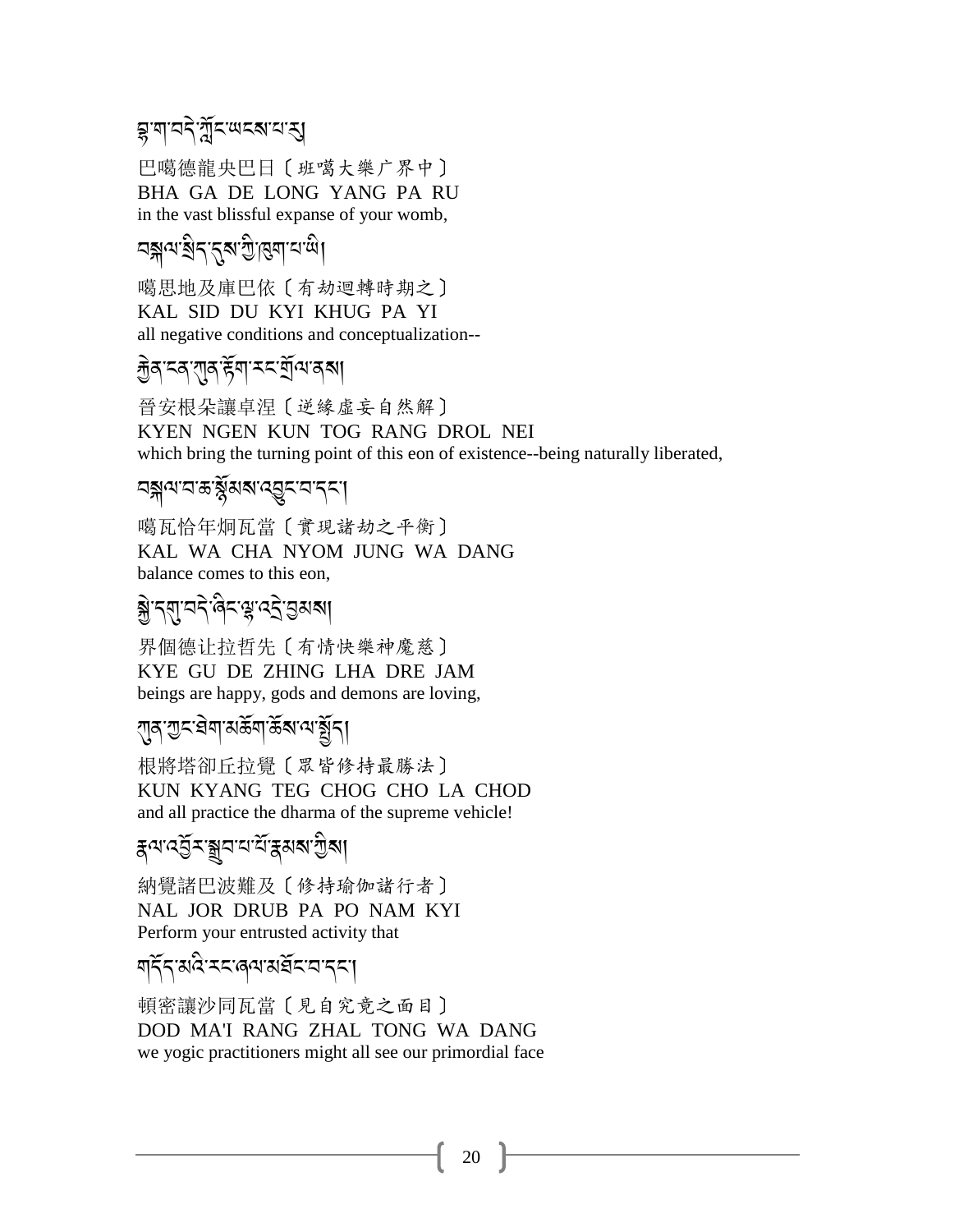### ๆสุสราสน์สุขาราย

涅噶依拉熱瓦當〔暫時所欲之希求〕 NE KAB YID LA RE WA YI and in the short term grant

*ম*ৰ্কুলবেদ্বুৰি লক্ষ্মৰ্বিয়া প্ৰহাৰ বুধি।

覺為陳列支巴作〔託付事業祈圓滿〕 CHOL WAI TRIN LE DRUB PAR DZOD every wish in our minds!

<u>৲ঘষ্টৰাৰাষ্ট্ৰাম্বাৰাৰাৰা</u>ৰীয়ে প্ৰয়াৰাৰাৰ প্ৰয়াৰ্য আৰু মুখ্য বিষ্টুৰিয়ে প্ৰয়াৰীয়ে প্ৰয়াৰীয়ে প্ৰয়াৰ্য

বস্নন্দর্পে স্থার প্রার্থ প্রদেশ বা পাই বুর 在土牛年三月二十九, 由蔣巴吉貝多傑意海中芳香的禪定與緣起啟發出此一如波浪妙音之誦詞, 蒙噶浪。

In the Earth Ox Year, on the twenty-ninth day of the third month, in the ocean of Jampal Gyepa'i Dorje's mind, conditions and meditative experience like a fresh perfume invoked this song like the sound of waves. Mangalam.

## *षे* पेब दुर्वेदब दयदेव हेव श्री

耶西央當就等及〔智慧界及有情界〕 YESHE YING DANG JIG TEN GYI Wisdom space and worldly

### ৡ৲য়৾ঀ<sup>৻</sup>য়৽য়৻ড়য়য়৸য়

囊思瑪母處貝記〔所有違犯瑪姆因〕 NANG SID MAMO TRUK PA GYU mamos of existence, the cause of your disturbance--

ত্তমৰাভ্ৰমাৰা বেমাঝাবম্ভ্ৰমাত্ৰৰী হ'ব বিমাৰা

年恰噶持宮让沙〔懺悔一切毀誓罪〕 NYAM CHAK GAL TRUL KONG ZHING SHAK Failings and transgressions, violations and confusion--I mend and confess.

ঘার্ষ্মে র্ম্মের্ক্তন র্ম্ন ব্র্মান্ম মার্ষ্ট বা অব্যবস্থা ব্যার্থা

索羅雀朵極巴作(三遍)〔祈禱供養願喜悅〕烈繞林巴著。

SOL LO CHOD DO GYE PAR DZOD (REPEAT THREE TIMES) I supplicate you and make offerings--pray, be pleased! (By Lerab Lingpa)

舍 張忠恰旧欽波日湖拉〔仙人遍入大尊日合拉〕

DRANG SONG KHYAB JUG CHEN PO RAHULA **HRI** 

**HRI** Sage, all-encompassing lord, great Rahula,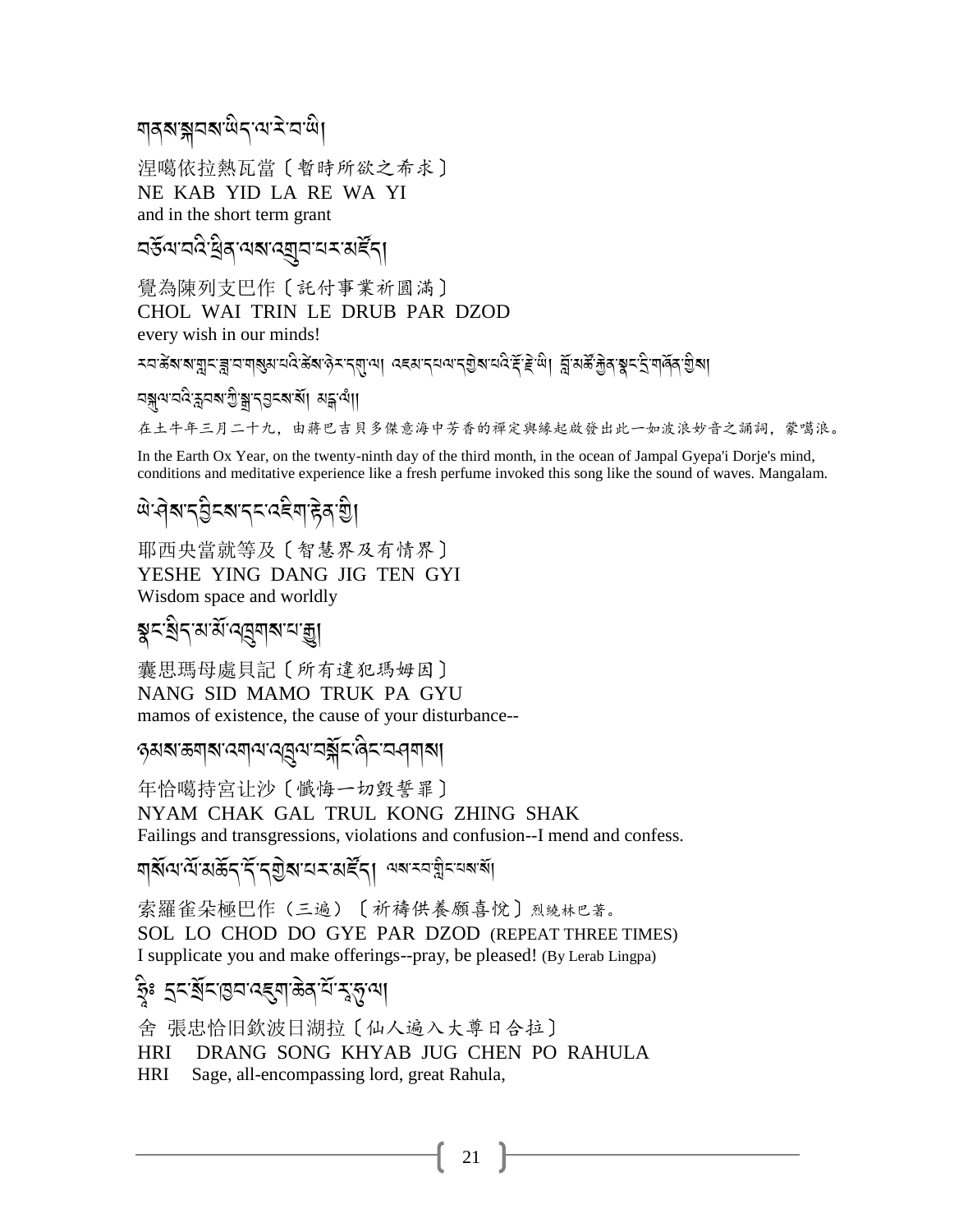য়ৄৢ৽৻৸ৼ৸ৼ৸ৼ৸ৼ৸ৼ৸ৼ৸ৼ৸ৼ৸

諸巴納嘉東母切實當〔八種化身四部東沫眾〕 TRUL PA NAM GYED DONG MO CHED ZHI DANG together with your eight emanations, the four animal-headed sisters,

#### য়য়ঽৼৼড়ৣৠৼ৾৾ৼৢয়৶য়৾য়৾ৼড়৾ৼঀড়ৼ

薩當極噶扎巴得嘉解〔躍及行星傲慢八部眾〕 ZA DANG GYU KAR DREK PA DE GYED CHEI and the *za*, *gyukar*, and eight classes of haughty ones,

ঘূর্ষমেন্দ্রপ্রহণ ব্রন্ত ব্যানেদ্র ব্রন্ত ব্যানে আর্থা বিদ্যালয়

索羅卻朵覺為陳列作(三遍)〔祈禱供養所托事業成〕米彭著 SOL LO CHOD DO CHOL WA'I TRIN LE DZOD (REPEAT THREE TIMES) I supplicate you and make offerings--perform your entrusted activity! (By Mipham)

## ত্ত্বী নমতনঙ্গুত্ত্বজন ইত্বিনাথক্তমা

吽 丹見解無清波圖列雜〔單堅護法大士明点力〕 DAM CHEN KYE BU CHEN PO TIG LE TSAL **HUNG** HUNG Oath-bound great being, Tigle Tsal,

及跌丹瑪怎剛破尼措〔續部永寧地母使者眾〕 GYE DE TEN MA DZIN GING PO NYAI TSOK master of the classes of joyful *tenmas*, together with the hosts of *ging* messengers

#### য়ৢয়ঌ৾ঀৼয়ৣয়ৼঽয়ৣৼঀৗৼঀৼয়৻ড়ৢ৸ৼঀৼৼঀয়য়

古切森加注及措當街〔三百六十兄弟眷屬眾〕 KU CHED SUM GYA DRUK CHU TSOK DANG CHEI and the three hundred and sixty siblings:

索羅卻朵覺為陳列作 (三遍) 〔祈禱供養所托事業成〕米彭著 SOL LO CHOD DO CHOL WAI TRIN LE DZOD (REPEAT THREE TIMES) I supplicate you and make offerings--perform your entrusted activity! (By Mipham)

舍 班瑪旺格噶年特窩切〔自在蓮師授命具大力〕

HRI PEMA WANG GI KA NYEN TU WO CHE

**HRI** Mighty one under the command of Pema Wang (Hayagriva),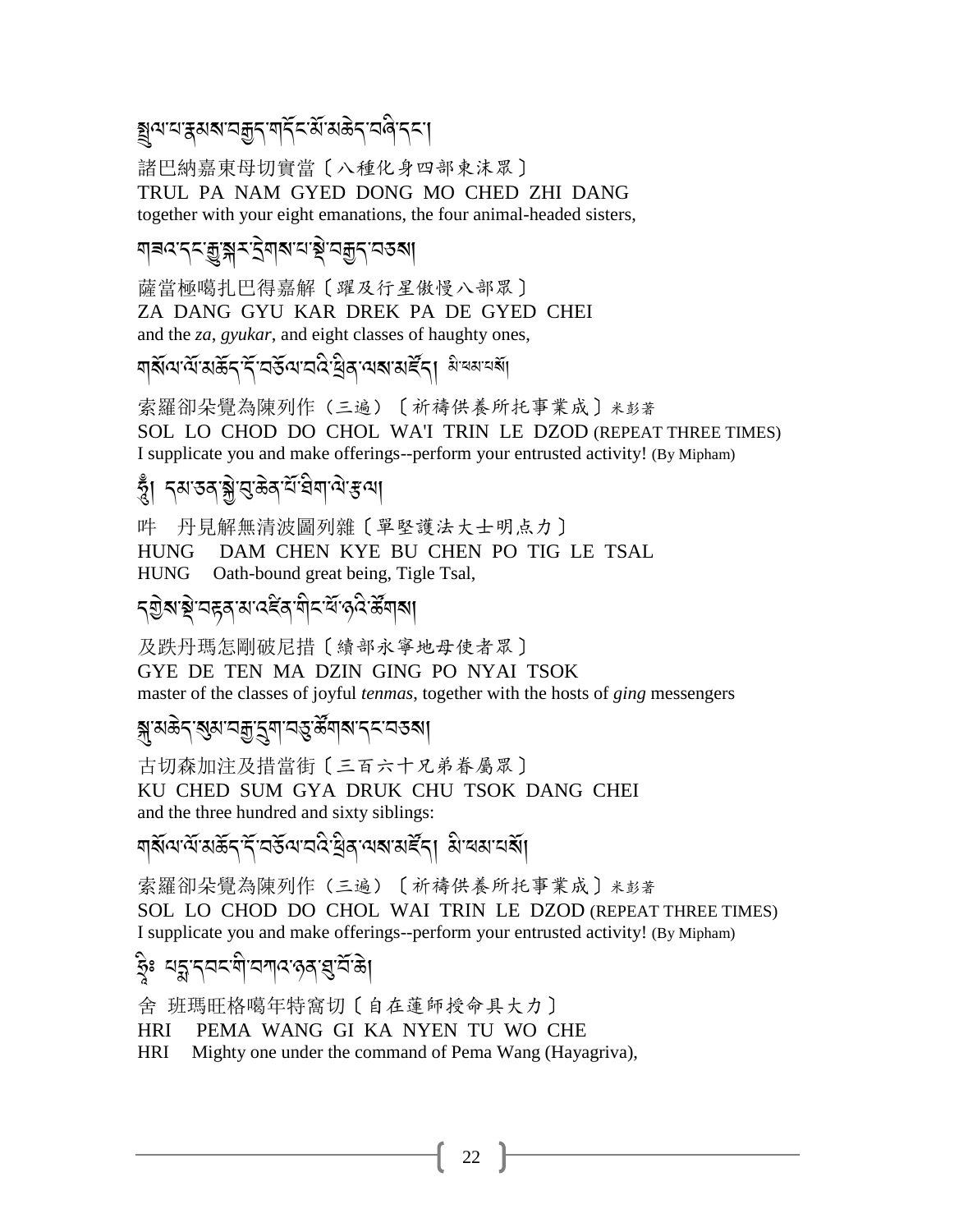#### ক্ত বৰ্ত্তৰ যাৰাৰ বাব্য শ্ৰুত ব্ৰাপ্ত ব্ৰে বাৰ্

切贊扎貝加波央列窩〔威勢傲慢之王央蕾威〕 CHE TSEN DRAK PA'I GYAL PO YANG LE WOR august, renowned king, Yang Le Bor,

#### ধুঁওৰে মন্ত্ৰীয় আন্তৰ্য কৰি দিয়ে বিৰো

自額瑪波噶擴至瓦解〔則額瑪波眷屬幻化眾〕 TSU'U MAR PO KA KHOR TRUL WA CHEI together with Tsu'u Marpo and your servants and emanations:

### য়য়৻৸৻৸ৣৼ৸ৼ৸ৼ৸ৼ৸ৼ৻৸৸৸ৼ৸৸ৼ৻৸

索羅卻朵傘頓輪諸作(三遍或更多)〔祈禱供養所托事業成〕 SOL LO CHOD DO SAM DON LHUN DRUB DZOD (REPEAT THREE TIMES OR MORE) I supplicate and make offerings--bring the spontaneous accomplishment of our wishes!

#### *ঽ*য়য়ৼঀৣঽৼ৶য়৸য়৸ৼঢ়ড়৸ৼ৻ড়ঀৼঢ়ড়৻৸ড়ড়৸

將央特哲桑欽加擦巧〔文殊意化大獅紹位尊〕 JAM YANG TUK SE SANG CHEN GYAL TSAB CHOG Heart son of Manjushri, supreme regent of the great secret,

*ร*ุผล:สง พิธี พิมพระ พิชู พิมพริยา ( 1 สุ

巴特永結桑森吉迪格〔一切勇士三密總集身〕 PA TAL YONG KYI SANG SUM CHIG DU KU Embodiment of the three secrets of all the warriors in one.

#### 

這瓊耶吾不美括吉拉〔王子耶吾不美眷屬眾〕 SE CHUNG YU OD BU ME KHOR CHE LA little son, Yu Od Bu Me, together with your retinue,

### য়য়ড়৸ড়য়ড়ৼ৻ৼৣ৾ৼ৸ৼ৸ৼ৻ড়৸ৼ৻৸৸ৼ৸ৼ৻৸৾

所洛巧多玖威春列作(三遍)〔祈禱供養所托事業成〕

SOL LO CHOD DO CHOL WAI TRIN LE DZOD (REPEAT THREE TIMES) I supplicate you and make offerings--perform your entrusted activity!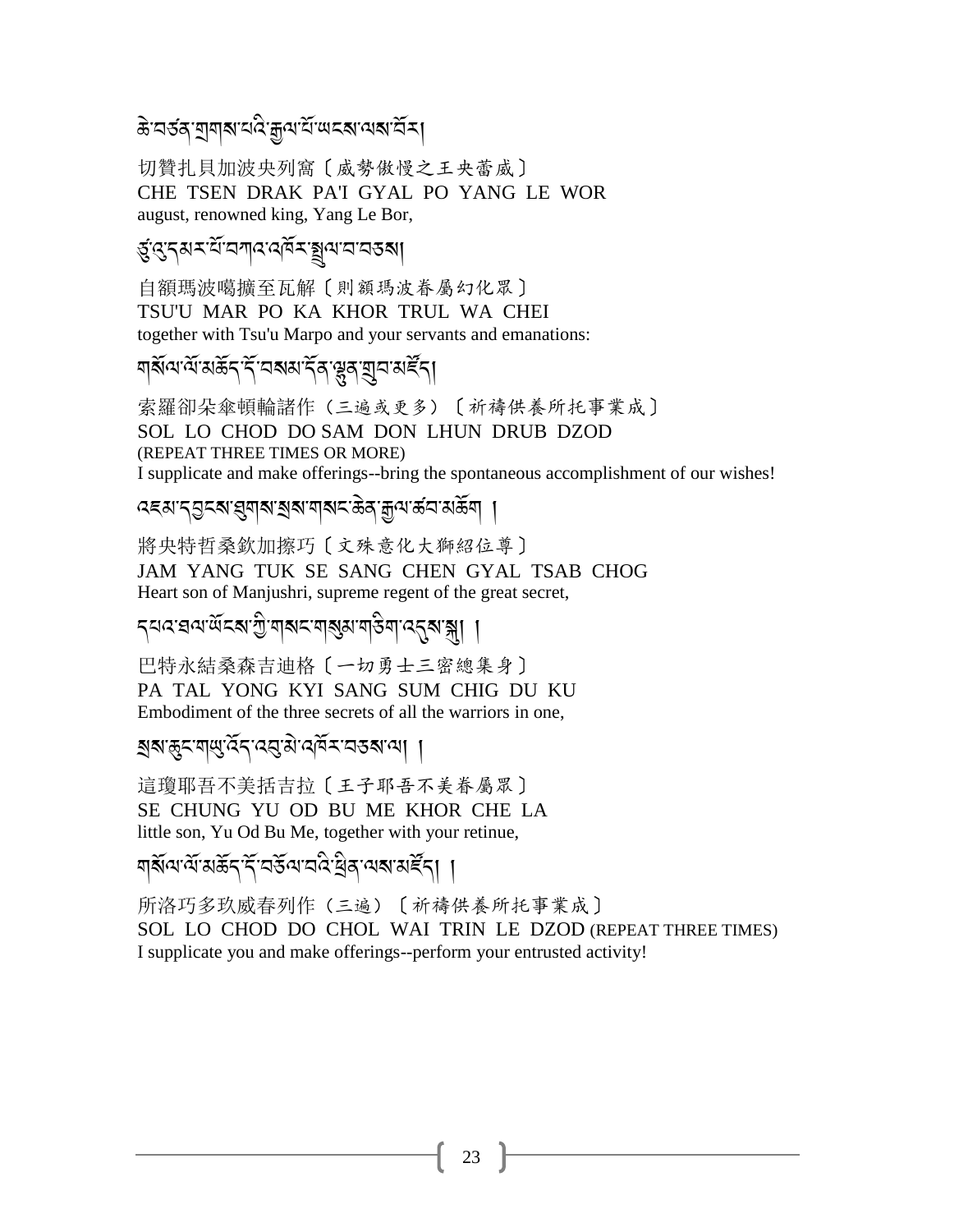# ৩খ। ঝ≂ক্টর নার্মমন্ত্রীমন্ত্রিয়ার্মনের্মন্ত্রীয় নেমান্ত্রীয়ার ব্রানার্থার্মা।

大獅格薩尔王祈禱供養儀軌一一一事業自成 Supplication and Offering to Sengchen Gesar Norbu Called Spontaneous Accomplishment of Enlightened Activity

#### *ৼ*ॱঌৼৼঀ৾৽ৼ৾য়য়য়ৼঀয়য়৾৽৻ড়৻ৼঀৢঽৼ৾ঀৣয়ৼঀৼঀয়ৼঀৼ৻ৼ৻ৼৣৼৼ৻

陳設茶、酒、食子等供品, 加持之。 Arrange tea, liquor, torma, and so forth. Having blessed them, recite the following:

## ষ্ট্ৰইঃ ৫ইণৰাস্ক্ৰিষ্ঠিৰ ঘূৰ্য ঘূৰ্ব এনে যুক্ত

吽舍 旧容真波忠切巴及日〔怖畏羅刹之城吉祥山〕 HUNG HRI JIG RUNG SIN PO'I DRONG KHYER PAL GYI RI HUNG HRI The terrifying cannibal land of Palgyi Ri,

### য়য়য়য়য়ড়৸ৼঢ়৻৸ৼ৸ৼ৸ৼ

古森加為让康貝瑪喔〔三身佛刹蓮花光宮殿〕 KU SUM GYAL WA'I ZHING KHAM PEMA OD is the pure realm of the victorious ones of the three kayas, Pema Od (Lotus Light).

### **รมมสมุน มี รั**ยมสมุทร สมรับ

瑪拿滅紅處巴札波让〔遍佈黑紅火焰忿怒刹〕 MAR NAG ME PUNG TRUK PA DRAG PO'I ZHING The space of fierce, roiling masses of red-black fire

### *ॺ*≍ॱৠॸॱ<del>҈</del>ड़॔ॱॾॆॱॶ॒ॺॱॻॖऀॱऀड़ऀय़ऀॱॺॖॕॸॱ|

囊達多吉裡及自大眾〔依内即為金剛身心城〕 NANG TAR DORJE LU KYI TSITTA'I DRONG innerly is the province of the heart of the vajra body,

#### ঽয়ৼৼৢৼৄঀৼ৸ৼ৻৸৸ৼ৻ৼ৾ঢ়ৢৼ৻ৼ৻৸৸

任怎巴窩卡卓破張尼〔持明勇士空行宮殿中〕 RIG DZIN PAWO KHANDRO'I PO DRANG NEI the celestial palace of the vidyadhara dakas and dakinis.

## <u> ब</u>ैन विवार अर्थ के संस्कृत के बार के संस्कृत

思日念你耶西多吉古〔輪涅等性智慧金剛身〕 SID ZHI NYAM NYID YESHE DORJE'I KU Within is the evenness of existence and peace, the wisdom vajra body,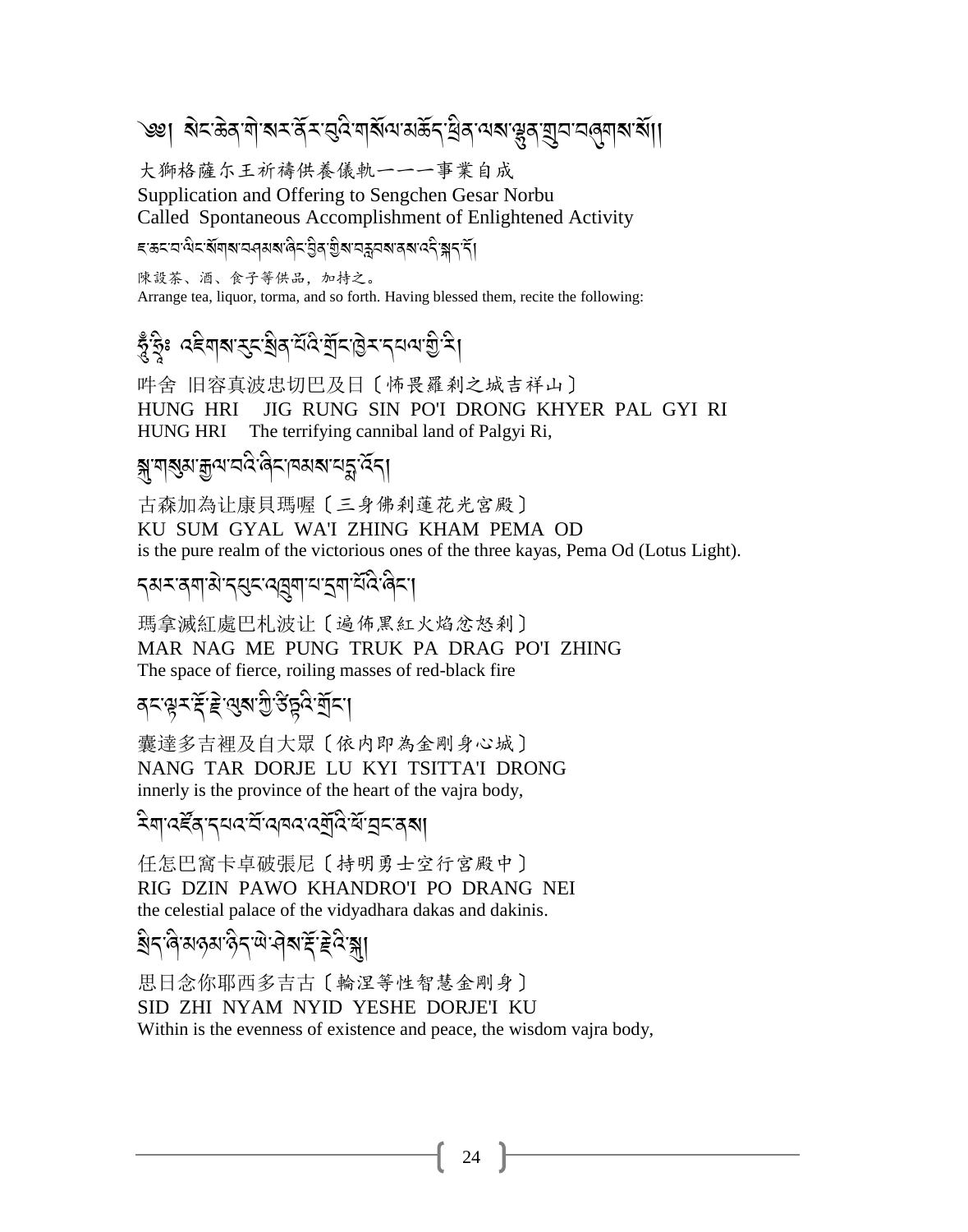### *৲*ঘ ৰেত্ৰমৰা স্কুন ঘৰ স্কুৱাৰী মাৰিৱাৰ সমূহ দুৰ্ঘ

日將嘉為喜速措及記〔浩瀚佛陀總集海生尊〕 RAB JAM GYAL WA'I CHI ZUK TSO KYE JE'I the embodiment of infinite victorious ones in the form

### য়৸৶ৼ৻ৼ৻৸য়৸য়৸ৼ৻ৼ৻৸৸৻<br>য়য়য়য়

圖解雜囊集瑪若貝素〔大悲力現幻化游舞身〕 TUK JE'I TSAL NANG GYU MAR ROL PA'I ZUK of illusory display, the Lake-Born Lord as the manifestation of compassion.

#### द्भयद्भुँ र युवायार्थे अँदै क्षिण बाद्र वरुषा

難覺諸巴破莫措當解〔瑜伽成就男女海會眾〕 NAL JOR DRUB PA PO MO'I TSOK DANG CHEI Together with your hosts of male and female yogic masters,

## য়য়ড়ঀড়ড়ড়ৢঀৼঢ়ড়৸ৼঀৼ৻ড়৸

母丹不拉信及拉貝謝〔為於具信者我加持故〕 MO DEN BU LA JIN GYI LAB PA'I CHIR to bless this faithful child

### *মहुন্ম*্ৰ্যৰাৰ্শ্বি ই ইন্দিমাৰ্শ শ্ৰীৰামান্দমেমাৰ্বৰা

度書多解噶及卡拉尼〔虚空道中禁行金剛舞〕 TUL ZHUK DORJE'I GAR GYI KHA LAM NEI by the vajra dance of fearless conduct, in space

#### <u>၎၎၎၎႕ အသားမြို့အများ အထိုးအထိုးအရ</u>

度都扎拉未米古上瓦〔顯現降魔戰神護法身〕 DUD DUL DRA LA WER MA'I KUR ZHENG WA arise in the enlightened form of Dudul Drala Werma.

ঽঀ৾৸ঽৼৼৼড়ৠৼৣৼৼৼৼৼৼৼৼৼৼৼৼৼৼৼৼৼৼৼৼ

任怎欽波藏鈴見秋雜〔瞻洲殊勝莊嚴大持明〕 RIG DZIN CHEN PO DZAM LING GYEN CHOG TSAL Great vidyadhara, you manifest as the supreme ornament of Dzambuling;

## বিধামনামনায়ী অন্তরান্ত্রি বেন্নেনার্বমান্তিমা

謝繞日智達是處擴及〔以智寶劍弓箭幻化輪〕 SHERAB RAL DRI DA ZHU'I TRUL KHOR GYI with your magical prajna sword, bow and arrow,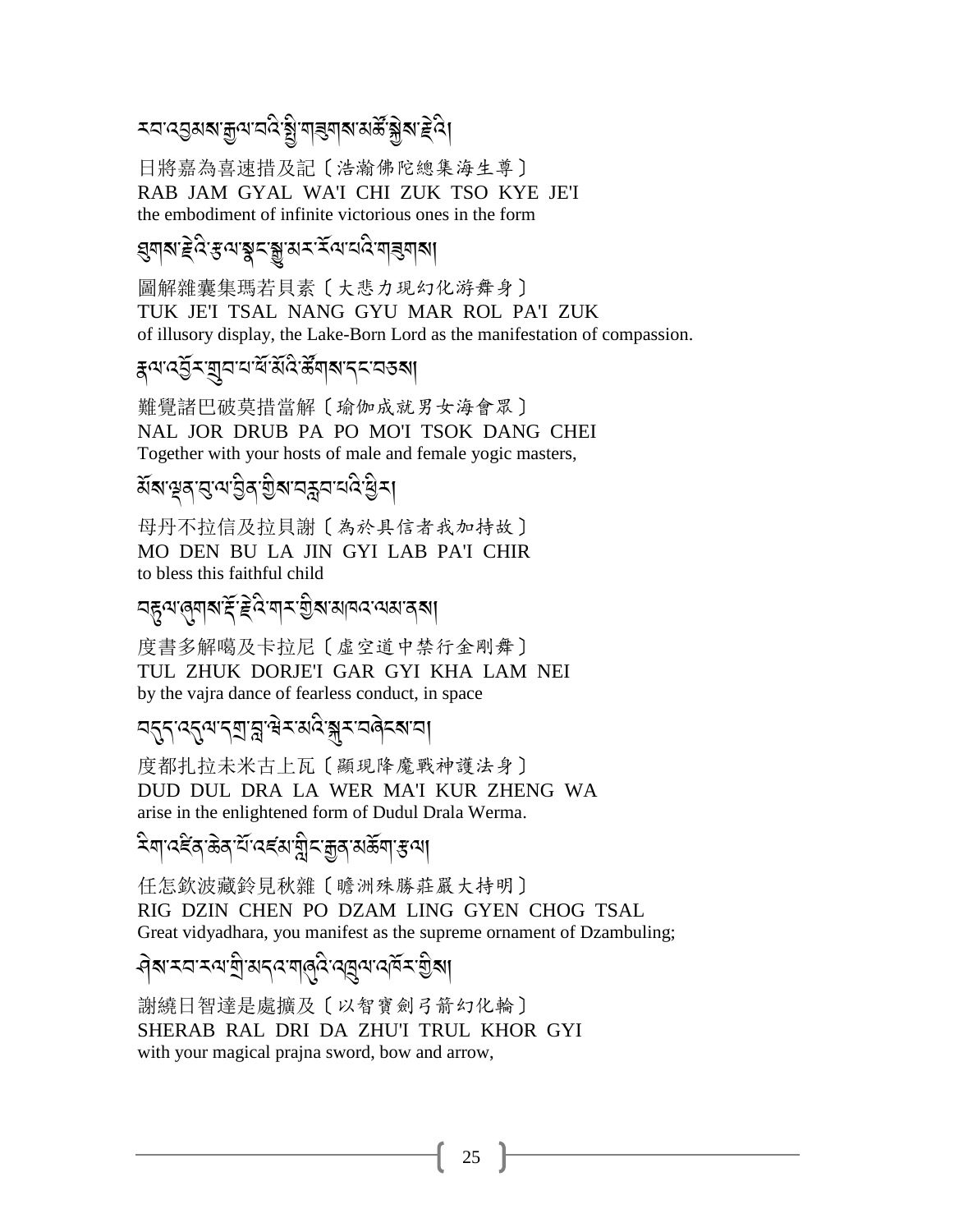### য়৸ৼঢ়৻ড়৸ড়ৢৼ৻ড়ৼঀৼ৻ড়৻ড়৻ড়৻ড়ৢ

思貝扎跌炯貝圖窩切〔調伏有界敵眾大力士〕 SID PA'I DRA DE JOM PA'I TU WO CHE you defeat all classes of enemies in existence, mighty one!

### <u> ब्रे</u>बारार्केवा बोदारे के संस्कृत संस्कृति के संस्कृति

吉卻桑前諾布古擴崩〔勝士大雄獅寶眷屬眾〕 KYEM CHOG SENG CHEN NOR BU KU KHOR PUNG Kyemchog Sengchen Norbu and your legions of servants,

#### 

瑪力擴當解巴塔見根〔以及一切無余隨從眾〕 MA LU KHOR DANG CHEI PA TAM CHED KUN together with your entire retinue,

### *৲*ঘৰ ঘৰ শীলগ্ম স্কুৰ ৰেমাঞ্জন স্ক্ৰীমাৰ্মা

巴窩各所恰扎住達著〔勇士格索恰<sup>1</sup>聲如龍吟〕 PA WA'I KI SO CHA DRA DRUK TAR DROK by screaming your heroic roar like a dragon,

#### **ॸ्षो**ॱअर्बत्रः ब्लूत्रायदिः यान् त्यानवायासुम्।

給參年貝瓦丹卡拉下〔吉祥美名旗幟空中揚〕 GE TSEN NYEN PA'I BA DEN KHA LA CHAR hoisting the flag of auspicious omens in the sky,

#### <del>য়</del>ৼয়ড়৸ড়য়৸ৼঢ়ড়৸ৼ

多杰達卻順貝卓噶及〔乘騎金剛駿馬躍舞式〕 DORJE'I TAM CHOG ZHON PA'I TRO GAR GYI and the stamping dance of the youthful Vajra Hayagriva,

巴恰日思卓娘擦哇給〔作障厲鬼心命剁碎片〕 BAR CHED DAM SI'I SOK NYING TSAL BAL GEM eliminate obstacles that come from the samaya transgressors by cutting their life forces and hearts to pieces.

### <u> ව</u>ुवाक्षयक्षुवायद्वियाबाद्देदबांद्ययाक्ष्यकुवादयेवबा

信拉真處悟諸恰晉貝〔加持雲聚續降悉地雨〕 JIN LAB TRIN TRIK NGO DRUB CHAR GYUN BEB Make the clouds of blessings mass and siddhis descend like steady rain.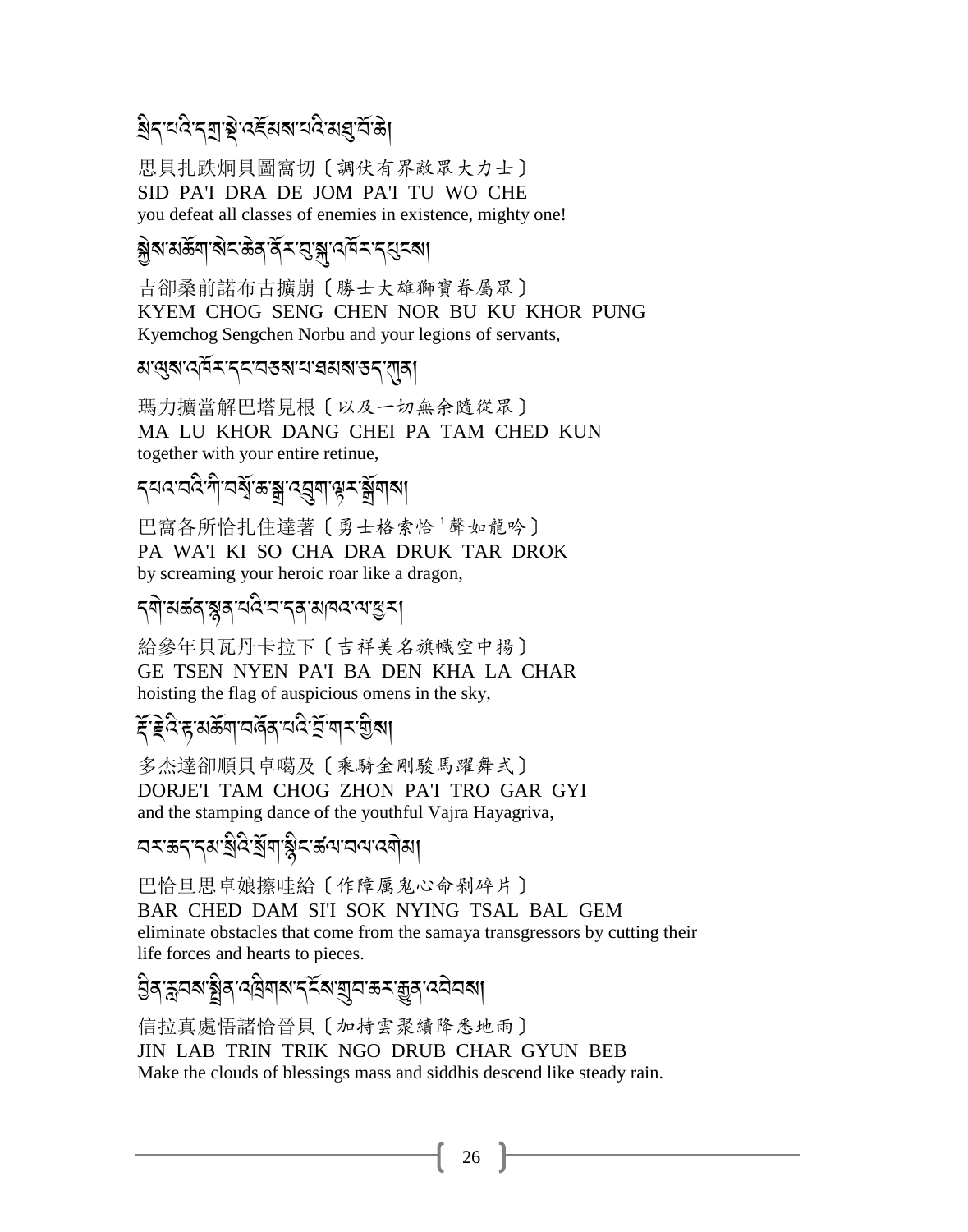### য়ৢঀৼড়৻ৼঀৼঀৗৢয়ৼড়৻ড়৻ড়৻ড়৻ড়৻ড়৻ড়৻

噶丹達給卻將啊索納〔具緣者我供養敬祈禱〕 KAL DEN DAG GI CHOD CHING NGA SOL NA Through the offerings and reverence of this fortunate one,

### *ই*লিবারীন প্রনাথা ইনিবেন লীবানের সম্বিল বাবে

陀美圖及旺給度沙拉〔無礙大悲速降於此地〕 TOK MED TUK JE'I WANG GI DIR SHEK LA by the power of your unobstructed compassion, come to this place.

#### <u>၎</u>สรร์ สุขสรี ที่สาราชิสรี สรรมสรี

度自巴晉普及卻巴西〔醍醐甘露之供祈受用〕 DUD TSI PA KYEM PUT KYI CHOD PA ZHE Enjoy the offering of choice nectar, drink of heroes.

### <u></u>๚डुङ्ग्थुब् सिङ्ग्वबिब् बार्हेङ्ग्रस्वे सर्केङ्ग्यायबेब्ब

具丹意深多瑪卻巴西〔精華如意食子祈受用〕 CHUD DEN YID ZHIN TOR MA'I CHOD PA ZHE Enjoy the offering of the wish-fulfilling torma of the quintessence.

#### ।ॺॖॺॱऊ<ॱऄॖ॔**ॺॱ**ऄॖॸॱॺक़ॗॕॱॺऊॅॸॱय़ॱय़ॿॆॺ।

查強繆謝啊剛卻巴西〔血酒淨水之供祈受用〕 TRAG CHANG NYO JED ARGHAM CHOD PA ZHE Enjoy the offering of Argham, the intoxicating blood liquor.

#### *ঽඁ*ඁ<় শৰ্মণ ইণ্ড্ৰীয় অৰ্মন শীস্ত ইন অৰ্থ ৰ

窩薩智深桑格卻巴西〔光明妙香之供祈受用〕 OD SAL TRI ZHIM SANG GI CHOD PA ZHE Enjoy the offering of purificatory incense, the sweet scent of clear light.

### **ॸॸॱॺॣॱ**य़ॱॸॺॱॕय़ॱऄ॔ऀऄख़ऄॕॸॱय़ॱय़ॿॆॺਃ

達納瓦丹若莫卻巴西〔旗幡音樂之供祈受用〕 DAR NA BA DEN ROL MO'I CHOD PA ZHE Enjoy the offerings of multicolored silk banners and music.

### ଘଟ଼ି শ্লুঁহজ্ঞাঝ'থ্ৰীঁহ'ল|ঝহ'ৱৰ্বি'ঝৰ্ক্ৰিণ অবিষ্যা

德東念你桑為卻巴西〔樂空覺受密供祈受用〕 DE TONG NYAM NYONG SANG WA'I CHOD PA ZHE Enjoy the secret offering of the experience of bliss-emptiness.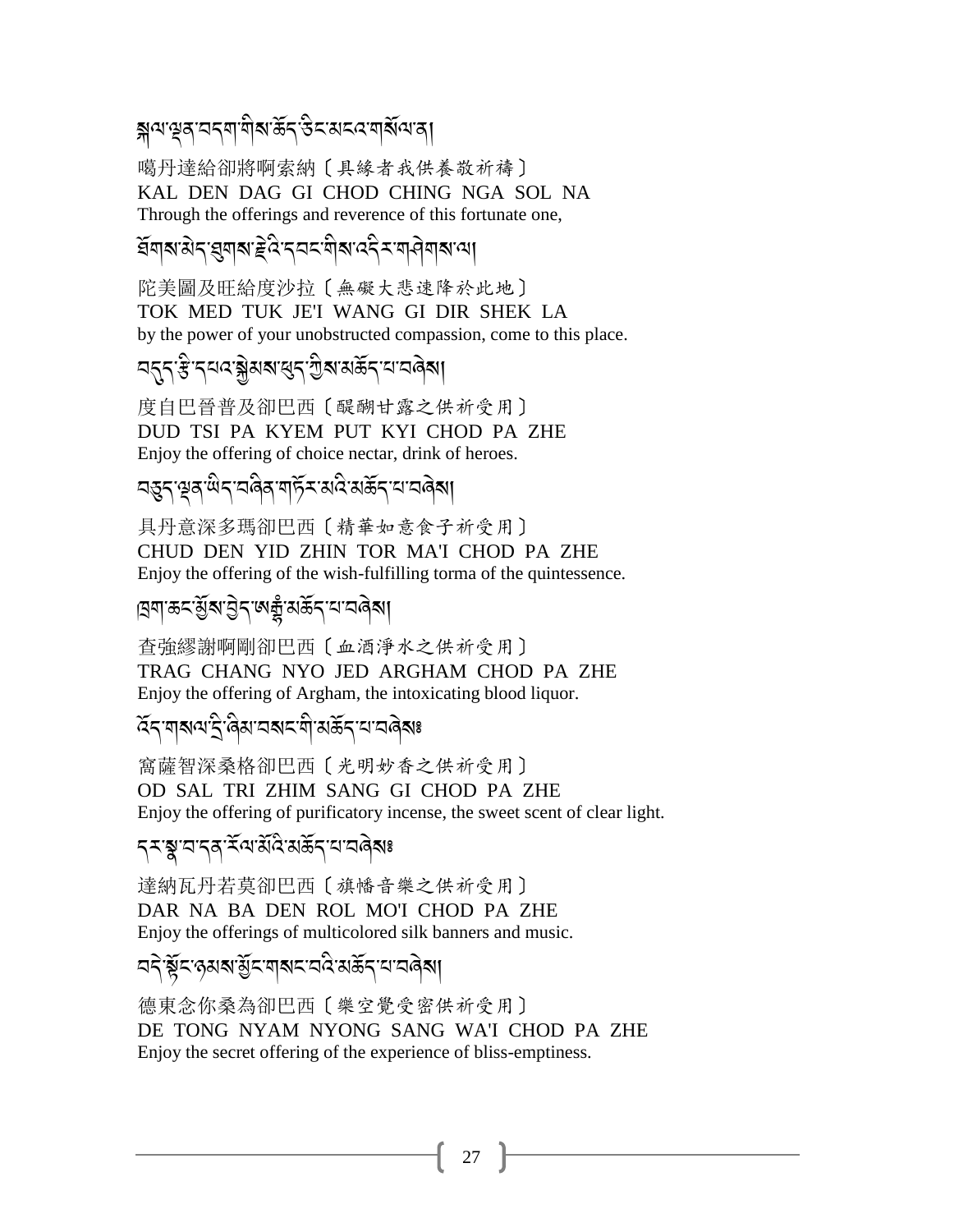### ৡৼ৾৾৾য়ৼয়ড়৻ৼৼড়ৼৼ৻ড়ৼ৸ৼ৻ড়৻৸ড়ৼ৸ৼ৸ড়৸

囊思是上度及卻巴西〔器情本圓靈器祈受用〕 NANG SID ZHIR ZHENG DO KYI CHOD PA ZHE Enjoy the ransom offerings of existence arising from the ground.

### *য়*য়য়ড়ঀয়ড়য়ড়৻ড়৻ড়৻ড়৻ড়য়ড়ড়৻

塔見念你耶西卻巴西〔一切等性智供祈受用〕 TAM CHED NYAM NYID YESHE CHOD PA ZHE Enjoy the wisdom offering of the evenness of everything.

### য়ৢঀয়ৼৗৄয়ৼঀয়ৼ৻৻৸৻৸৻৸৸ৼ৻ড়৸ৼ৻৸

圖解供修桑前任波切〔大獅寶尊大悲祈垂念〕 TUK JE GONG SHIG SENG CHEN RIN PO CHE Hold us with compassion, Sengchen Rinpoche (Great Precious Lion)!

## *ॸੑ*য়ॱয়ড়৻ৼয়ৼঢ়ড়ড়৻৸ড়৻ড়৸ৼঢ়ড়৸ৼঢ়ড়৸ড়৸ড়৸ড়৸ড়ঢ়৸ঢ়

丹見瑪也如桑珠貝咕〔誓言不怠三部<sup>2</sup>之化身〕 DAM CHA MA YEL RIK SUM TRUL PA'I KU Do not be idle in fulfilling your oath, emanations of the Three Families!

### <u>दत्रबातदश्यात्रदात्रं पत्रं पत्रं पत्रं प</u>

當尼將球瓦度米扎瓦〔從今直至菩提不分離〕 DENG NE JANG CHUB BAR DU MI DRAL WAR Without parting from us from now until enlightenment,

### য়ৢ৲য়ৣ৾য়৾৾৾ৣঽ৾য়ৣয়ৠৼৣ৾য়৸৻৸ড়ৢঀৼ৸ৼঢ়ড়৸

忠久信及羅拉陳列諸〔救護加持成辦諸事業〕 SUNG KYOB JIN GYI LOB LA TRIN LEI DRUB perform your enlightened activities of protection and blessing!

# हिन वैश्विम हे अर्कवायी मम्यविव है।

卻納娘解球個讓神跌〔您乃殊勝大悲之自性〕 KHYOD NI NYING JE CHOG GI RANG ZHIN TE You who are the nature of supreme compassion,

### য়ঀয়ৼৗৼড়ৠৼৢৼড়ড়৸ৼ৻৸ৼ৻৸৸ৼ৻ড়৸

圖解欽波寸欽難巴強〔執持大悲殊勝利兵刃〕 TUK JE CHEN PO'I TSON CHEN NAM PAR CHANG holding great compassion in the form of a great weapon,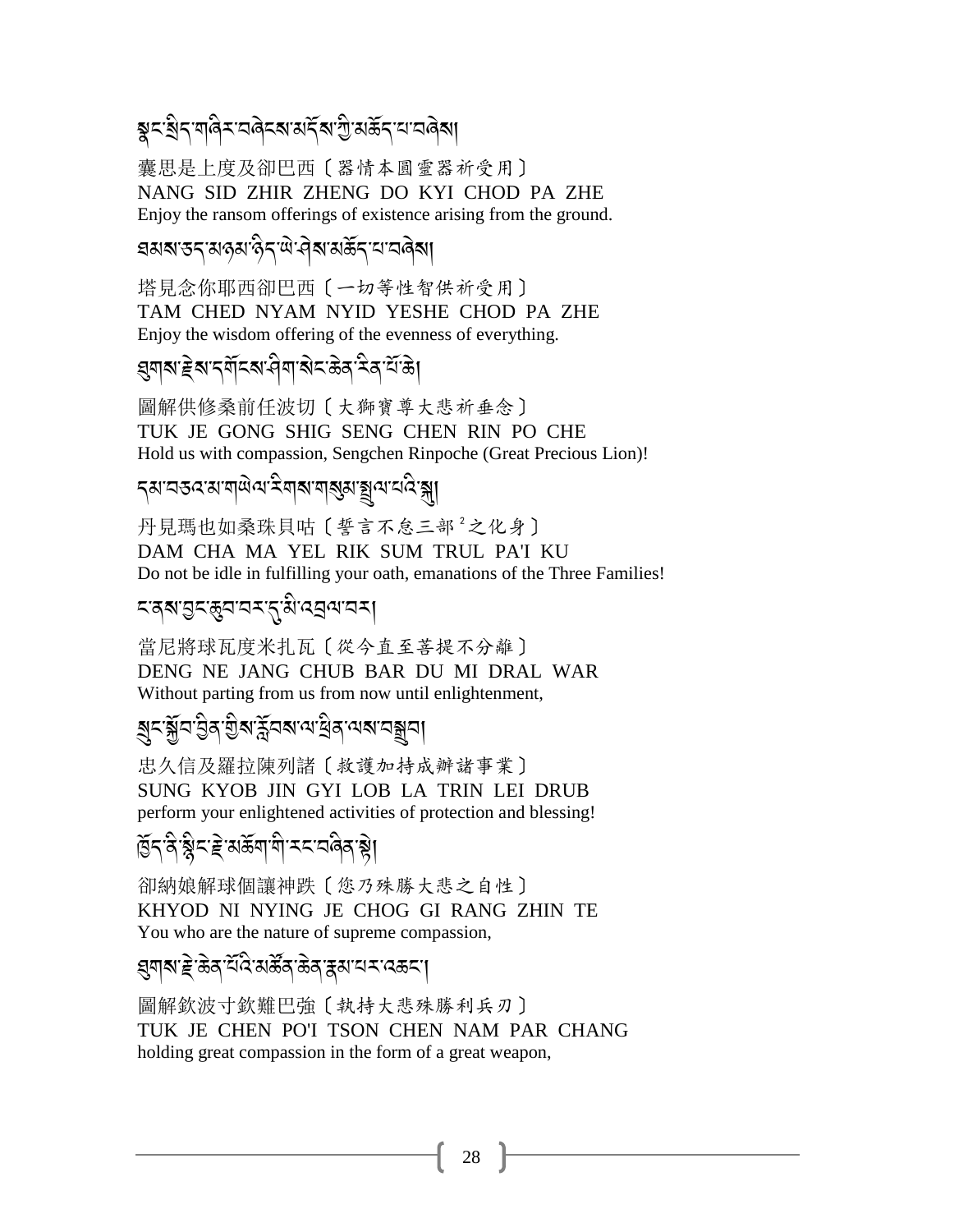### 

度及弘難度拉球的記〔調伏邪魔部眾極超勝〕 DUD KYI PUNG NAM DUL LA CHOG TU GYUR supreme subduer of all legions of demons,

度是旧巴塔達卻及索〔一切四魔怖畏您消除〕 DUD ZHI'I JIG PA TA DAG KHYOD KYI SOL dispel all fear of the four demons!

য়৾৾ঀৣ৾ঽ*ৼ*য়ৼয়ৄ৾ৼ৶য়ৼৢৼ৻ৼঀৣৼ৻ড়ৼ৻ড়ঢ়

欽繞供貝龍尼雜雄拉〔智慧密意界中現威力〕 KHYEN RAB GONG PA'I LONG NE TSAL CHUNG LA May your power issue forth from the expanse of supreme omniscient intent

## য়ৢৢ৽ৼড়৻ৼয়ৢৼয়ৗৼঀয়ৼয়৻য়ৣঀৼড়৸

噶丹娘個為思新清普〔有緣心間祈賜大加持〕 KAL DEN NYING GI U SU JIN CHEN POB and bring down blessings deep in the heart of this fortunate one.

### ৼৢৼৼৼৄৼৢৼৗৼৼ৻৸৸৸৸ঀ৸ৼঀ৻

匝龍熱堪耶西賊托拉〔智慧攝持風脈覺性界〕 TSA LUNG RIG KHAM YESHE TSI TOB LA Bring recognition of the channel, wind, and awareness elements as wisdom

### 

剛西向卻藍德結瓦作〔願諸所行皆轉菩提道〕 GANG JE JANG CHUB LAM DU GYUR WAR DZOD and transform whatever is done into the path of enlightenment!

<u> ননুন বনুন বাৰু ইন্দ্ৰবাৰ গ্ৰীবাৰ বেৰ ৰিব।</u>

德德札波阿結熱巴让「降伏魔眾猛咒燃威光〕 DUD DUL DRAG PO NGAK KYI ZI BAR ZHING Demon Tamer, wrathful one, make mantra's brilliance blaze

$$
\widetilde{\partial}^2 \mathcal{F} \setminus \mathcal{F} \setminus \mathcal{F} \setminus \mathcal{F} \setminus \mathcal{F} \setminus \mathcal{F} \setminus \mathcal{F} \setminus \mathcal{F} \setminus \mathcal{F} \setminus \mathcal{F} \setminus \mathcal{F} \setminus \mathcal{F} \setminus \mathcal{F} \setminus \mathcal{F} \setminus \mathcal{F} \setminus \mathcal{F} \setminus \mathcal{F} \setminus \mathcal{F} \setminus \mathcal{F} \setminus \mathcal{F} \setminus \mathcal{F} \setminus \mathcal{F} \setminus \mathcal{F} \setminus \mathcal{F} \setminus \mathcal{F} \setminus \mathcal{F} \setminus \mathcal{F} \setminus \mathcal{F} \setminus \mathcal{F} \setminus \mathcal{F} \setminus \mathcal{F} \setminus \mathcal{F} \setminus \mathcal{F} \setminus \mathcal{F} \setminus \mathcal{F} \setminus \mathcal{F} \setminus \mathcal{F} \setminus \mathcal{F} \setminus \mathcal{F} \setminus \mathcal{F} \setminus \mathcal{F} \setminus \mathcal{F} \setminus \mathcal{F} \setminus \mathcal{F} \setminus \mathcal{F} \setminus \mathcal{F} \setminus \mathcal{F} \setminus \mathcal{F} \setminus \mathcal{F} \setminus \mathcal{F} \setminus \mathcal{F} \setminus \mathcal{F} \setminus \mathcal{F} \setminus \mathcal{F} \setminus \mathcal{F} \setminus \mathcal{F} \setminus \mathcal{F} \setminus \mathcal{F} \setminus \mathcal{F} \setminus \mathcal{F} \setminus \mathcal{F} \setminus \mathcal{F} \setminus \mathcal{F} \setminus \mathcal{F} \setminus \mathcal{F} \setminus \mathcal{F} \setminus \mathcal{F} \setminus \mathcal{F} \setminus \mathcal{F} \setminus \mathcal{F} \setminus \mathcal{F} \setminus \mathcal{F} \setminus \mathcal{F} \setminus \mathcal{F} \setminus \mathcal{F} \setminus \mathcal{F} \setminus \mathcal{F} \setminus \mathcal{F} \setminus \mathcal{F} \setminus \mathcal{F} \setminus \mathcal{F} \setminus \mathcal{F} \setminus \mathcal{F} \setminus \mathcal{
$$

結給目囊秋拉結瓦意〔眾生心起敬信轉向法〕 KYE GU'I MO NANG CHO LA GYUR WA YI and turn all beings' reverence to the dharma.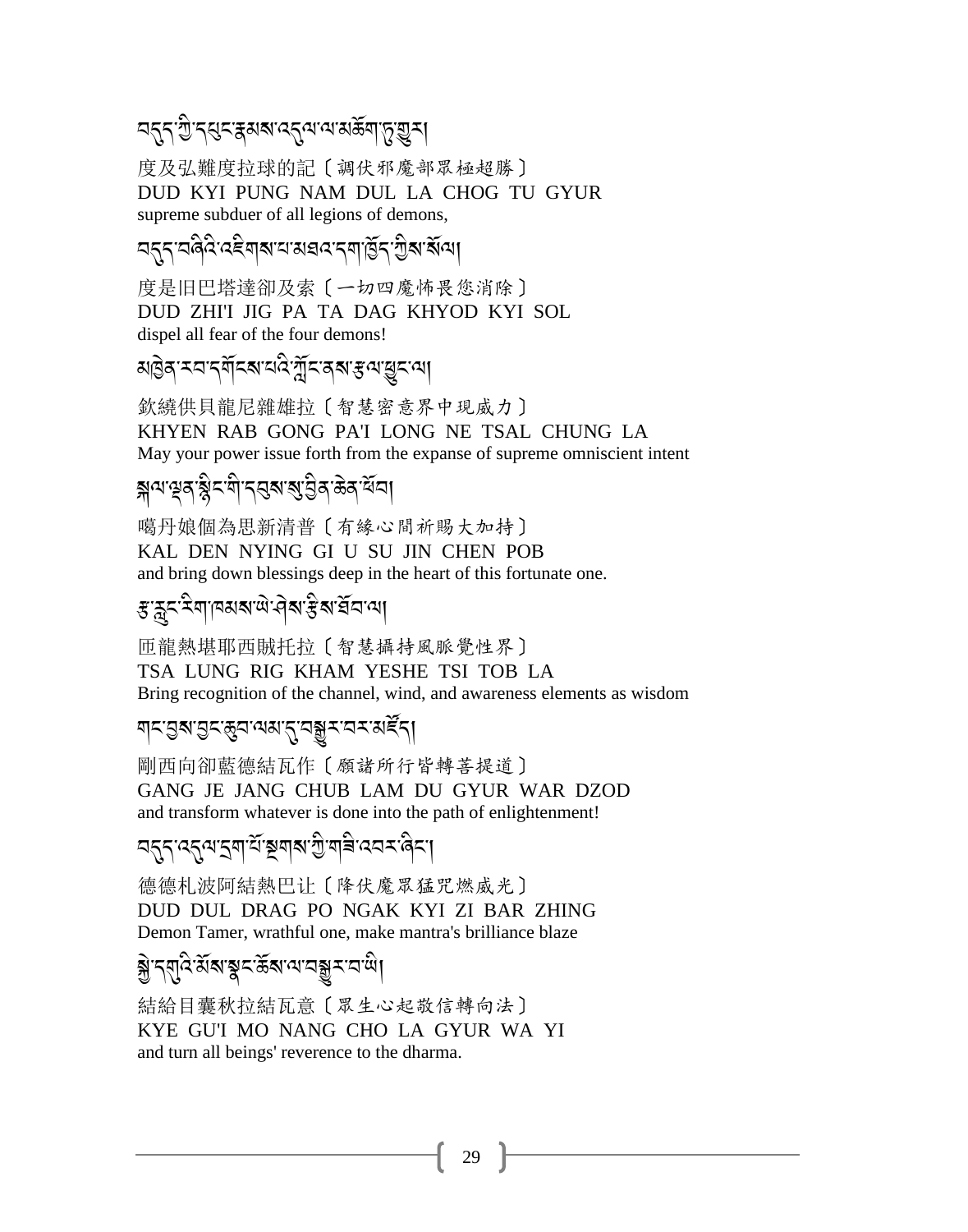### *ঌ*॔৲য়ড়ৼৼড়য়য়য়য়ৼৼঢ়ড়৻ড়৸

擦玖吉色榮威春蕾拉〔於此調伏攝受諸事業〕 TSAR CHOD JE SU ZUNG WA'I TRIN LE LA Perform the enlightened activities of taming and holding beings as followers

### ৼ৸ৼ৻ড়ৢৼয়ঀয়ৄ৾য়৸৶ঀ৸৻৸৻৸৻৸৸৸

旺玖特多尼比歐哲作〔願賜自在威力勝悉地〕 WANG JOR TU TOB NU PA'I NGO DRUB TSOL and grant the siddhis of mastery, might and power.

### ৡৼয়ৼঀয়ৠড়ড়৻ড়৸ৼয়ৼ৻৸

釀嘎華結威愛桑作內〔祈願心間吉祥結藏中〕 NYING GA PAL GYI WE-U'I SANG DZOD NEI From the secret treasury of the knot of glory at the heart

### য়য়ৼয়ৄ৸৶য়ৣ৾য়ৄ৾য়৸ড়ৼৼঀড়৻য়৸ঢ়ৼ৻ৠৣয়ৣয়

榮波洛珠諾威德果西〔开启總持辯智寶藏門〕 ZUNG POB LO DRO NOR BU'I TER GO CHE open the treasure's door, the jewel of retention, eloquence, and intelligence.

### য়৻ড়ঽৼয়ৼয়ঢ়৻ৼৼৼৼ৻৸ড়৸ৼ৻ড়৻ৼ৻ড়৻৸৻৸

沿潘克當年畢春蕾吉〔依利他之等空諸事業〕 ZHEN PEN KHA DANG NYAM PA'I TRIN LE KYI By altruistic enlightened activity equal to space,

#### বিষ্ণঔৰাজিবাৰৰ অনামকাৰ্বিধ্যাপ্পৰ

敦尼耶因哲巴匝德所〔自他二利如意圆满成〕 DON NYI YID ZHIN DRUB PAR DZED DU SOL bring accomplishment of the two kinds of benefit as wished for, I pray!

## 

向卻森丹根桑秀巴意〔具足菩提心之普賢行〕 JANG CHUB SEM DEN KUN ZANG CHOD PA YI Those endowed with bodhicitta, with utterly perfect conduct

### 

薩摩多吉塔巧拉內內〔安住甚深金剛最勝乘〕 ZAB MO DORJE'I TEG CHOG LA NEI NEI abiding in the supreme, profound vajra vehicle: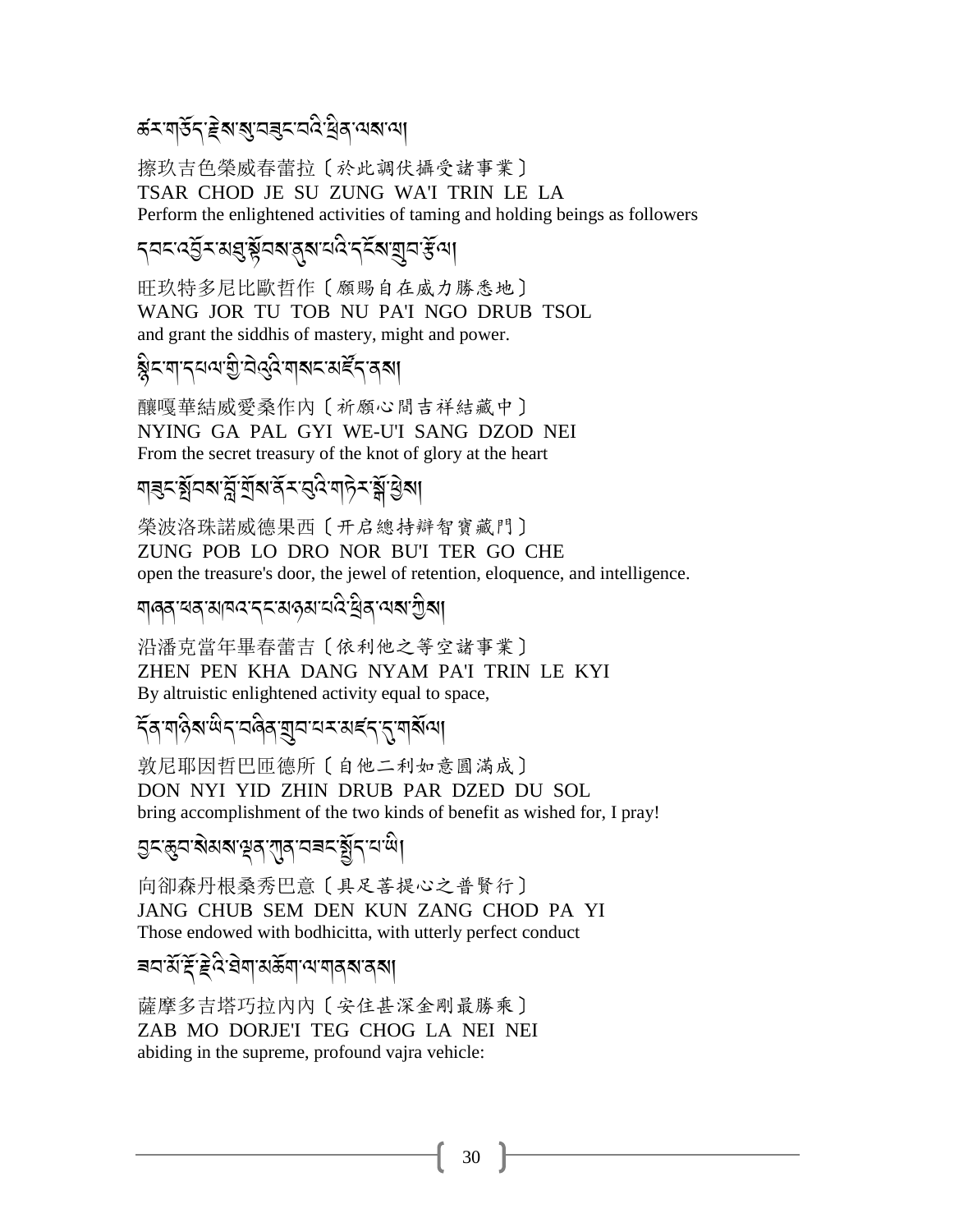### <u> बालबाबाद्रवायराहेंबाबायाऊेराववेलावेटा</u>

薩浪文巴多巴切配让〔地道現前證悟極增廣〕 SA LAM NGON PAR TOK PA CHER PEL ZHING greatly increase their direct realization on the stages and the paths

### য়৸ৼৼৼয়য়ৄ৾৻৸য়৸য়ঀ৻ৼঀৼ৻য়ৼৼ৸৻ৼৄৼ৾

尼德南卓加威旺波作〔祈願迅速解脫證佛果〕 NYUR DU NAM DROL GYAL WA'I WANG POR DZOD and bring complete liberation, the mastery of the victorious ones!

डेबायाददाक्षणबाद्युगाङ्गाण्डेंबा*१*थेवाहीचहायबागदान् से बायादगी।

於鐵牛年六月27日麥彭巴由心所現記錄之也。 On the 27th day of the 6th month in the Iron Tiger Year, Mipham wrote down whatever arose. Virtue!

ণা<sup>:</sup>মমমাৰ্মিণমেন্তুমা

格薩爾王簡短儀軌 Concise Supplication to Gesar

### ত্নুত্ম ব্ৰীৰ্বৰৰাৱনাৰ ইসমাজিত স্থান দুৰ্ব

吽吽 央涅圖解瑪耶桑千吉〔吽吽 大獅尊請勿搖動慈悲〕 HUNG HUNG YING NEI TUK JE MA YEL SENG CHEN JE HUNG HUNG From space, compassion without delay, Sangchen Je,

### ৼৢৼঀৠয়ৼঀঀৼ৻ৼঀড়৻ৼ৻ৼ৻ৼ৻ৼ৻ৼ৻ড়৻ড়৻৸

杂桑根底諾悟扎度雜〔總結三根如意降魔力〕 TSA SUM KUN DU NOR BU DRANDUL TSAL embodiment of all three roots deities, Norbu Drandul Tsal.

### കౌ ।<br>ইয়ে <u>ইয়ে আৰু স্</u>ৰান্ত প্ৰতিষ্ঠা বিদ্যালয়।

邱炯扎拉維米闊當吉〔戰神護法眷屬諸聖眾〕 CHO KYONG DRA LA WER MA'I KHOR DANG CHEI together with your retinue of dharma protectors, drala and werma,

### য়ৢঀয়ৼৗৼয়য়য়ৼ৻য়ৼ৸ৼ৻ড়৻৸ৼ৻৸৸৸৸৸

圖解圖當王個度剎拉〔慈悲應許誓願祈降臨〕 TUK JE TUK DAM WANG GI DIR SHEK LA by the power of your compassion and heart's bond, come to this place

### *ॸॺॱਞ*ॺॱय़ॸॣॸॱॾऀॱॺफ़ॎॕॸॱॺॺऀॱॺॾॕॸॱय़ॱय़ॿॆॺऻ

但則度自多瑪卻把喜〔供養食子甘露誓言物〕 DAM DZEI DUD TSI TORMA'I CHOD PA ZHEI and enjoy the offerings of samaya substances, nectar and torma.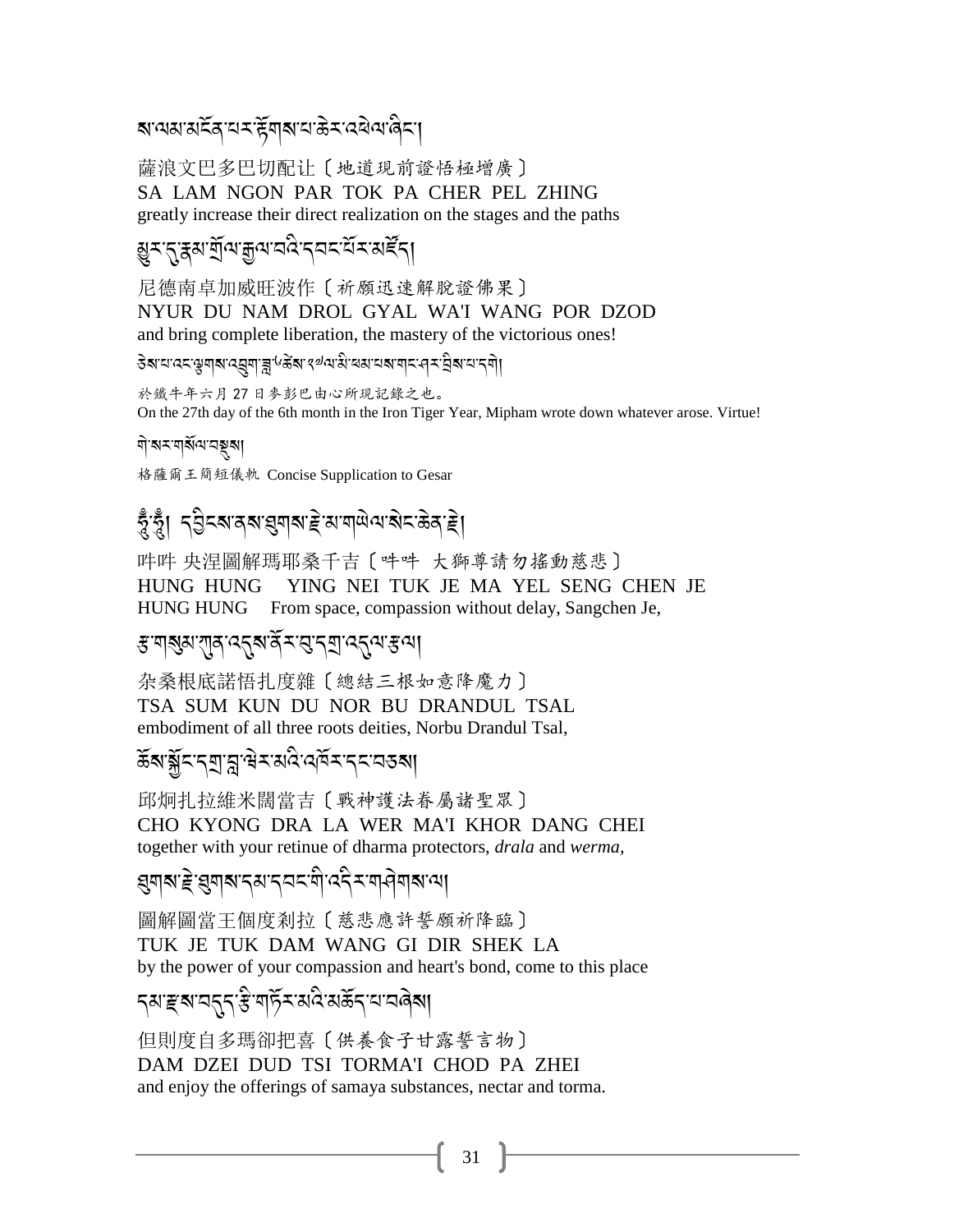### ন্ন্ৰাম মন্ত্ৰীয় সম্পৰ্কৰ কৰি আৰু সম্পৰ্ক আৰু সম্পৰ্ক কৰা

主貝達參悟思但巴當〔請求示現成就徵兆相〕 DRUB PA'I TAK TSEN NGO SU TEN PA DANG Make the signs of accomplishment show plainly

### देखदेख्युबासुखेदखबेवख्युवायरअर्हेद।

熱為者烏衣神之巴做〔所欲希求如意皆圓滿〕 RE WA'I DRE BU YID ZHIN DRUB PAR DZOD and fulfill all wishes just as intended.

#### য়ড়ৢ৸৾৴ৼ৾য়৾ৼ৻৸ৼ৸ৼৼৼ৸য়৾৸৸৸৸

卻當騰蒙悟諸雜度索〔共與不共成就請賜予〕 CHOG DANG TUN MONG NGO DRUB TSAL DU SOL Grant supreme and common siddhis, I pray!

*&যোদ্* ইহ্নম'ঠ মুৰ্বমান মন্দ্ৰ মাজ পৰা নাতু নিৰ্দুটি। ইয়াৰ বাৰ

嗡瑪哈桑哈瑪努日雜 薩巴日瓦日 額當把另大卡合 (三遍) OM MAHA SINGHA MANI RADZA SAPARIWARA **EDAM BALINGTA KHAHI** (Repeat three times) 德名者著 (By the one called Dhih.)。

### 

多敦根哲札拉特沃且〔能滿所願戰神大力士〕 **KYE** DOD DON KUN DRUB DRA LHA TU WO CHE KYE Fulfilling all wishes and aims, mighty drala,

### ঽয়য়য়য়য়ৼঢ়ৼ৻ৼ৻ৼঀৗৼ৻ৼ৻ৼ৻৸ৼ৻ৼ৻ৼ৻৸

熱森巴美傑徹桑欽加〔三部蓮師幻化大獅王〕 RIK SUM PEMA'I GYU TRUL SENG CHEN GYAL the magic of the lotus of the Three Families, Sengchen Gyal,

#### दॅरखुद्युत्त्यद्वयायगदर्भेदर्धिकुरावडबा

諾烏札德噶多破念吉〔大寶降敵護法使者眾〕 NORBU DRANDUL KA DOD PO NYAR CHEI Norbu Dradul, together with your oath-bound ones and messengers:

### য়৾য়৸ড়৻য়ড়৴৻ৼ৸ৼৼ৻৸ঀৣৼ৻য়৸ৼ৻৸

所洛巧多三敦倫哲作 (三遍或更多) 〔祈禱供養所願任運成〕 SOL LO CHOD DO SAM DON LHUN DRUB DZOD (REPEAT THREE TIMES OR MORE) I supplicate and make offerings! Bring spontaneous accomplishment of all wishes and aims!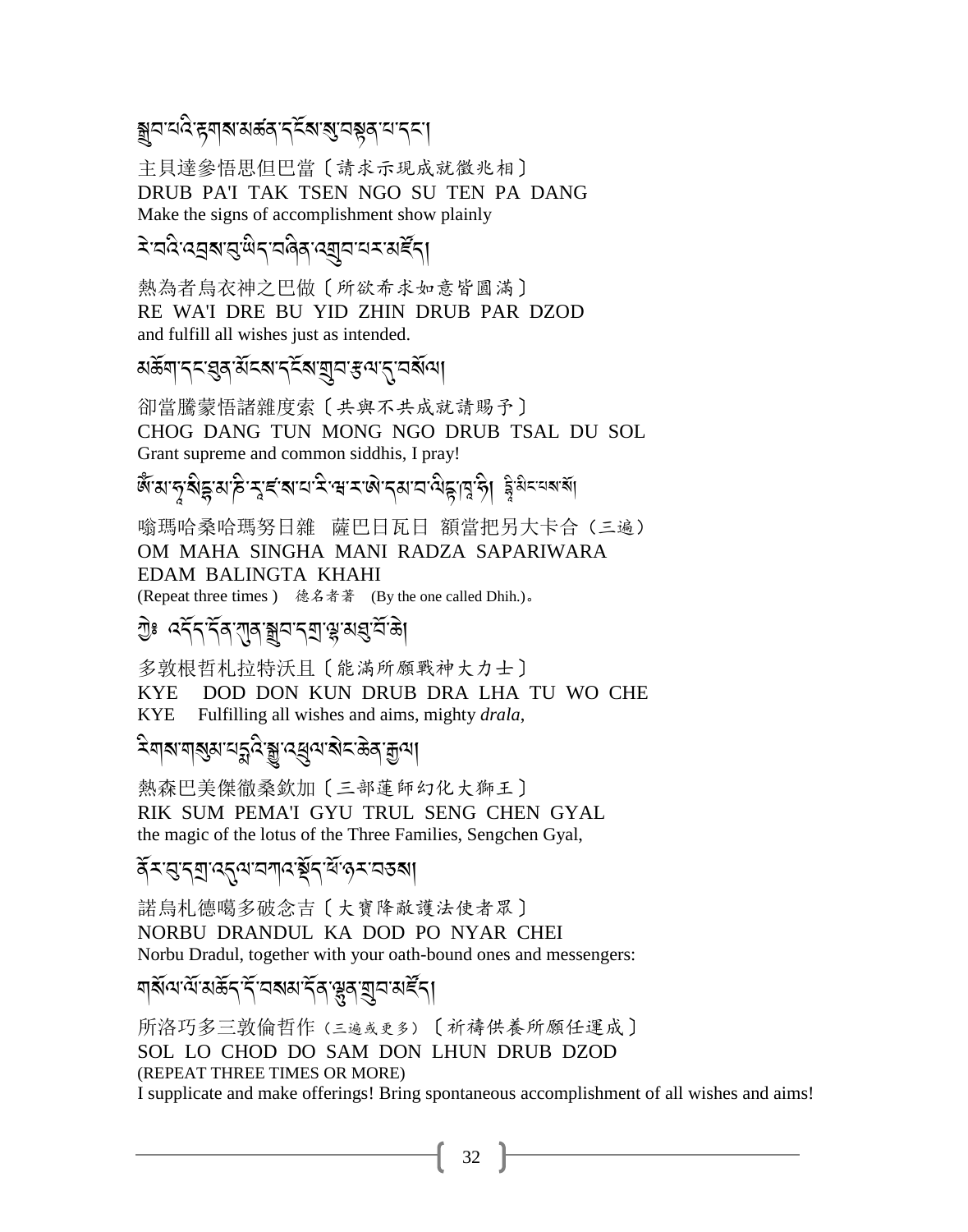য়ৄঀ<sup>৻</sup>ঀৼৢঀৼ৸৻৻ঀৄ৴৽ঢ়ৢ৸ৼ৻য়য়ঢ়ঢ়ঀৼ৻৻৸৶ৼৼঢ়৾য়৸৻৸ড়৻৸ৼঢ়৸৸ৼৼয়ৼয়৸৸ৼৼয়ৼয়৸ড়৻৻৻৻ৼৼড়৻৸ৼঢ়৻ৼ৻ৼৼড়৻৸ৼঢ়৻৻ৼৼ <u></u>ऽद्भिर्याः उरः सुबायः दर्दबाङ्ग्रूयः यक्जुरुः क्रुप्रे यश्चेत्रं यः के पुँगबाराग्नु स्वाङ्ग्रयः यरः शुरुः अग

依清修自在瑜伽士"布達答日"之祈求下,在禪修房戰勝魔州,與文殊金剛在藏歷十 二月七日寫,願此文能將如意寶正法勝利遍布十方。

注1: "格索洽 "為供護法時發出的三種聲音。注2: "三部 "即为智悲力。

As requested by the accomplished, pure yogic master Bidyadhara, at the practice place Dudlei Namgyal Ling, Jampal Dorje wrote this for virtue on the seventh day of the twelfth month  $(gyal da)$ . By this, may the precious practice lineage reign in all directions!

# ৩খ। বম্ৰান্নুৰ্দ্ৰযুদ্ৰাশ<sup>ন্</sup>যাৰ্শ ৰামজ্যিক বাৰ্ষ্ণ ব্ৰান্ন প্ৰদান বিদাৰ বিদাৰ বিদা

戰神護法格薩尔王任運如意常修儀軌

The Daily Supplication to Gesar, the King of Dralas, Called The Spontaneous Fulfillment of Wishes

ছ্ৰুণ ক্নম্বেইমন্ত্ৰমেণ্ট্ৰিষ্ণ। মিণ্ৰেইৰ্ক্ষেম্ব্ৰাষ্ট্ৰান্ত্ৰীমাৰীমা ক্লীব্ৰজিখেত্ৰীৰ্য্যক্ষিত্ৰ যি অন্যন্ত্ ইৰাওৰ্দুৰ এনে প্ৰাপ্তাৰ পৰা পৰিবলৈ পৰিবলৈ প্ৰাপ্তাৰ পৰিবলৈ পৰিবলৈ পৰিবলৈ স্থিতি কৰি প্ৰাপ্তাৰ পৰিবলৈ স্থিতি প্ ঘার্ষ্ট মন্থিম বেরায়ুর্ব বর্ষ বন্ধুর মান্ত ব্রায়া বিষয়ে প্রায়ন্ত্র ব্রায়ার্দ্ব ব্রায়ার্দ্ব ব <u>য়য়ঢ়৻ড়ৢৼৼয়ৗ৻ৼৗৢয়৾ৼ৻৸ৼ৻ৼড়ড়য়৻৸ড়৻৸ৼ৻৸৸৻৸ড়৸ড়৻৻ড়৻৻ড়৻৸ড়৻৸ড়৻৸৻ঢ়৻৸৻৸৻</u> ছ্নঅ:মূ:সঞ্জু-প্ৰাস্থ্য আৰু বুৰ্ত্তা বিষ্ণুৰ দুৰ্ব্য প্ৰবেশ্বৰ বিদ্যা

嗡啊吽, 索羅卻朵 雜桑根底 桑千諾布扎得 敦度列及旺修 難覺永吉坡尼 让增 永吉卓相 解悟永吉扎拉欽波 呀印這擴當界巴南當 普窩本吧沙噶所普努森及 巴但扎給作莫索当滿架件 拉魯念及瑪措 扎拉為米崩若 噶埵囊思扎巴當吉巴 切難拉丹則普及卻把索 悟覺意智及卻把 加欽波卻多 朵多 啊索洛

嗡啊吽 祈禱供養三根本總結調伏怨敵大雄獅寶,降伏事業自在,一切瑜伽師之 使者, 一切持明之命根, 一切善士之大戰神護法父母親子眷屬, 兄長崩巴剎噶 等三十弟兄,具德空行主尊等十八當曼,天與惡龍軍隊助伴戰神護法,大力天 神,以及世間鬼神等,向您們供養誓言物及獻新等實有供養及意幻化之广大供 品做為供養讚頌, 敬請受用。

OM AH HUNG SOL LO CHOD DO TSA SUM KUN DU SENG CHEN NORBU DRANDUL DUD DUL LE KYI WANG CHUK **NAL JOR YONG** RIG DZIN YONG GYI SOG SHING KYI PO NYA KYE BU YONG KYI DRA LHA CHEN PO YAB YUM SE KHOR DANG CHEI PA NAM DANG PU WO BUM PA ZHAL KAR SOK PU NU SUM CHU PAL DEN DRAKI'I TSO MO SOK DANG MEN CHOB GYED LHA LU NYEN GYI **MAK TSOK** DRA LA WER MA'I PUNG ROK KA DOD NANG SID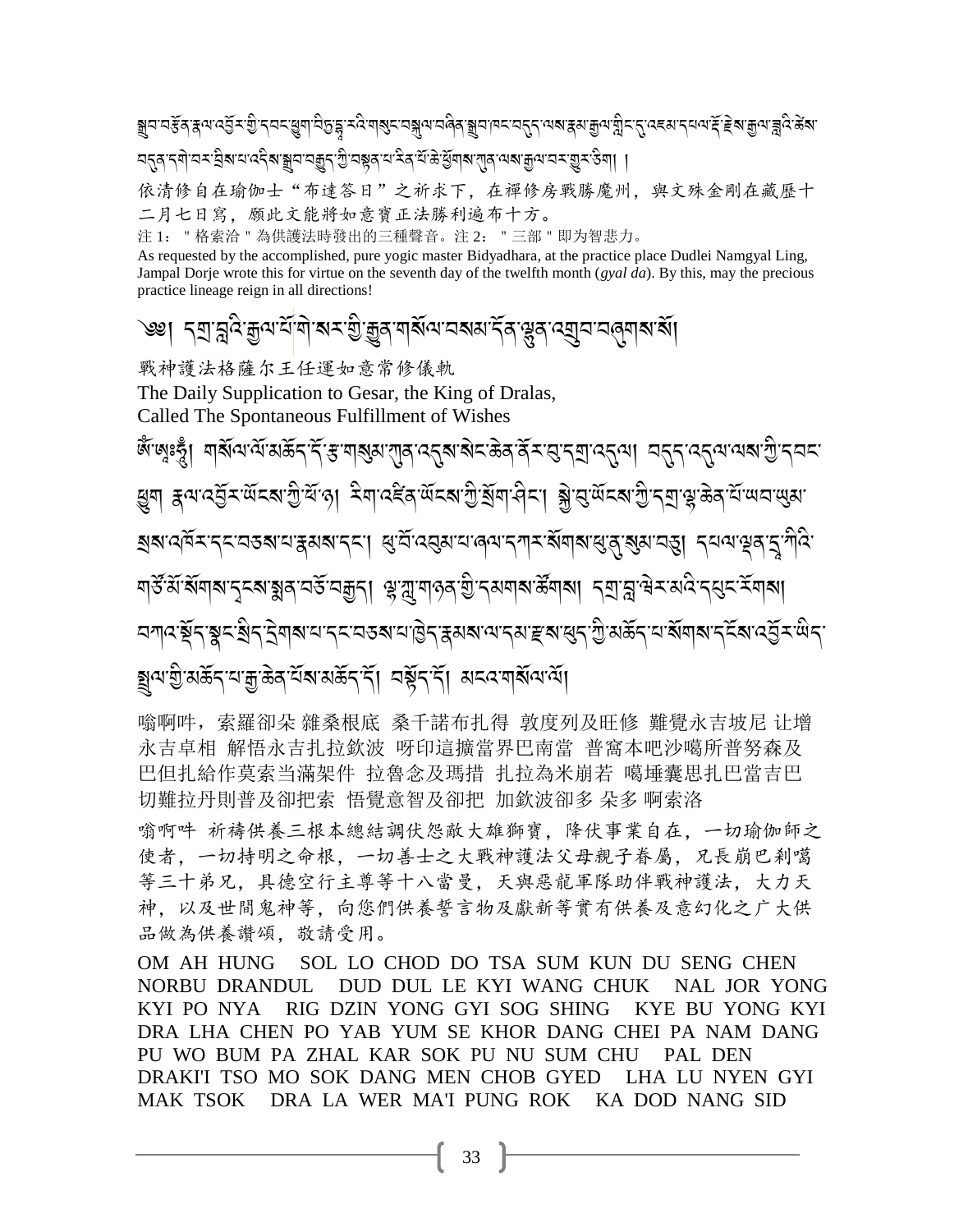#### DREK PA DANG CHEI PA KHYED NAM LA DAM DZEI PUT KYI CHOD PA SOK NGO JOR YID TRUL GYI CHOD PA GYA CHEN PO CHOD DO TOD DO NGA SOL LO

OM AH HUNG Supplications! Offerings! Embodiment of all three roots deities, Sengchen Norbu Drandul, Dudul Lekyi Wangchuk, emissary of all yogic practitioners, life force tree of all vidyadharas, great warrior god of all masters, together with your parents, children, and retinue, your thirty brothers including Bumpa Zhalkar, the eighteen *dangmen* including the glorious principal dakini, the armies of gods, nagas, and *nyen*, the legions of *drala* and *werma* assistants and all who live under the command, all haughty ones in existence--vast material offerings, such as the choice samaya substances, and mentally emanated offerings I offer to you!

*र्थाउर्ट्र अथ विजये थे स्त्रांड हैं । अ*पन्नी पुरित्या प्रतिकृति के स्थान के स्वर्ग के स्वयं के स्वयं स्थान ব্বৰ্ত্ত্ব্ৰ্য্য্যমন্ত্ৰ্ব্য উন্নাৰ্থ্য প্ৰব্ৰাষ্ট্ৰ ব্ৰহ্ম প্ৰব্ৰাস্থ্য প্ৰব্ৰাস্থ্য প্ৰব্ৰাস্থ্য স্থা কৰা সম *ॸॺॺख़ॎ*ॶॕॸॱॺॸढ़ख़ॸख़ॢॺॱॺॖॺॺॎॱॺऻॾऀॱय़ॾऀॸॱॺॖॕॺॺॱॻॱॸऀॺऻॺॱॺॹॗॸॱॺॱॺॕॺऻॺॱॻॱढ़ॸॕॸॱॻढ़ऀॱॸॕॺॱॿॺॺॱ *ॶ*ॸॱॺॕऻॸॳॎॕॴऻॕॸॱय़ख़ख़ख़ॎक़ॾॏख़ख़ॎॸॴॱॷख़ड़ॖॱऄॱॺऻॶॺख़ॎख़ॕॺऻॺॱय़ॱॺऻॸॱय़ॺॺॱॸय़ॸॱॸॱॶॎॸॱॸॸॱ *ङ्*याबाद्रे, सत्र अर्द्रायदि विदास्य सूचारा द्वा संज्ञान स्वरूप्र सुरुष्टि अं संयोजने अप्रविद्यालय स्वयं विद्य

gॅबाबासवदादवालबाद्गसत्रवादादादीदर्दबाज्ञातालुबादार्युलादादार्हेदउैवा।

地度涅將邱娘波瓦度 難覺吧達給坡拉當扎拉做就 棍加當崩卓做就 那頓巴恰麼 吞比曉根列忠瓦當 彩索巴覺啊騰念扎思集 波巴如及拉索巴多比敦它見 功尼 功德配让及巴当 拉著米桑拉索巴 剛桑旺得度瓦當 諾邪散學案被扎噶它見擦 覺吧當 薩當藍及運單尼度做跌 拉那滅北將邱陀巴當 扎拉為瑪將措古修達拉 數尼 巧它達列難巴加為悟住瑪力巴做瓦座久。

從今乃至菩提間, 敬請護持並作為瑜伽士我的戰神, 肩頭守護神, 怙主, 所依 處,及助伴,遣除一切病魔違緣障礙及所有顛倒違逆之事。請求賜予壽命,福 德, 財產, 權利, 名聲, 威嚴, 無畏, 子嗣等一切所欲, 如意自在鬼, 神, 人 及天人、制伏一切加害于人的部多及充满惡念的怨敵鬼魔。快速圓滿地道功德 而證得無上菩提果位,願如海般戰神護法之法體威力降臨于我,獲得勝利十方 之所有成就。

DU DI NE JANG CHUB NYING PO'I BAR DU NAL JOR PA DAG GI PO LHA DANG DRA LHA DZOD CHIG **GON KYAB DANG PUNG DROK** DZOD CHIG NED DOD BAR CHED MI TUN PA'I CHOK KUN LE **SUNG WA DANG** TSE SOD PAL JOR NGA TANG NYEN DRAK ZI JED POB PA RIK GYUD LA SOK PA DOD PA'I DON TAM CHED GONG NE GONG DU PEL ZHING GYEI PA DANG LHA DRE MI SUM LA SOK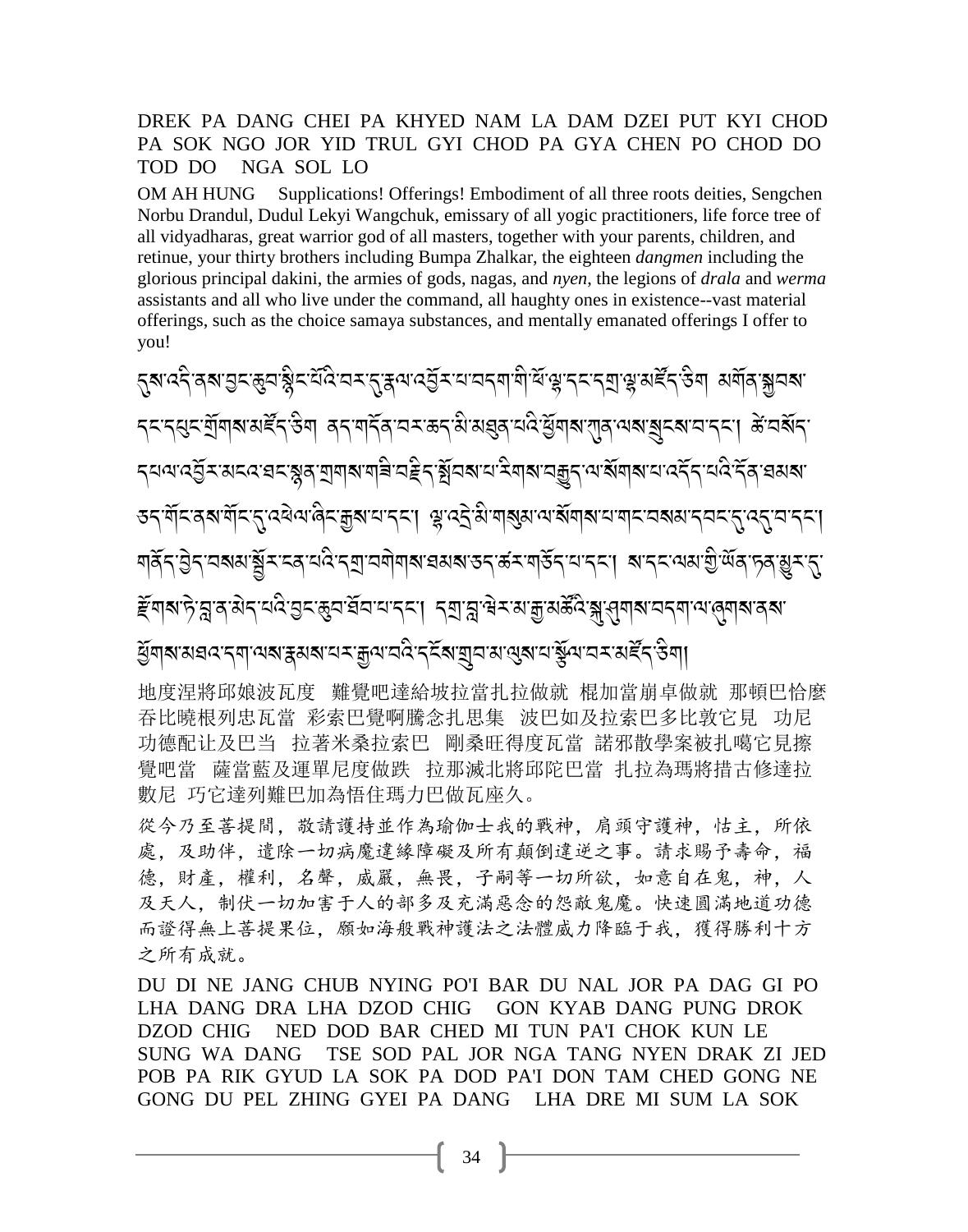PA GANG SAM WANG DU DU WA DANG NOD JED SAM JOR NGEN PA'I DRA GEK TAM CHED TSAR CHOD PA DANG SA DANG LAM GYI YON TEN NYUR DU DZOK TE LA NA MED PA'I JANG CHUB TOB PA DANG DRA LA WER MA GYA TSO'I KU SHUK DAG LA ZHUK NEI CHOK TA DAG LEI NAM PAR GYAL WA'I NGO DRUB MA LU PA **TSOL WAR DZOD CHIG** 

From now until the heart of enlightenment, be for this practitioner both personal god and warrior god! Be for me both protector and ally! Protect me from sickness, negative spirits, obstacles, and all that is disharmonious! Increase and enrich my longevity, merit, glory, wealth, authentic presence, fame, magnificence, confidence and all wishes and aims of my family and lineage! Bring mastery over gods, demons, humans, or whatever is wished! Annihilate harmdoers, those evil in thought and deed, and all enemies and obstructors! Bring swift perfection of the stages and pathss and attainment of unsurpassed enlightenment! The power of the ocean of *drala* and *werma* entering me, grant the siddhi of victory in every direction!

<del>ៜ</del>៷៷៷៹៹៙៵៷៷៷៷៵៷៸៹៷៷៹៝៓៓៹៷៷៷៷៝៳៝៷៷៷៷៷៷៷៷៷៷៷៷៷៷៷៷៷៷៷៷៹៷៷៹៷៷៸៹៷៷៸៹៷៷៹៷៷៷៹៹៷៷៹៹៷៷៷៹ ॾॖॏ<sub>ॳ</sub>ख़ॾॶख़ख़ऀख़ॾॎ॔ॴॾॷॎ<br>ॾॕॷॎख़ॾॎख़ख़ऻॾख़ख़ऻॷॴख़ख़ॷऻख़ख़ॷॾ<u>ॎ</u>ख़ख़ख़ख़ख़ख़ख़ख़ख़ख़ख़ख़ख़ख़ख़ख़ख़ख़ख़ख़ख़ख़

#### ङेगाबङ्काया

此文為按照倉者蔣巴多傑教言授記,米滂南巴嘉偉在吉祥任運,木羊年 藏歷十二月上半月十三書寫, 願具有正法的法王威望崇高, 任運成就弘法事業。蒙噶浪!!!

As set down in the words and prophecy of Tsangtre Jampal Dorje, on Mipham Nampar Gyalwa's Pal Lhundrup, on the thirteenth day of *chuda* in the Wood Sheep year. By this publication, may the prestige of the dharma kings be supremely exalted and may the benefit of the doctrine and sentient beings be spontaneously accomplished! Mangalam!

#### ৩খা শর্মনানেই শর্দুসমানের আমনিস্কানান জনা মা

#### 供養食子之護法儀軌 Ritual for Offering the Protector Tormas ঘার্য়ন্যান্ত ঘার্ট মায়াত্রেন প্রান্ত সামানি আর্থান্ত আমান প্রান্ত প্রান্ত বার্ত বার্ত বুলি বিদ্বাৰ্থ আছে প্র

#### नुजद्दा द्वया पाला वारा सामा का दुरी है। तो दुरी देख हो जाना के सुरे के सुरे से बाज के सुरे से सुरे से स्था ह<br>निर्वाचन के सुरे के सामा के सामा का सुरे के सुरे के सुरे के सुरे के सुरे के सुरे के सुरे के सुरे के सुरे के स

供養護法朵瑪時念广誦勾招詞或者。努之班雜昂格下杂,杂吽崩吙,讓央康,嗡啊吽,西日班雜 達瑪巴拉, 薩巴日瓦日, 額當巴令大卡卡卡合卡合, 拿瑪喜班雜等最後。When offering the protector tormas, recite the extensive torma summoning or: nri tri benzar ang gu sha dza dza hung bam ho ram yang khang om ah hung shir benzar dharmapala saparawara idam bhalingta kha kha khahi khahi nama shir benzar and so on...

## <u>ই</u>ঁৰ'ৰ্ক'ৰ্জ'ক্ৰুৰ'ৰ্ক্তৰ'ৰ ষ্ণাৰম্ভ'ৰ

聞側烏金欽部件啊日〔從前烏金蓮師之座前〕 NGON TSE ORGYEN CHEN PO'I CHEN NGA RU Previously, in the presence of great Orgyen,

<sup>&</sup>lt;sup>1</sup> The name of a month according to Tibetan astrological reckoning, spanning the second half of the twelfth month and the first half of the first month of the new year.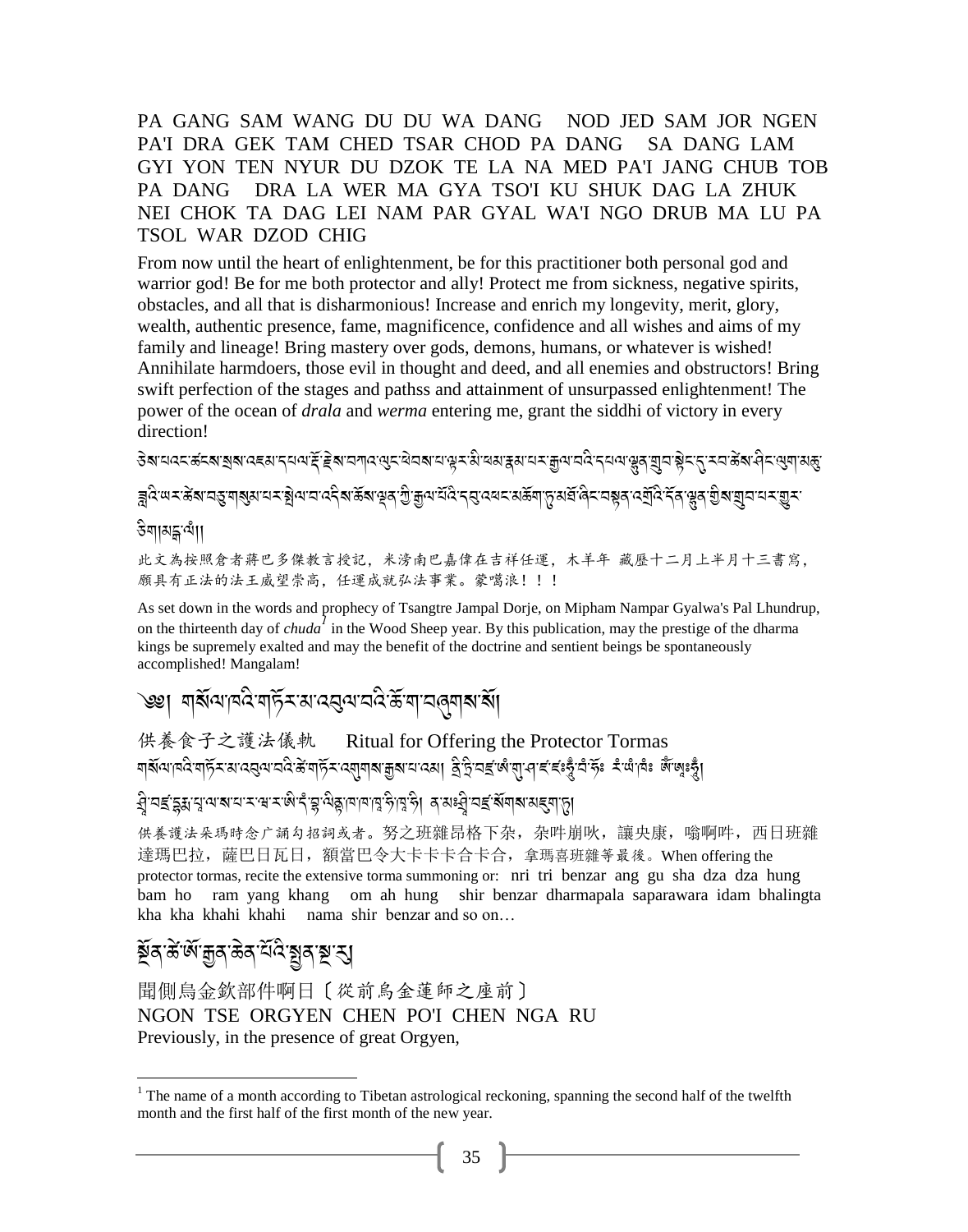## .<br>क्रॅब'वलेव क्वयाद्यमाडेन वदियानाच्या

邱任智巴寫貝剛薩拉〔立誓護持修持正法者〕 CHO ZHIN DRUB PAR JED PA'I GANG ZAG LA you swore to protect those who practiced the dharma properly

## ส<sup>.</sup>ผิส:สู.สดิสฺ ัฐัฺธฺ:สร:ดุส:สดิส:ส

瑪依悟神炯哇剎西巴〔如母照顧護養其子女〕 MA YI BU ZHIN KYONG WAR ZHAL ZHE PA like a mother would her child.

## .<br>કૅ**જ**:ક્ર્રॅદ:ક્ર્દ્રજ:સંદેશન્ને સંવાજા સુધી હર્જ્યાસફ્રેદી

邱炯忠密措拉向擦埵〔頂禮護法眷屬諸聖眾〕 CHO KYONG SUNG MA'I TSOK LA CHAG TSAL TOD I prostrate to the hosts of dharma protectresses and give praise!

### अर्क्ष्याद्दुद्ध्यद्भार्द्ध्याद्भव्याद्भारा अस्य ।

卻當吞蒙悟主雜的索〔請賜共及不共諸成就〕 CHOG DANG TUN MONG NGO DRUB TSAL DU SOL Grant supreme and common siddhis, I pray!

# ्<br>बाद्ग्लेबा<sup>:</sup>खेद्'व्यादुव्'द्याञ्जयाञ्चेबादी

剛射依拉站巴贊及尼〔何人仅于心中作忆念〕 GANG ZHIG YID LA DREN PA TSAM GYI NI By anyone merely bringing you to mind,

## ्<br>दर्नेन वदि नर्देव युव ब्लेन वन् अर्दन वाले।

多被悟主爹瓦雜巴依〔能賜所欲殊勝諸悉地〕 DOD PA'I NGO DRUB TER WAR DZED PA YI you grant whatever siddhi they desire.

## .<br>कॅब'ब्लॅट<sup>:ल</sup>न'व्विव'र्वेन'सुं। हेन'हूबाबा'ग्रैबा

邱炯意神諾悟切難吉〔祈禱聖眾護法如意寶〕 CHO KYONG YID ZHIN NORBU KHYED NAM KYI Protectors, wish-fulfilling jewels,

## न्त्याङ्काददॅन न्यादे बार्के राज्ञाददै चलेवाचा

但則朵古墮瑪度喜拉〔祈求享用所欲誓言物〕 DAM DZEI DOD GU'I TORMA DI ZHE LA enjoy the samaya substance, the torma of all that is desired,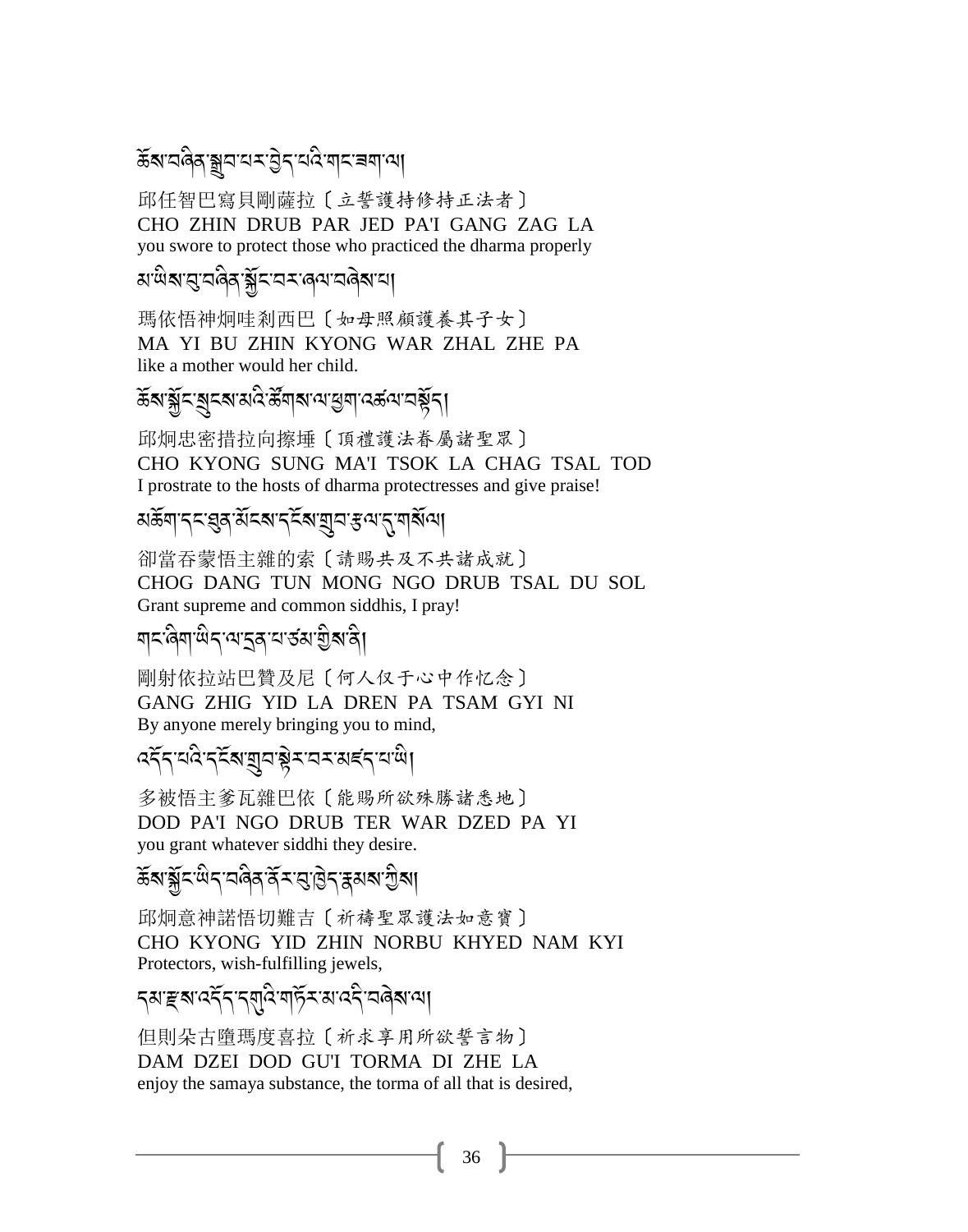### <u> ผรุสาสิราสมรัสพญสงค์สุด ผรรมสัร</u>

達格散頓瑪裡智巴座〔我之所願無余願速成〕 DAG GI SAM DON MA LU DRUB PAR DZOD and fulfill my wishes and aims without exception!

*द*देखरूखदायायह्रबायदेर्द्र्य द्वबाददी

度達意拉納比頓者度〔如此心中所欲之事業〕 DI TAR YID LA NAG PA'I DON DRE DI The goals and aims kept thus in my mind:

য়ৢয়<sup>৻</sup>য়৾ৼয়য়ৢৢৢ৸ড়ৢঀৼয়ড়য়য়

喇嘛意但扎格新拉間〔上師本尊空行祈加持〕 LAMA YIDAM DRAKI JIN LAB CHEN lama, yidam, and dakini, endowed with blessings,

### ক্তি**ৰা স্ক্ৰীমান্**বান্তৰ ৰোম প্ৰাৰম্ভিক পৰি প্ৰাৰম্ভিক পৰি প্ৰতি কৰি বিৰো

邱炯但見忠密措難及〔護法丹堅聖眾及眷屬〕 CHO KYONG DAM CHEN SUNG MA'I TSOK NAM KYI and all hosts of oath-bound dharma guardians, protectresses, (And, having recited the names of the special dharma protectors:)

### *ॸ*ॴख़ॴॳॳख़ख़ॕॾख़ॕॾॎख़ॕॳॎख़ख़ख़

但側念共尼諸陳列做〔意念立誓速助成事業〕 DAM TSIG NYEN GONG NYUR DRUB TRIN LE DZOD recalling your strict samaya, swiftly accomplish them and perform enlightened activity!

<u>ব</u>দ্মাতমান্ধমৰা গ্ৰীৰ্ক্টৰাদ্দমে ৰাজ্য বিদ্বি

達恰難及邱當騰貝頓〔我等如法行持諸事業〕 DAG CHAG NAM KYI CHO DANG TUN PA'I DON All our aims, which accord with the dharma:

हिन्धूरावसयायाधेदाववेदाव्यावादादवा

及達散巴依神主巴當〔願能如意圓滿所欲業〕 JI TAR SAM PA YID ZHIN DRUB PA DANG fulfill them just as intended;

ৰ্বযৰ্বিত্ৰণীৰাৰ ৰ্যনাৰ বৰ্ত্ত্বাৰ্ত্তি বুৰি।

納頓噶索瓦度覺貝京〔一切病痛魔障諸違緣〕 NED DON GEK SOK BAR DU CHOD PA'I KYEN and for obstructing conditions such as sickness, negative spirits and obstructors: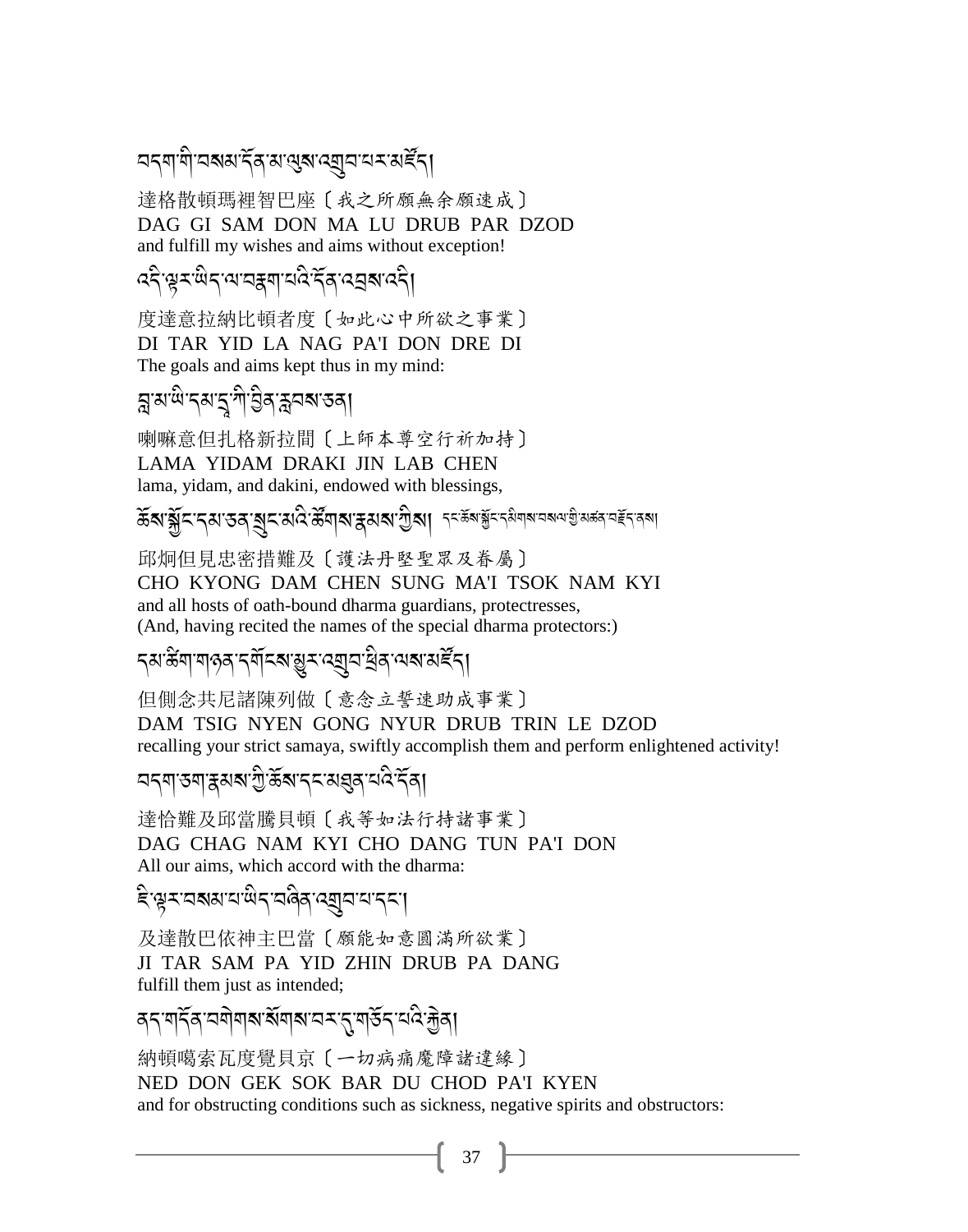### ৡয়য়য়৾ঀয়য়ড়ৢয়ৼঢ়য়ঢ়ড়য়৻

尼瓦是瓦新及拉度所〔祈請迅速遣除而加持〕 NYE WAR ZHI WAR JIN GYI LAB TU SOL grant blessings that they be utterly pacified, I pray.

#### <u>ব</u>্বশ্বৰ মৰব অৰাৰীমৰা কৰা ব্যৱস্থা কৰা গ্ৰীৰা

達當他意森見他見及〔我等無邊一切有情眾〕 DAG DANG TA YE SEM CHEN TAM CHED KYI That myself and all limitless sentient beings

### য়ৢয়ৼড়ৄ৻য়৾৶ৼ৻ড়৻ৼড়৸ড়৸

喇密做貝將邱諸巴拉〔行持無上圓滿菩提際〕 LA MED DZOK PA'I JANG CHUB DRUB PA LA attain unsurpassed, perfect buddhahood,

### <sup>෬য়</sup>ঀ<sup>ড়</sup>ৠৡৼঢ়ৼড়ৼড়৻ড়য়ড়৻ড়৻ড়৻ড়৻ড়৻

噶金瓦恰瑪利是瓦當〔一切違緣障礙皆熄滅〕 GAL KYEN BAR CHED MA LU ZHI WA DANG pacify hindrances and obstacles without exception

### য়য়ঽড়<u>ড়</u>ৼ৸ড়য়ড়৻ড়৻ৼঢ়ড়৻ড়য়৸ৼঢ়ঀৼ৻৸

騰金瑪利意神主巴做〔一切助緣如意願成就〕 TUN KYEN MA LU YID ZHIN DRUB PAR DZOD and bring all conducive circumstances exactly as wished.

#### য়য়ৼৼয়য়য়ৼয়ৢৼৼ৻ৼঀৼৼঀ৻ৼ৻ড়৸

桑啊娘波囊及德桑寂〔三部內續密咒之精華〕 SANG NGAK NYING PO NANG GYUD DE SUM GYI The heart of secret mantra is the three classes of inner tantra.

## 

但比間參校及張瓦當〔願佛勝幢教法遍十方〕 TEN PA'I GYAL TSEN CHOK CHUR DRENG WA DANG Fly the victory banner of these teachings in the ten directions,

### ॺड़ॎॱॺॱॺॕॺऻॱय़ॾख़ख़ख़ढ़ड़ॼॱड़ॾख़ॺॏॺऻॴ

剛拉羅巴達為扎當噶〔任何生邪見者或魔障〕 GANG LA LOG PAR TA WA'I DRA DANG GEK and whoever has wrong view, enemies and obstructors,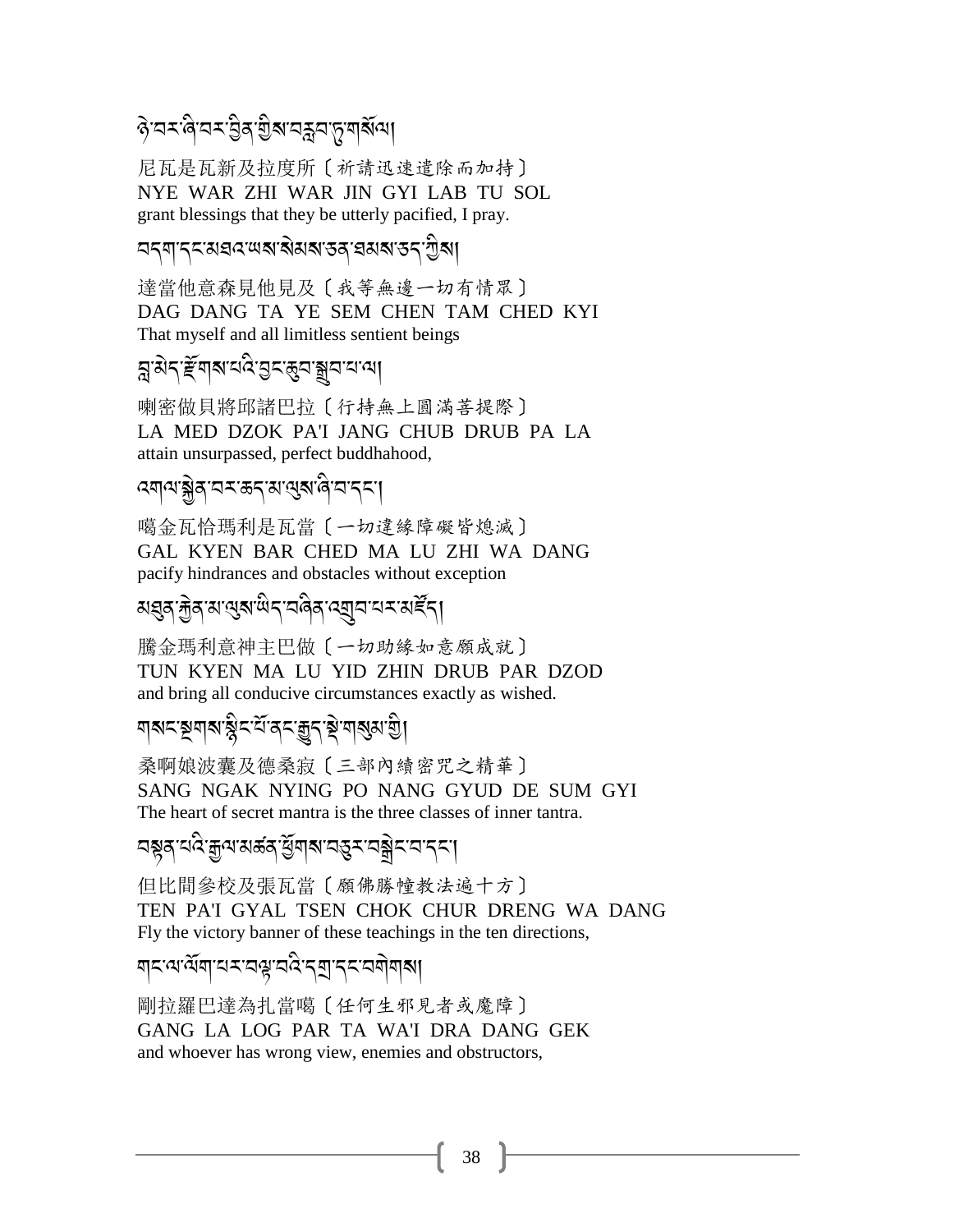# *।*<br>हेबासुवाद्येदायरञ्जूरात्यक्कवायराबर्द्द।

吉西滅巴尼度拉巴做〔祈請迅速滅盡無留痕〕 JE SHUL MED PAR NYUR DU LAG PAR DZOD swiftly destroy them without a trace!

<u>নৰূ</u>ন্'নাৰ্ম্য'ন্ন'ৰ্মণ্ড শ্লুৰ'ৰূম্'ন্ম'ৰ্মৰ্ম্বাত্মণি

及桑喇密間啊但努貝〔三續上師座前所立誓〕 GYUD SUM LA MA'I CHEN NGAR DAM NO PA'I You three classes of haughty ones who swore an oath in the presence of the lamas of the three lineages,

ক<br>বিৰ্তিত প্ৰাৰ্থ কৰি স্থাপন কৰি বিৰ্তিত কৰি স্থাপন<br>জীৱা স্থাপন কৰি বিৰিটা প্ৰতি কৰি বিৰিটা কৰি স্থাপন কৰি স্থাপন

德桑扎貝圖雜文兄拉〔三部護法發出威猛力〕 DE SUM DREK PA'I TU TSAL NGON CHUNG LA bring forth your might and power,

#### ূ<br>মণৰ বিপ্ৰায় প্ৰায়ন কৰে দুৰ্বী কৰা প্ৰায় কৰা প্ৰয় A

如桑珠貝让路邱及做〔護持三部化身自宗派〕 RIK SUM TRUL PA'I RING LUK CHO KYI DZOD and make the dharma treasury of the tradition of the emanations of the Three Families

# ৰ'মাৰ্শ্বাপ্তিঅন্যৰ শ্ৰীৰ প্ৰয়ন্ত্ৰ<br>শাৰ্শ কৰি কৰা বিদ্যালয়ৰ বিদ্যালয় কৰি বিদ্যালয়ৰ বিদ্যালয়ৰ বিদ্যালয়ৰ বিদ্যালয়ৰ বিদ্যালয়ৰ বিদ্যালয়ৰ বিদ্য

薩桑恰巴你度別瓦做〔快速遍布傳播三界地〕 SA SUM KHYAB PAR NYUR DU PEL WAR DZOD swiftly spread and prevail in the three realms!

নম্বন্দ্ৰ<br>নম্বন্দ্ৰাৰ অৰ্থা কৰি বিদ্যালয় কৰি বিদ্যালয় কৰি

但貝巴及喇密剎巴但〔正法威德上師常住世〕 TEN PA'I PAL GYUR LA MA'I ZHAB PED TEN May the lotus feet of the gurus, the glory of the teachings, be firm!

## 2!/-:6B /-\* J?-2?-?-! J%-;R%-=-H2,

但怎解為薩當永拉恰〔持教聖者遍布於大地〕 TEN DZIN KYE BU SA TENG YONG LA KHYAB May the masters who hold the teachings prevail throughout the earth!

#### <u><br>ब्रह्मदालके स्थित राज्य स्थानकारण स्था</u> A

但貝新達啊唐驕瓦記〔教法施主權威富貴增〕 TEN PA'I JIN DAG NGA TANG JOR PA GYE For the sponsors of the teachings, may their wealth and authentic presence increase!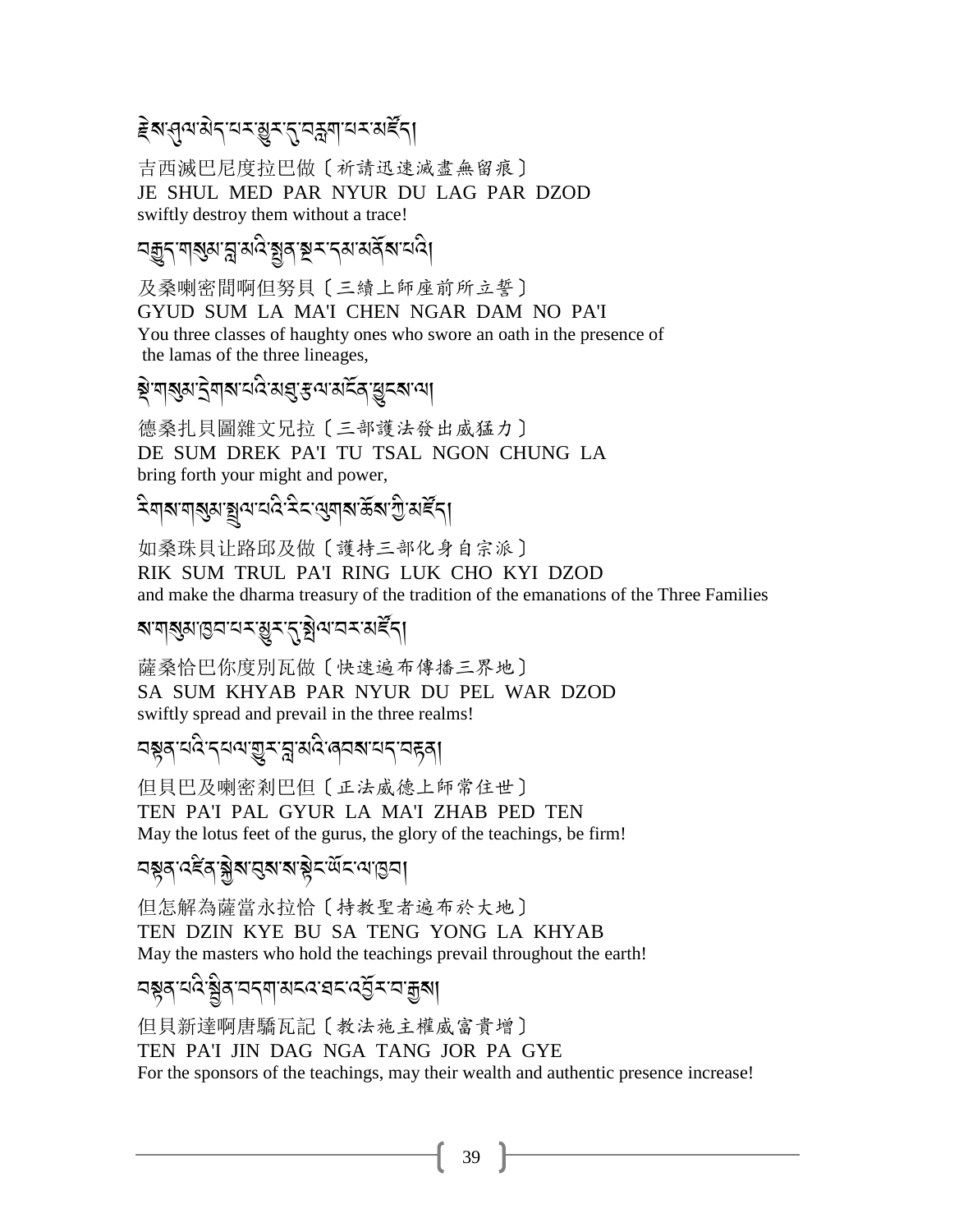但巴因讓涅貝陳列做〔祈禱護持教法長久住〕 TEN PA YUN RING NEI PA'I TRIN LE DZOD Perform the enlightened activity that makes the teachings long endure!

### <sub>ই</sub>নমত বাৰ হীও বেখন প্ৰস্ৰাৱ প্ৰা

加瓦根及涅浪就部日〔一切如來唯一捷徑道〕 GYAL WA KUN GYI NYE LAM CHIG PU RU On the single, short path of all victorious ones

য়ৣলরেখর্লু প্রস্কর প্রাপ্তর প্রায়ন্ত্রী দুর্বিতার

加瓦用啊他卻做巴切〔一切如來所讚大圓滿〕 GYAL WEI YONG NGAK TEG CHOG DZOK PA CHE

the supreme vehicle of dzogpachenpo has been praised by all victorious ones.

### য়ড়৸ৼ৸ৼ৸ৼ৸ড়৻ৼৢৼ৻ড়য়৸ৼৼ৻

加王貝瑪讓路寧瑪為〔佛陀蓮花自宗寧瑪巴〕 GYAL WANG PEMA'I RING LUK NYING MA WA'I The Nyingma is the tradition of the victorious one, Pema:

য়ৢ৽য়ৼয়৶ৼঀৣয়৾য়৸ৼৼৼয়৸ৼঢ়ঀৼ৻ড়৸ৼঢ়৻৸

加但喬及吉貝陳列做〔教法盛興十方請護持〕 GYAL TEN CHOK CHUR GYE PA'I TRIN LE DZOD perform enlightened activity that spreads these teachings of the victorious in the ten directions!

### য়ৢয়য়য়ড়ৢয়৾ৼৢৼড়ঀৼঀৗয়ঀৗয়৸ড়ৢৼয়ড়৻৸

嘉卻任欽森及登巴當〔最勝怙主三寶之真諦〕 KYAB CHOG RIN CHEN SUM GYI DEN PA DANG By the truth of the supreme refuge, the three gems,

### ৼ৸৶য়ড়ৄৼ৾ৼ৻ৼয়৸ৼৢৼ৸ড়৸ৼ

雜僧邱炯忠密尼圖當〔三根本及護法之威力〕 TSA SUM CHO KYONG SUNG MA'I NU TU DANG by the power of the three roots protectors,

ঌ৾য়৽ঢ়৳য়ৼয়ৼঀৗৼঀৗঀৼঀ৻ৼ৻ড়৸ৼ৻ড়৸

邱你難達登貝新拉及〔清淨法性真諦之加持〕 CHO NYID NAM DAG DEN PA'I JIN LAB KYI and by the blessing of the truth of the utterly pure nature of phenomena,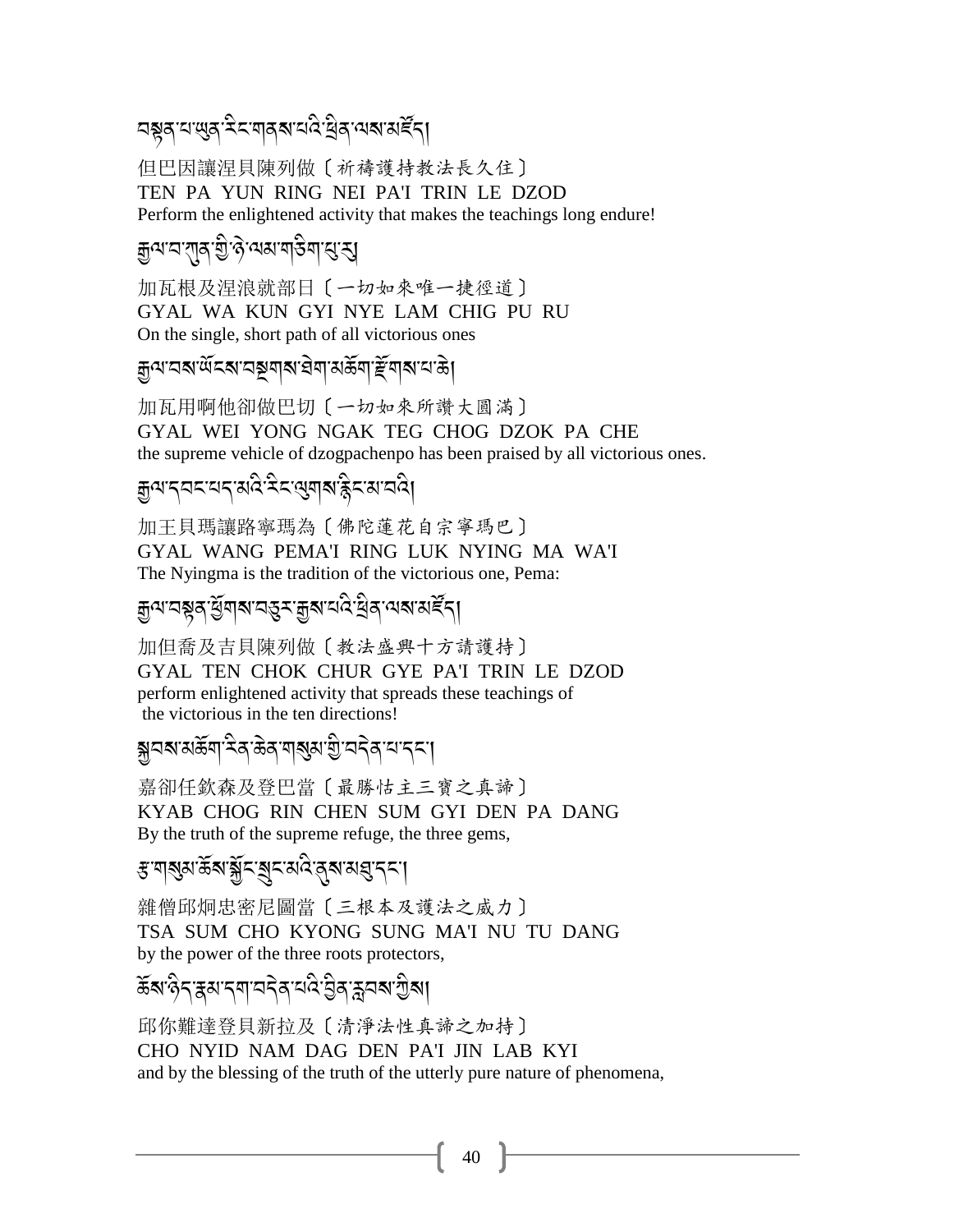## অব্যাধী ধ্ৰিষ অৰামান অৰ্ধৰ অৱস্থা আৰু ইনৰ্জনৰা

達格陳列剛覺知巴曉〔願我成就所願諸事業〕若有所依: DAG GI TRIN LE GANG CHOL DRUB PAR SHOG accomplish whatever enlightened activity I entrust to you! If there is a support:

#### *৲্ষ*তৰ্ যুম্মন্ত ব্ৰহ্মী নৰ্ত্ত সম্ভৱ স্থা

但見忠密旺波擴界難〔丹堅護法以及諸眷屬〕 DAM CHEN SUNG MA'I WANG PO KHOR CHE NAM Powerful oath-bound protector and all your retinue,

### **ॸॳॱড়ॴऺ**ॾॳख़ख़ॷॷॷॴख़ॷॴख़ॷ

但側等卻度你及殊涅〔祈請喜悅安住具誓處〕 DAM TSIG TEN CHOG DIR NI GYE ZHUK NEI remain in this supreme samaya support with delight.

### ह्याबाद्दासङ्गदासस्वद् राज्ञस्य पाद्

達當參瑪聞度但巴當〔祈願顯示吉兆及瑞祥〕 TAK DANG TSEN MA NGON DU TEN PA DANG plainly show the signs and indications of accomplishment

### <u>ผสรสดิวสิส ผสรสราติสตาลรามส์รุ</u>

列示陳列輪及諸巴做〔任運圓滿成就四事業〕 LEI ZHI'I TRIN LE LHUN GYI DRUB PAR DZOD and spontaneously accomplish the four enlightened activities!

### *ৼৢ*ॱঽয়ৄ৴য়ৢয়ঽ৻ঽড়ৢঽ৾ৼৼঀয়ৠৼ৻৸৻৾ঀয়

雜及喇密信拉寧拉殊〔傳承上師加持於心間〕 TSA GYUD LA MA'I JIN LAB NYING LA ZHUK May the blessings of the root and lineage lamas enter our hearts,

## <u>พิ</u>รมานู พิสาธิสามสุรารุรัสามุมายัม

意但拉意及誦悟諸陀〔得自本尊攝受賜悉地〕 YIDAM LHA YI JE ZUNG NGO DRUB TOB and, the yidam deity holding us as followers, may we attain siddhi!

### <u> ঝৰৱৱেশ্ৰী</u> ব্ৰাত্তৰ ৰেমাবৰ শ্ৰীবাৰ নিৰ্বাৰ মা

堪卓但見李當諸神著〔空行護法隨行如影子〕 KHANDRO DAM CHEN LU DANG DRIB ZHIN DROK The dakinis and oath-bound accompanying us like our own shadow,